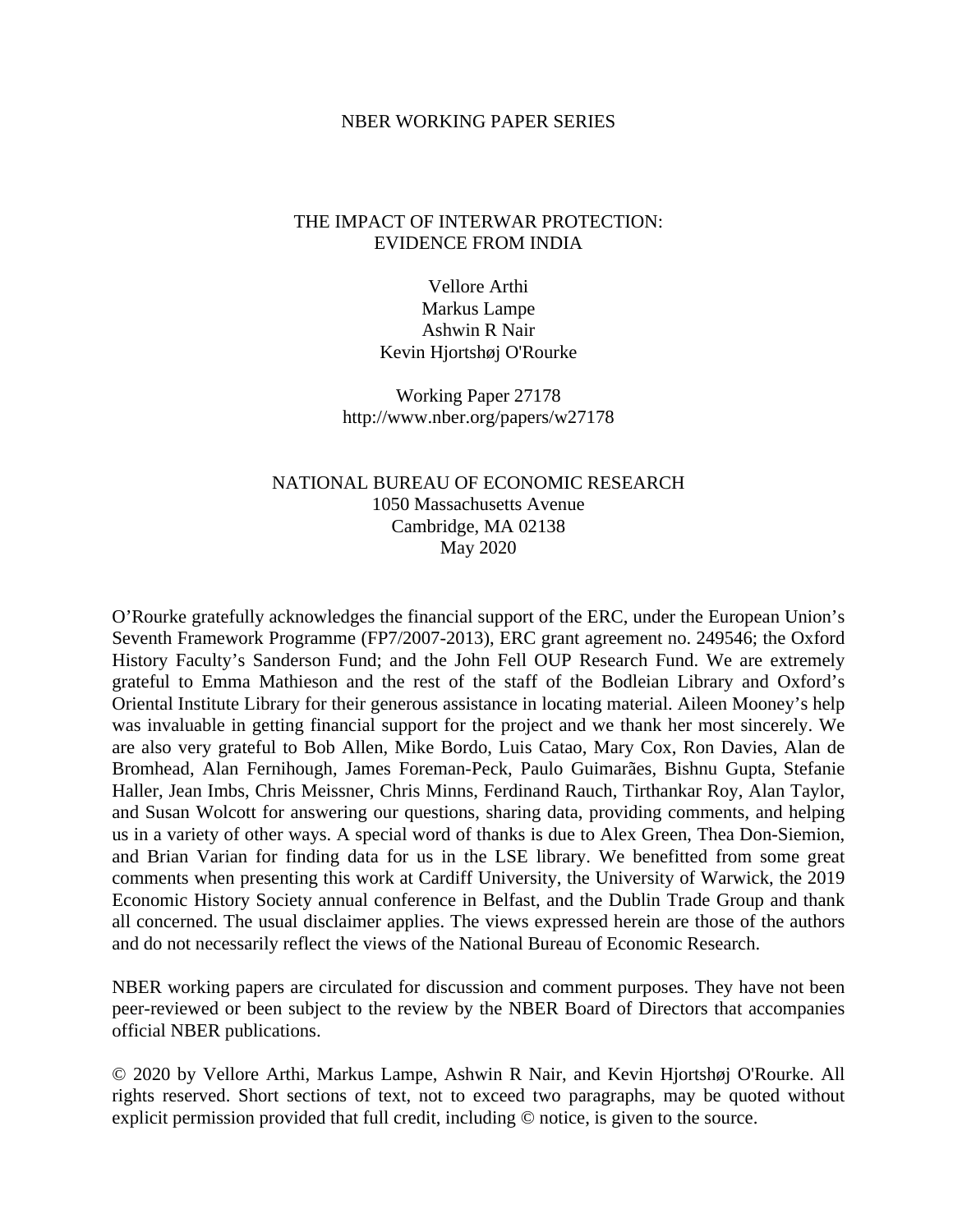The Impact of Interwar Protection: Evidence from India Vellore Arthi, Markus Lampe, Ashwin R Nair, and Kevin Hjortshøj O'Rourke NBER Working Paper No. 27178 May 2020 JEL No. F13,F14,N75

## **ABSTRACT**

Research on the quantitative impact of interwar protection on trade flows remains scarce, and much of it has concluded that the impact was surprisingly small. In this paper we ask: Did Indian interwar protection hurt UK manufacturers, by raising tariffs on manufactured imports? Or did it favour UK interests, by discriminating against "foreign" (i.e. non- British) producers? We answer this question by quantifying the impact of trade policy on the value and composition of Indian imports, using novel disaggregated data on both trade policies and imports for 114 commodity categories coming from 42 countries. Indian trade elasticities were generally larger than those in the United Kingdom at the same time. We find that even though Indian protection lowered total imports, it substantially boosted imports from the UK. Trade policy had a big impact on trade flows.

Vellore Arthi University of California at Irvine Irvine, CA varthi@uci.edu

Markus Lampe Institute for Economic and Social History Vienna University of Economics and Business Welthandelsplatz 1 Geb. D4, 3. Stock 1020 Wien/Vienna Austria markus.lampe@wu.ac.at

Ashwin R Nair ashwin.nair@ifmr.ac.in

Kevin Hjortshøj O'Rourke NYU Abu Dhabi, Saadiyat Campus Social Science (A5), 1193 P.O. Box 129188 Abu Dhabi United Arab Emirates and NBER kevin.orourke@nyu.edu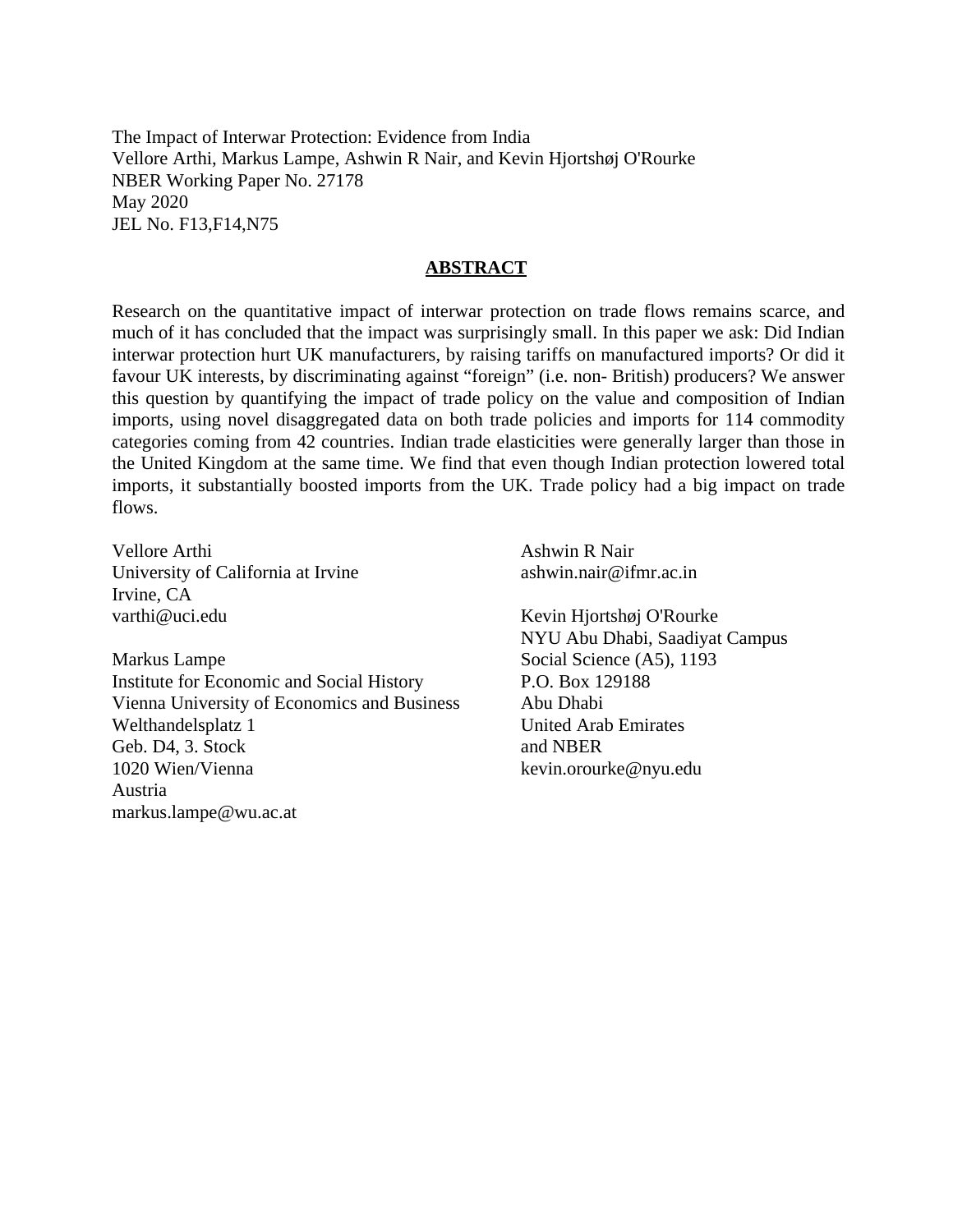## 1 Introduction

What was the impact of protectionism on trade during the 1930s? Despite their ferocious reputation, empirical work quantifying the effects of interwar tariffs and quotas remains scarce. This is surprising since the 1930s saw trade policies fluctuating violently, offering a promising setting for trade economists wishing to estimate trade elasticities and the impact of protection. Such work as has been done has typically found smaller effects than might have been expected.<sup>1</sup> To take one prominent example, Irwin (1998) finds that the bulk of the 1929-33 US trade collapse was due more to the GDP collapse of the period than to an increase in trade frictions. To take another, Eichengreen and Irwin (1995) find little evidence that imperial and regional trade blocs distorted the geographical pattern of trade during the 1930s: the countries involved had already traded disproportionately with each other in the 1920s, prior to the introduction of discriminatory trade policies.<sup>2</sup>

Most empirical work on the subject has focussed on rich countries, and more particularly on the United Kingdom and United States. But what about the developing world? As Goldberg and Pavcnik (2016, p. 181) point out, "trade elasticity estimates may vary by sector, time, and country. This makes careful empirical work that exploits trade policy variation in order to identify the trade elasticity/ies more important." Imbs and Mejean (2017) find that sectoral trade elasticities were typically much higher in developing than in developed countries around the turn of the twenty-first century. On the other hand, Sequeira (2016) finds very low trade elasticities in a study of southern Africa. India is a rare example of a developing nation that adopted protectionist policies during the 1930s: was their impact large or small?

The question is particularly interesting since there has been sharp disagreement regarding not only only the size, but also the sign, of the impact of Indian protection during this period. The issue concerns the effects of Indian tariffs on British manufacturers in general, and on the textile producers of Lancashire in particular. Did Indian tariffs hurt UK manufacturers as some have claimed? Did London foolishly allow Indian policy-makers to deprive it of crucial markets during a very difficult period? Or did supposedly independent Indian policies in fact help British interests, as Indian nationalists have consistently maintained?

<sup>1</sup> Irwin (2012) provides an excellent survey.

 $2$ Madsen (2001) and Kitson and Solomou (1990) provide dissenting voices. See also, *inter* alia, Estevadeordal, Frantz and Taylor (2003), Gowa and Hicks (2013), and Wolf and Ritschl (2011).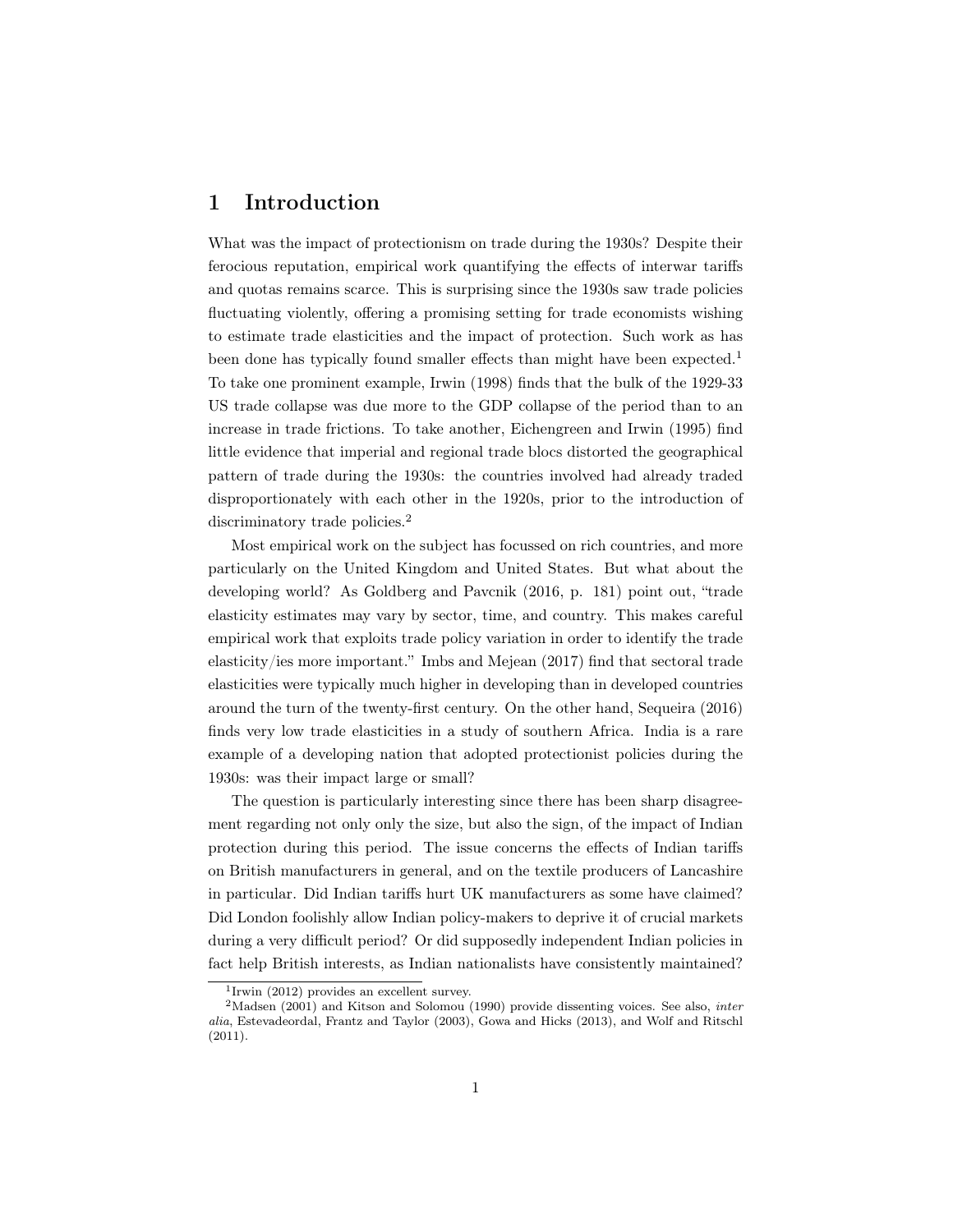Or, to take a third possibility, were Indian trade policies of little relevance to outcomes either way?

While there is an abundant historical literature on the politics of Indian interwar trade policy, there has been much less work on the consequences of that policy.<sup>3</sup> Assertions abound however. For example, Dewey (1978, p. 36) states that higher Indian tariffs "ejected Lancashire from its largest export market". Drummond (1972, pp. 123-4) similarly suggests that Indian tariffs, facilitated by the "British self-denying ordinance" that was the fiscal autonomy convention (see Section 2), and "helped now and then by the organized boycotts of British goods and Gandhi's cottage-industry campaigns", helped explain the decline in Britain's textiles exports to India. Sandberg (1974) argues that tariffs and boycotts were both important in explaining the decline in Lancashire's exports to India.<sup>4</sup> In sharp contrast, Chaudhuri (1983, p. 869) suggests that Imperial Preference may have boosted Britain's share of Indian imports, while Rothermund (1988, p. 110) argues that the quotas on Japanese cotton exports to India enabled the British "to recover a great deal of the ground that they had lost both to Indian and to Japanese competition in previous years".

The only quantitative study of the impact on trade flows of Indian interwar protection that we are aware of is Wolcott (1991). She estimates partial equilibrium import demand curves for British piece goods, British gray goods, and British bleached goods. Demand depends on real Indian income, the price of raw cotton, and the price of British textiles relative to other consumer goods. The price of US cotton and British wages are used as instruments for British prices. In addition a time trend is added to account for secular trends in the cotton industry, and level shift terms are introduced in 1920 and 1930. The latter are taken to represent inter alia the impact of Gandhi's 1920-22 and 1930-31 boycotts. On the basis of her estimates Wolcott concludes that 82% of the decline in the Indian demand for British piece goods was due to the increase in the tariff from 11 to 25%. Indian protection hurt the British producer.

In this paper we extend the analysis in several ways. First, we look at the impact of Indian protection not just on imports of cotton textiles, but on imports more generally. We do so using a newly created dataset giving imports into British India of 114 consistently-defined commodities from 42 countries over the 15 years 1923-4 to 1937-8.<sup>5</sup> Generating these data required typing information

<sup>3</sup>For recent contributions see Stubbings (2019) and Casler and Gaikwad (2019).

 $4$ Cited in Wolcott (1991, p. 368).

<sup>&</sup>lt;sup>5</sup>Indian trade statistics for the period were published for fiscal years beginning on April 1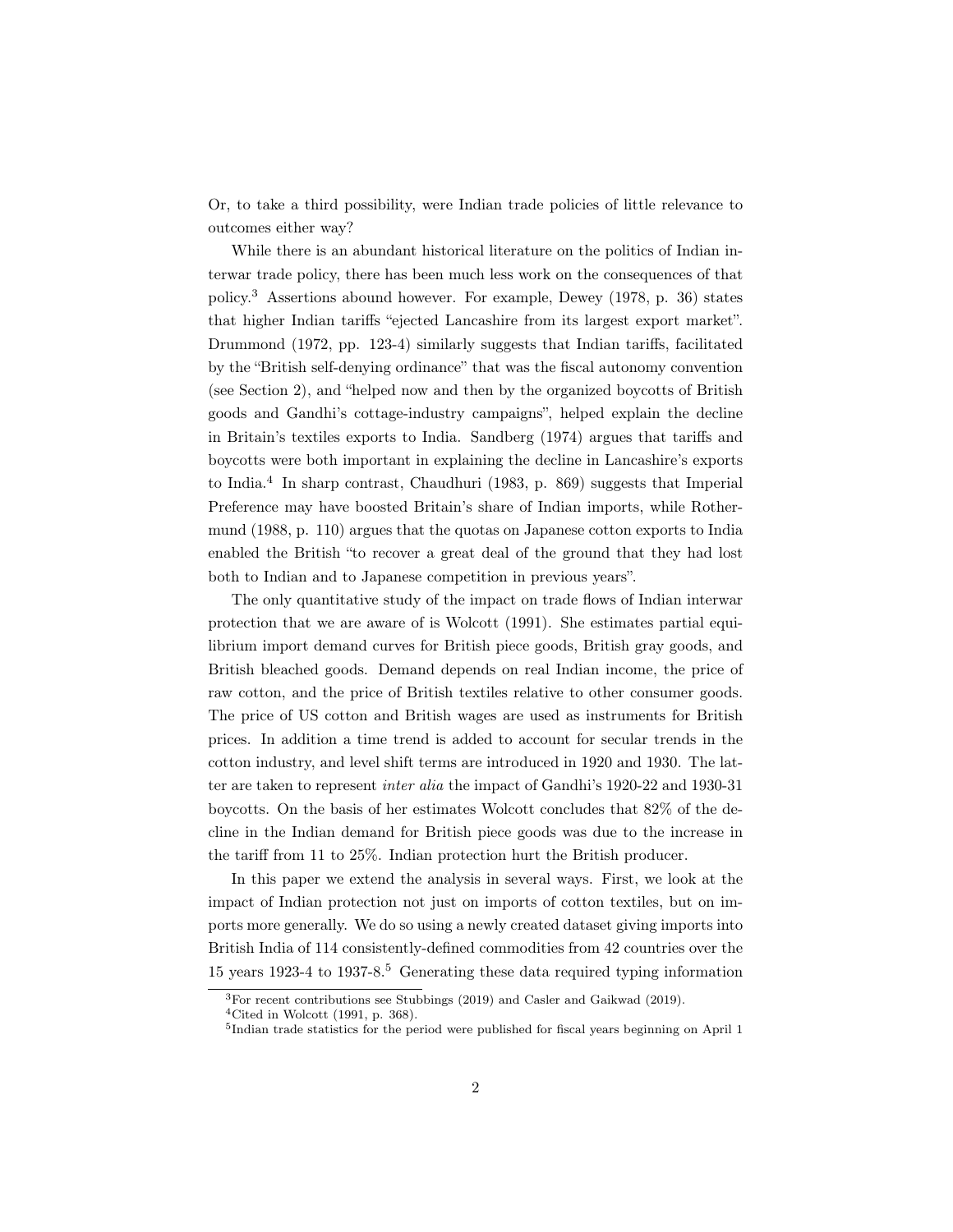on imports of 202 sub-categories of goods from 63 countries or sub-regions. Second, we look at imports not just from the United Kingdom but from the 41 other countries in our dataset, and we take account of Indian trade policies affecting those countries also. Using data on trade and trade policy that is disaggregated by commodity and country is crucial, since as de Bromhead et al. (2019) show doing so can matter greatly for the estimated impact of protection. Third, when estimating our trade elasticities we control for the impact of civil disobedience campaigns on trade flows, allowing for the possibility that these were different in the short and long run. We also control for a variety of other variables, including cartels affecting trade in particular commodities. And fourth, we embed our econometrically-estimated elasticities in a well-specified general equilibrium model that allows for substitution between varieties of the same goods coming from different countries, substitution between different goods, and substitution between imports in general and domestically produced goods. We find that Indian protection depressed overall imports (our median estimate is that protection lowered imports by around 10%), but substantially boosted imports from the United Kingdom. Our median estimates suggest that total British exports to India were increased by over 20%, and UK cotton cloth exports to the country by roughly 50%: these impacts were equivalent to around 2% of aggregate UK exports, and 10% of UK cotton cloth exports, to all destinations. Contrary to previous findings that interwar protection did not have a significant quantitative impact on trade flows, these are big effects.

We begin with a brief description of Indian trade policy during the period (interested readers may prefer to read the more detailed and self-contained account in Appendix 1). Section 3 outlines our theoretical framework, and introduces the key elasticities which matter for our results. Section 4 describes the data which are used to estimate those elasticities in Section 5. Section 6 derives the main results of our paper, and Section 7 concludes.

# 2 Indian trade policy

Indian import tariffs had traditionally been low, reflecting the country's colonial status and the liberal inclinations of the British imperial power.<sup>6</sup> Land, opium, and salt provided the bulk of the Indian government's revenues in the nineteenth

and ending on March 31.

 $6$ While we make extensive references to the secondary literature below, an invaluable source remains the Indian legislation of the period.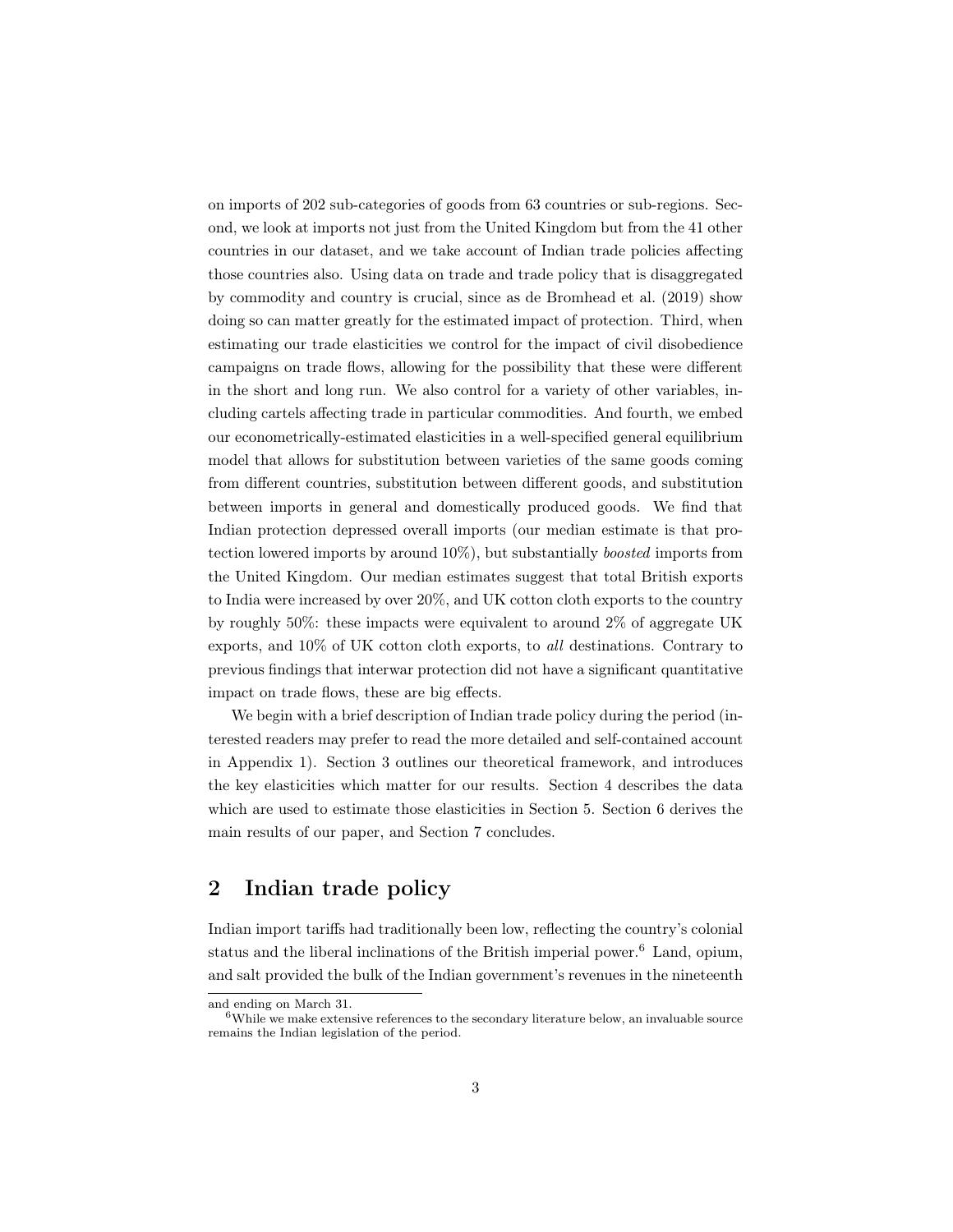century: customs duties only accounted for 10% of government revenue in 1860- 61, and just 5% ten years later (Kumar, 1983, p. 916). On the eve of World War 1 India was still virtually a free-trading country, and such tariffs as were levied were designed to raise revenue rather than to protect domestic industries.<sup>7</sup>

The war was an important turning point. The war effort required revenue, and Indian tariffs were accordingly increased: customs duties accounted for 20% of Indian government revenue during 1916-20 (Mukherjee, 2001, pp. 731- 2). Nor did conflict end in 1918: war with Afghanistan in 1919 was followed by a campaign in Waziristan which lasted into the following year. By 1922 the general tariff stood at 15%, with cotton yarn and cotton piece goods being subject to duties of 5% and 11% respectively (Dewey 1978, pp. 43-4; Mukherjee 2001, p. 732).<sup>8</sup> Indian cotton textiles were now enjoying substantial protection, despite the fact that tariffs were being imposed for revenue reasons (Drummond, 1972, p. 123).

The war also "produced a landslip in official attitudes to protection" (Dewey, 1978, p. 45). Total war highlighted the desirability of developing Indian heavy industry, while the belief in laisser faire was shaken. Even more importantly, perhaps, Indian nationalist demands were strengthened by the country's contribution to the war effort. In August 1917 the Secretary of State for India, Edwin Montagu, stated that the UK favoured "the progressive realization of responsible government in India as an integral part of the Empire."

In 1919, a British Joint Select Committe stated that "Nothing is more likely to endanger the good relations between India and Great Britain than a belief that India's fiscal policy is dictated from Whitehall in the interests of the trade of Great Britain. That such a belief exists at the moment there can be no doubt...Whatever be the right fiscal policy for India, for the needs of her consumers as well as for her manufacturers, it is quite clear that she should have the same liberty to consider her interests as Great Britain, Australia, New Zealand, Canada and South Africa." It thus proposed (and the government subsequently agreed) that the British government "should as far as possible avoid interference on this subject when the Government of India and its Legislature are in agreement" and that any such intervention "when it does take place, should be

 $7$ Act XIV of 1899 allowed the government to impose countervailing duties in cases where other governments were subsidising exports to India. Act VIII of 1902 allowed the government to impose duties on imported sugar from countries protecting domestic sugar production by more than a specified amount.

 $8$ The rate on sugar was increased to 25%, and that on luxury goods to 30%, while tariffs on a range of iron and steel products were raised from  $2\frac{1}{2}$  to  $10\%$ .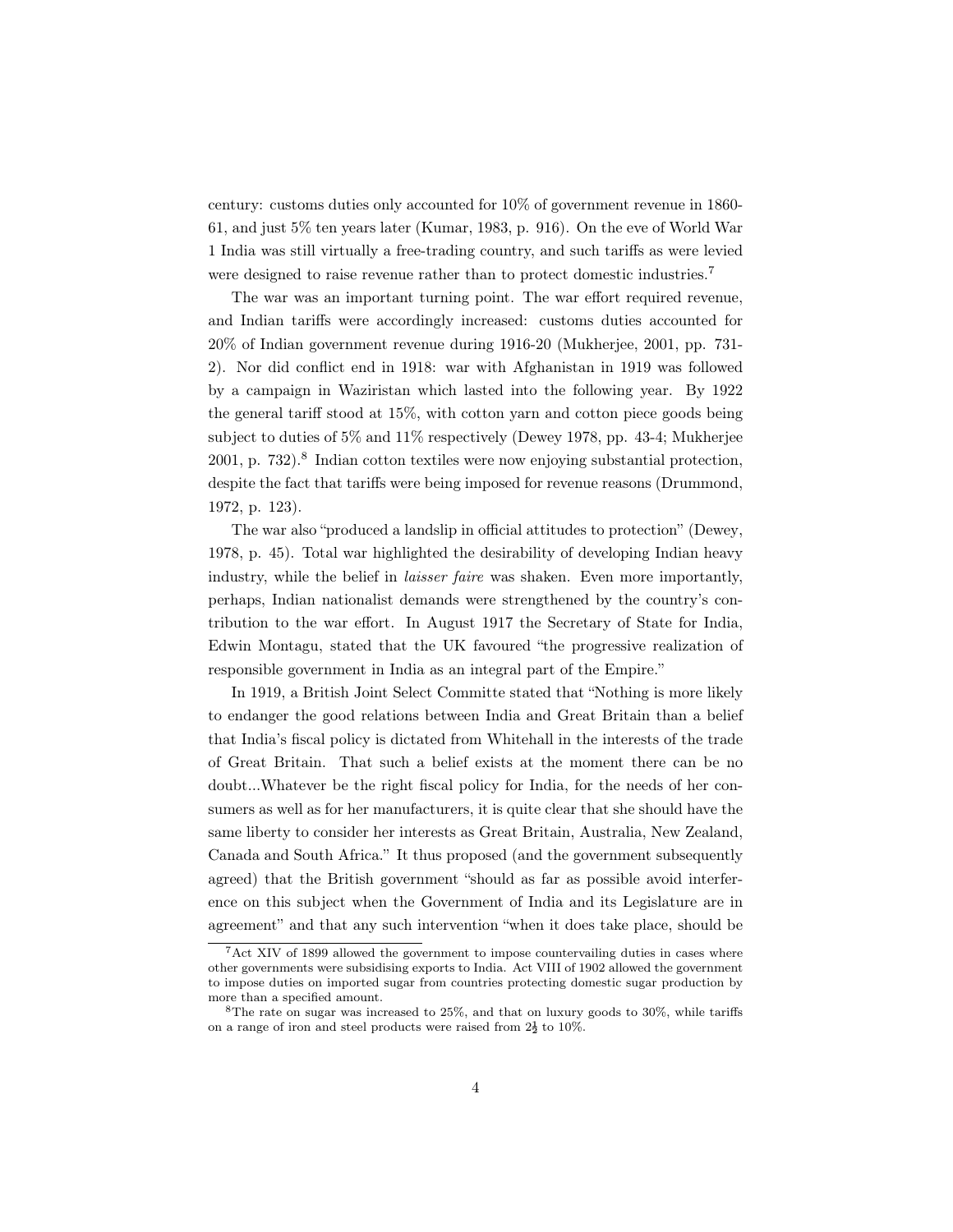limited to safeguarding the international obligations of the Empire or any fiscal arrangements within the Empire to which His Majesty's Government is a party" (U.K. Parliamentary Papers, 1919, p. 11).

This recommendation, accepted by the British government in 1921, that Britain acknowledge India's right to "fiscal autonomy" took the form of a "convention" rather than a statute, since the latter would have limited "the ultimate power of Parliament to control the administration of India" and "the power of veto which rests in the Crown". Indian historians have pointed out that the Government of India was supposed to consult the British government before tabling fiscal policy proposals, and have argued that the British government de facto retained significant control over Indian trade policy (Mukherjee, 2001, pp. 734-5). Yet the succeeding two decades saw the gradual development of far more interventionist trade policies on the sub-continent.

In 1922 the Indian Fiscal Commission recommended protection for Indian industries on classic infant industry grounds (U.K. Parliamentary Papers, 1922 Sess II).<sup>9</sup> Protection was to be resorted to "with discrimination", since indiscriminate protection "would protect industries unsuitable as well as suitable, and would impose on the consumer a burden in many cases wholly gratuitous"  $(p. 49)^{10}$  In 1923 the Indian government accepted this recommendation, and a Tariff Board was set up to implement it, although it was not as independent of government as had been envisaged in the report. Eleven industries obtained protection from the Tariff Board before the outbreak of World War 2: cotton, iron and steeel, sugar, paper, matches, salt, heavy chemicals, plywood and teachests, sericulture, magnesium chloride, and gold thread. Rice and wheat were also singled out for protection (Tomlinson, 1979, pp. 61-2). In some cases the tariffs involved were very high.

The new Tariff Board's first task was to consider the case for protection of the iron and steel industry. In June 1924 tariffs were introduced ranging from 15 to  $25\%$  ad valorem.<sup>11</sup> In 1927 protection for the industry was extended for a further 7 years, and importantly the duties were now "differential", which is to

<sup>9</sup>That is to say, Indian industries concerned would have to possess "natural advantages", require protection to be able to develop in the first place, and would eventually be competitive in world markets.

 $10$ Somewhat confusingly, therefore, the proposed policy was described by contemporaries as one of "discriminatory protection". Notably, 5 Indian members of the 11-member Commission argued for an unqualified commitment to protection (U.K. Parliamentary Papers, 1922 Sess II, pp. 175-212). Roy (2017) provides a sympathetic account of the policy of discriminatory protection.

 $^{11}\mbox{Act}$  XIV. Several specific tariffs were also introduced.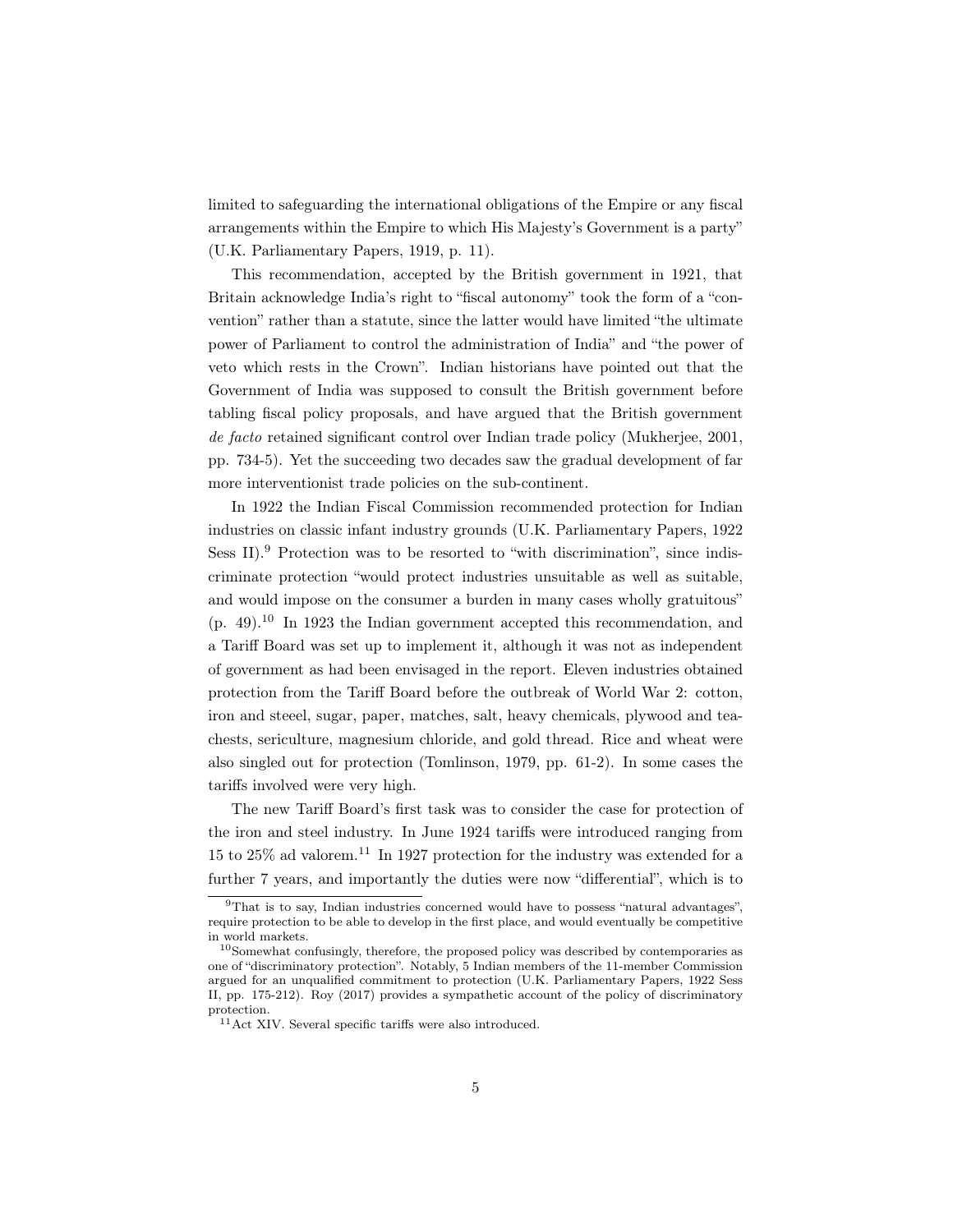say that they were in many cases lower for goods "of British manufacture". The argument was that differential protection was required since British steel was tested according to the British Standard Specification, and was more expensive to produce and of higher quality than cheaper, "untested", Belgian steel (Wagle, 1981; Roy, 2017).<sup>12</sup> This legislation marked a break with the past: previous attempts to introduce Imperial Preferences of any kind had fallen foul of Indian nationalist opinion (which objected in this instance also, albeit unsuccessfully).

Protection for the Indian cotton industry also increased over time in response to worsening market conditions and concerns about unfair competition (due to inferior labour conditions) from East Asia.<sup>13</sup> In April 1930 duties on British piece goods were increased to 15% , with duties on foreign piece goods being raised to 20%. The legislation also specificied a minimum specific tariff of  $3\frac{1}{2}$ annas per pound on all imported plain grey piece goods, no matter what the origin, which was non-discriminatory enough to get the measure passed by an Indian Legislature hostile to Imperial Preference (Act XVII of 1930). In March 1931 the general tariff was raised to 20%, and the tariff on cotton piece goods was raised to 20% for British goods, and 25% for non-British goods. On the 30th of September these duties were further raised by a quarter, implying a general tariff of 25%, and duties for British and non-British piece goods of 25% and  $31\frac{1}{4}\%$  respectively.<sup>14</sup>

In October 1931 a National Government committed to Imperial Preference was elected in Britain. An Imperial Economic Conference was held in Ottawa the following summer, at which an Anglo-Indian trade deal was signed. The agreement granted continued tariff-free access to the UK market for those Indian goods that had been temporarily exempted from a general 10% tariff introduced in February, and maintained or improved preferences on a wide variety of Indian exports to Britain. In exchange India granted tariff preferences to a large range of UK exports, and in some cases to exports from British colonies (as opposed to Dominions). These margins were generally 10% ad valorem, although in some cases (notably motor cars) the margin was  $7\frac{1}{2}\%$ . The agreement did not, however, prevent India from raising tariffs in the future, so long as these preference margins were maintained (U.K. Parliamentary Papers, 1931-32b; Drummond, 1972, p. 131). Nor did the agreement deal with cotton textiles, since in April

<sup>&</sup>lt;sup>12</sup>TISCO was at this stage the only Indian producer capable of making "tested" steel.

<sup>13</sup>An excellent and concise account is given in Indian Tariff Board (1932, pp. 1-8), on which we largely draw.

<sup>14</sup>Indian Finance (Supplementary and Extending) Act, 1931.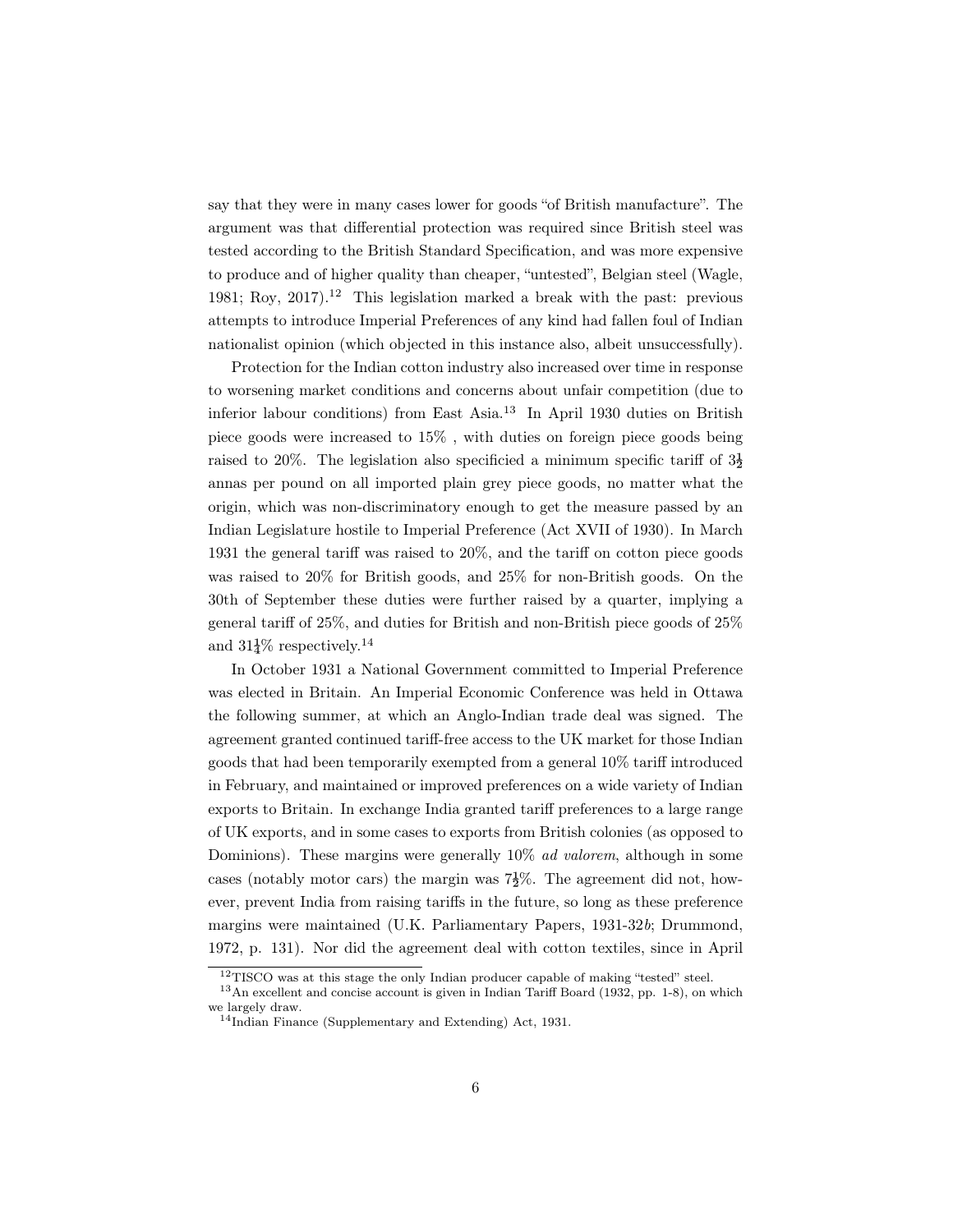1932 the Indian Tariff Board had been asked to report to the Indian Government on the subject; Lancashire interests hoped that the outcome would be greater tariff preference for British textiles in the Indian market.

In December 1931 Japan quit the gold standard and the yen started to depreciate. On August 30, 1932 the Indian duty on all non-British cottons was increased from  $31\frac{1}{4}$  to 50% (the Indo-Japanese trade treaty of 1904, which had granted most-favoured-nation status to Japan, made it impossible to single out Japanese goods for special attention).<sup>15</sup> The increase was only until March 1933, but in March the 50% tariffs were extended through October. The following month India gave Japan six months notice of its intention to denounce the 1904 treaty, which would allow it to discriminate against Japanese imports; later in the same month the Safeguarding of Industries Act empowered the Indian Governor General to impose "a duty of customs of such amount as he considers necessary to safeguard the interests of the industry affected", in cases where goods were being imported "at such abnormally low prices that the existence of an industry established in British India is thereby endangered" (Act XIII). In May 1933 the UK increased the pressure on Japan by giving twelve months notice of its intention to denounce those portions of the Anglo-Japanese trade treaty dealing with West Africa and the West Indies (Best, 2002, p. 83). On the 7th of June the tariff on non-British cotton goods was increased to 75%.

Japan reacted to the increased tariff on non-British goods, in part by boycotting Indian raw cotton, but also by opening trade negotiations with India (Drummond, 1972, pp. 132-4; Rothermund, 1988, pp. 109-10; Chatterji, 1992, pp. 378-80). The outcome was a trade agreement which came into effect on January 8, 1934. This lowered the Indian duty on foreign piece goods to 50%, in exchange for quotas on Japanese exports of piece goods to India linked to Japanese imports of Indian raw cotton (Chatterji, 1992, p. 395).

In January 1935 the Indian government agreed as a general priciple that protective tariffs should be lower on UK than on other goods, although in the following year the Legislative Assembly asked the Indian government to denounce the Ottawa Agreement. There followed a long series of trade negotiations between the British and Indian governments that eventually resulted in a 1939 trade agreement reducing the range of British imports accorded preferen-

<sup>15</sup>Not unreasonably, the Japanese protested against the fact that tariffs on British goods were not being increased. This was dismissed by the British who took the view that preferences in India on British goods were not inconsistent with the UK's treaty obligations to Japan, presumably since British goods were not of "foreign origin" (Chatterji, 1992, p. 378).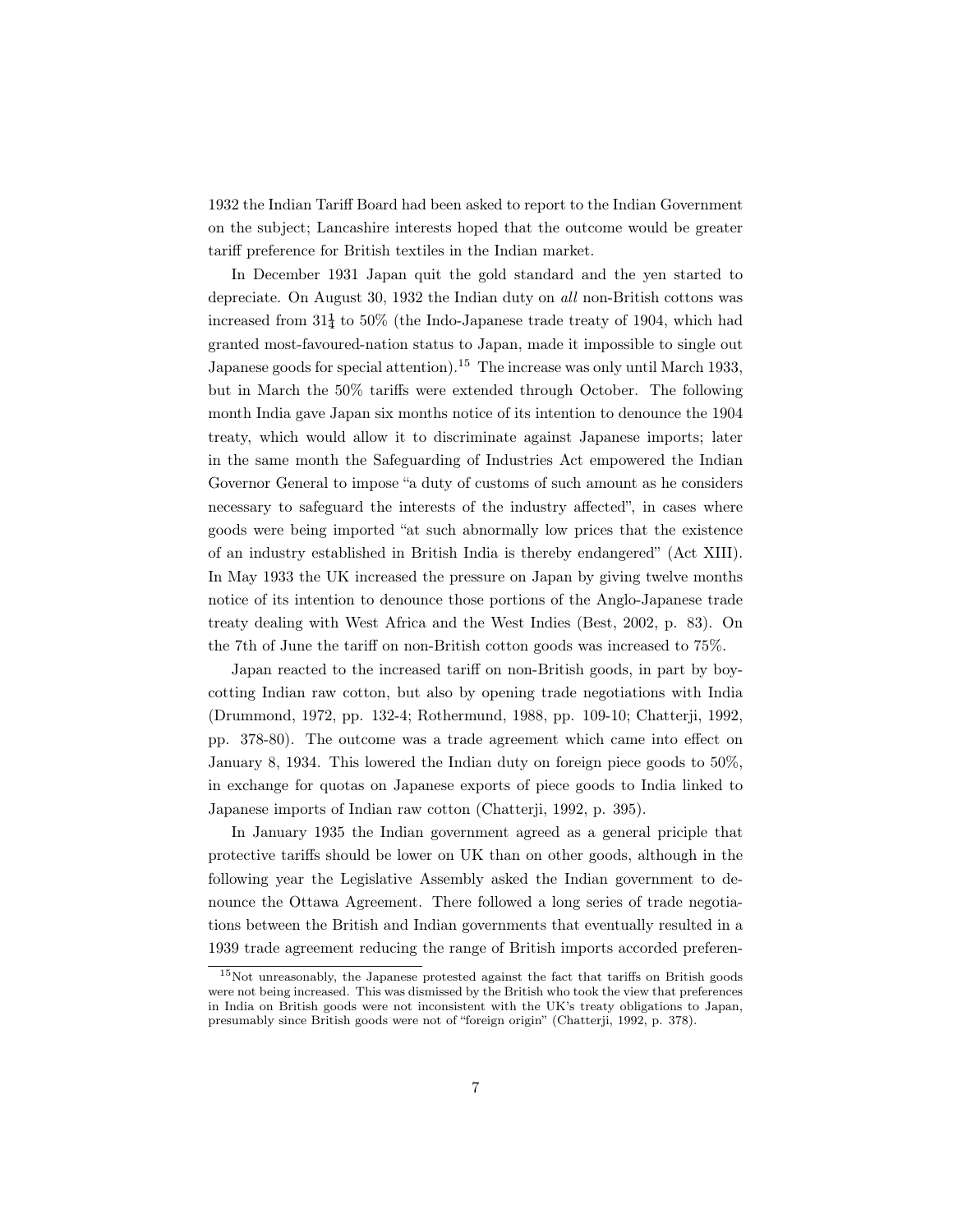tial treatment in India. Chaudhuri's (1983, p. 869) overall assessment is that "India, even before the Second World War, was coming closer towards the adoption of a much more positive policy of controlling her international economy, which was to become characteristic of official thinking after Independence".

## 3 Theoretical framework

As the previous section has made clear, Indian trade policy became increasingly protectionist, and also more complicated, over the course of the 1920s and 1930s. Tariffs were increased on a wide range of goods, and they were raised more on imports from "foreign" countries than on British imports. Higher tariffs lowered imports, and a partial equilibrium analysis such as Wolcott's will necessarily conclude that they lowered UK exports to India. But tariffs which discriminated in favour of UK goods may have induced substitution towards British imports, potentially giving British exporters a larger share of a shrinking pie. What was the net effect of these countervailing forces?

In order to answer this question we need a model of the Indian economy: ideally a general equilibrium model with many goods originating in many countries being imported, and with corresponding domestic sectors producing these goods in India. We do indeed have data on Indian imports of many goods from many countries, which will be described in Section 4, but we lack Indian production data at the same level of disaggregation. We therefore construct a model similar in structure to that used by de Bromhead et al. (2019), and which resembles in many respects the model of Broda and Weinstein (2006), whose notation we largely use.

In particular, we consider a representative agent characterized by a nested CES utility function, represented in Figure 1. At the top level they choose between the domestically produced good  $D$  and an aggregate import good  $M$ , with the elasticity of substitution between these two goods being denoted by χ. At the second level the aggregate import good is a CES composite of 114 different imported goods, with the elasticity of substitution between these being set equal to  $\gamma$ . And at the third level each of the 114 goods is an Armington aggregate of up to 42 varieties, each coming from a particular source country. The Armington elasticity of substitution betwen the different national varieties of good g is denoted by  $\sigma_q$ .

The supply side is extremely simple and resembles that used by Anderson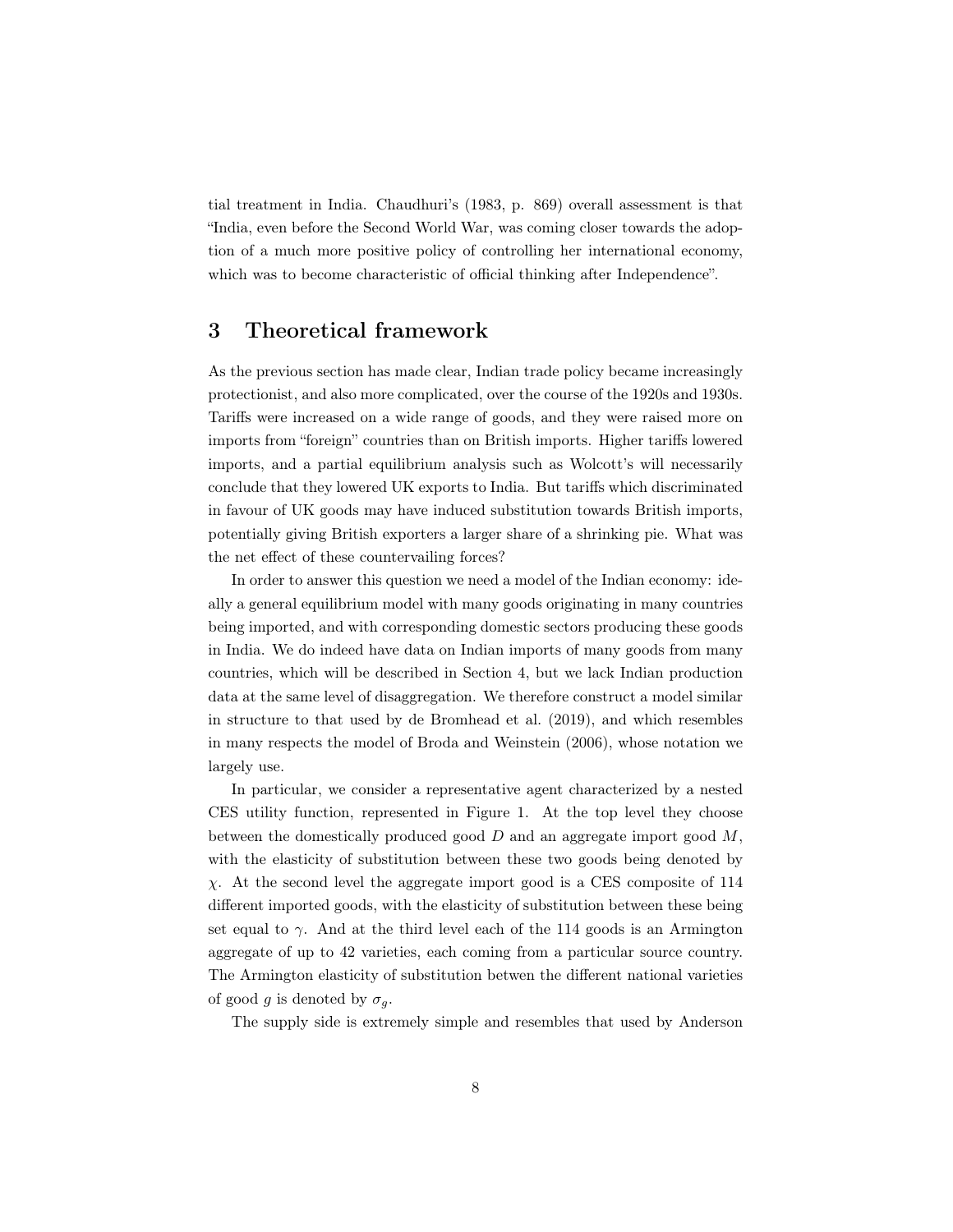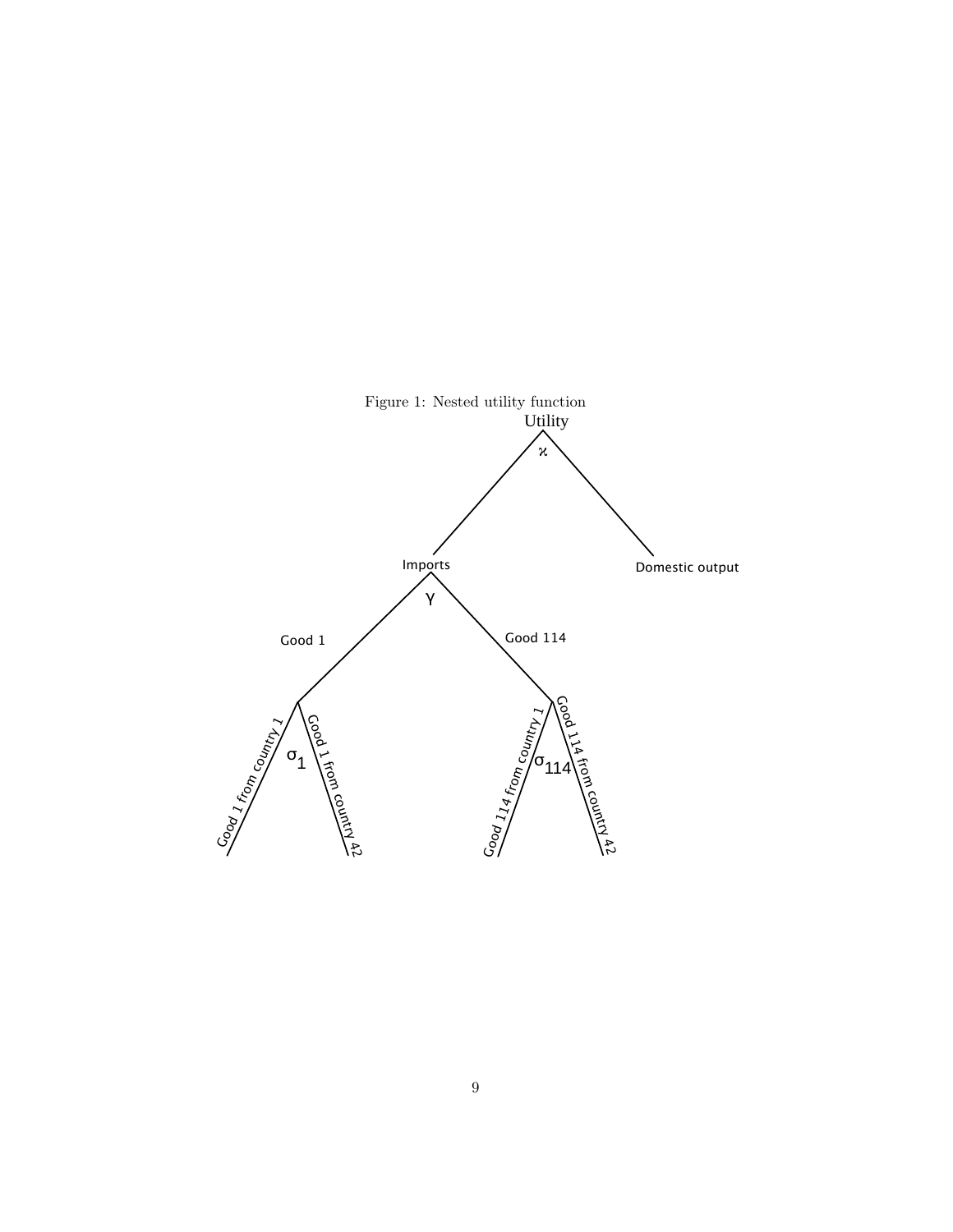and Neary (1996): a single factor of production (which we can think of as GDP) is transformed into an export good  $X$  and a domestically-consumed good  $D$ , via a constant elasticity of transformation production function (with the elasticity of transformation equal to  $\eta$ ). The export good is sold to provide the foreign exchange used to buy imports (we assume that trade is balanced).

When protection increases, the main determinants of the impact on the total value of imports will be the ease with which the consumer can substitute towards the domestically produced good, and the ease with which the economy can meet this additional demand for  $D$ . The key elasticities determining the response of aggregate import values to an increase in protection will thus be  $\chi$ and  $\eta$ , although all of the elasticities matter to some extent. On the other hand, the fact that preferences are homothetic implies that  $\chi$  and  $\eta$  are irrelevant to the share of trade coming from a particular country, such as the UK. The key elasticities determining that will be the  $\sigma_g$ 's, although  $\gamma$  will also matter.

In order to calibrate the model we need information on benchmark imports of all goods from all countries in all years, as well as information on the consumption of the domestic good and estimates of the elasticities. The next section describes the data we use, while Section 5 derives the elasticities.

## 4 Data

In order to calibrate the model we need four types of information: imports by commodity and country; trade policy (chiefly tariffs, but also information on non-tariff barriers to trade) by commodity and country; Indian consumption of the domestic good  $D$ ; and the elasticities described in Section 3. In this section we describe the data sources used to obtain information on the first three of these items, which are also used to derive the elasticities in Section 5.

#### 4.1 Trade data

The basic problem with historical trade data is that the trade classifications used by the relevant national authorities are consistent neither across countries nor over time. However, it is sometimes possible to construct import data that correspond to SITC categories: doing so requires that the trade categories reported at the time fall entirely within particular SITC categories and that the available data allow us to capture all imports falling within a given SITC category. We collected data on all Indian imports, between 1923-4 and 1937-8,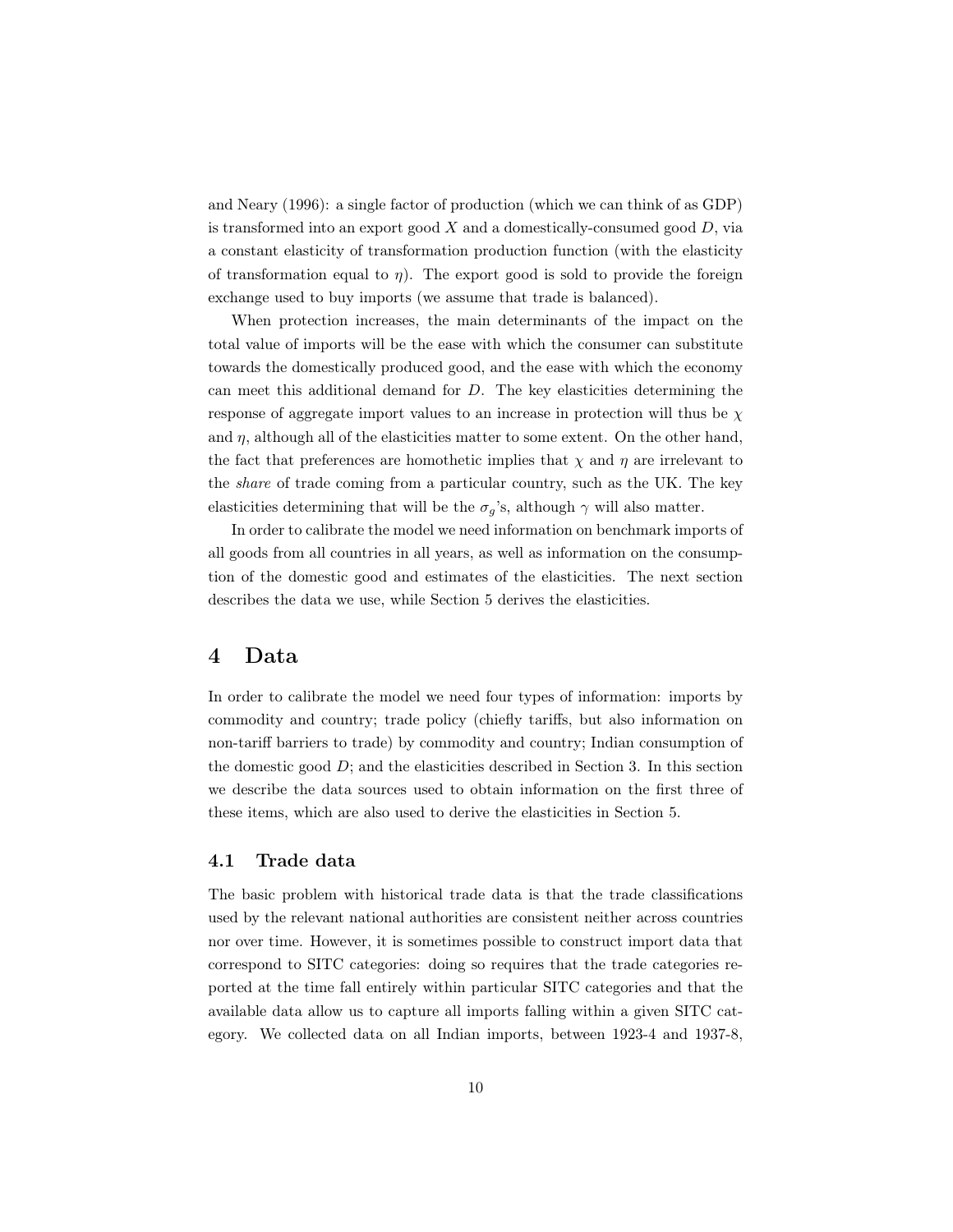in 35 distinct 3-digit SITC categories.<sup>16</sup> These categories were chosen because of their importance in world trade generally, and also because it was possible to consistently calculate import values for each.<sup>17</sup> In order to accomplish this we hand collected import data from various volumes of the "Annual Statement of the Sea-Borne Trade of British India with the British Empire and Foreign Countries".<sup>18</sup> For each year we collected import values for up to 202 individual product categories from 63 countries/sub-regions. In principle this implied collecting 190,890 datapoints, although product categories tended to change over time, some vanishing and others appearing, implying that the actual number of datapoints collected was rather smaller. In addition, many observations were zero. We were able to aggregate the 202 individual product categories to produce import data for 114 product categories which are consistently defined over time.<sup>19</sup> It is these 114 categories which can in turn be aggregated up to our 35 SITC 3-digit categories. For example, our good number 261001, "Silk, raw", was constructed using eight separate items which appear in the trade statistics between 1923 and 1937, namely "Silk, raw", "Silk. Waste", "Textiles. Silk. Raw and cocoons", "Textiles. Silk. Waste and noils", "Textiles. Silk. Silk, raw and cocoons", "Textiles. Silk. Waste products, including duppion", "Textiles. Silk. Silk, raw and cocoons, Hand reeled" and "Textiles. Silk. Silk, raw and cocoons, Other Sorts". A complicating factor for this good was the fact that the statistics reported an increasingly detailed disaggregation over time, two items at the beginning, and four at the end. It is due to such time-varying disaggregation that we have to aggregate the 202 narrower product categories into a broader and consistently defined set of 114 product categories. Thankfully, there are also series which are presented consistently over time, and for which there is

<sup>&</sup>lt;sup>16</sup>Indian trade statistics were compiled for fiscal years, beginning on April 1 and ending on March 31. We are using the original Standard International Trade Classification, Revision 1, based on Statistical Office of the United Nations (1951, 1953).

<sup>&</sup>lt;sup>17</sup>That is, sub-categories of trade we needed to compute these values fell neatly within our 3-digit SITC categories, rather than spanning two or more categories; and we were able to capture all of the imports within each 3-digit category.

<sup>&</sup>lt;sup>18</sup>Prior to financial year 1937-38, the statistics in these volumes referred to the trade not only of British India proper, but of Burma as well. They thus excluded trade between British India and Burma. From 1937-38 onwards, the trade statistics of Burma were published separately. This meant that the Indian statistics included the trade of British India with Burma, and excluded the direct trade of Burma with other countries. The figures recorded in the 1937- 38 volumes were therefore not comparable with those for the earlier volumes. To make the figures comparable across volumes, we additionally hand collected trade data from the Annual Statement of the Sea-Borne Trade and Navigation of Burma for 1937-38. We used these statistics to net out trade between British India and Burma, and to add trade between Burma and the rest of the world to the Indian totals.

 $19$ These 114 categories are the narrowest for which it was possible to generate consistent data over time.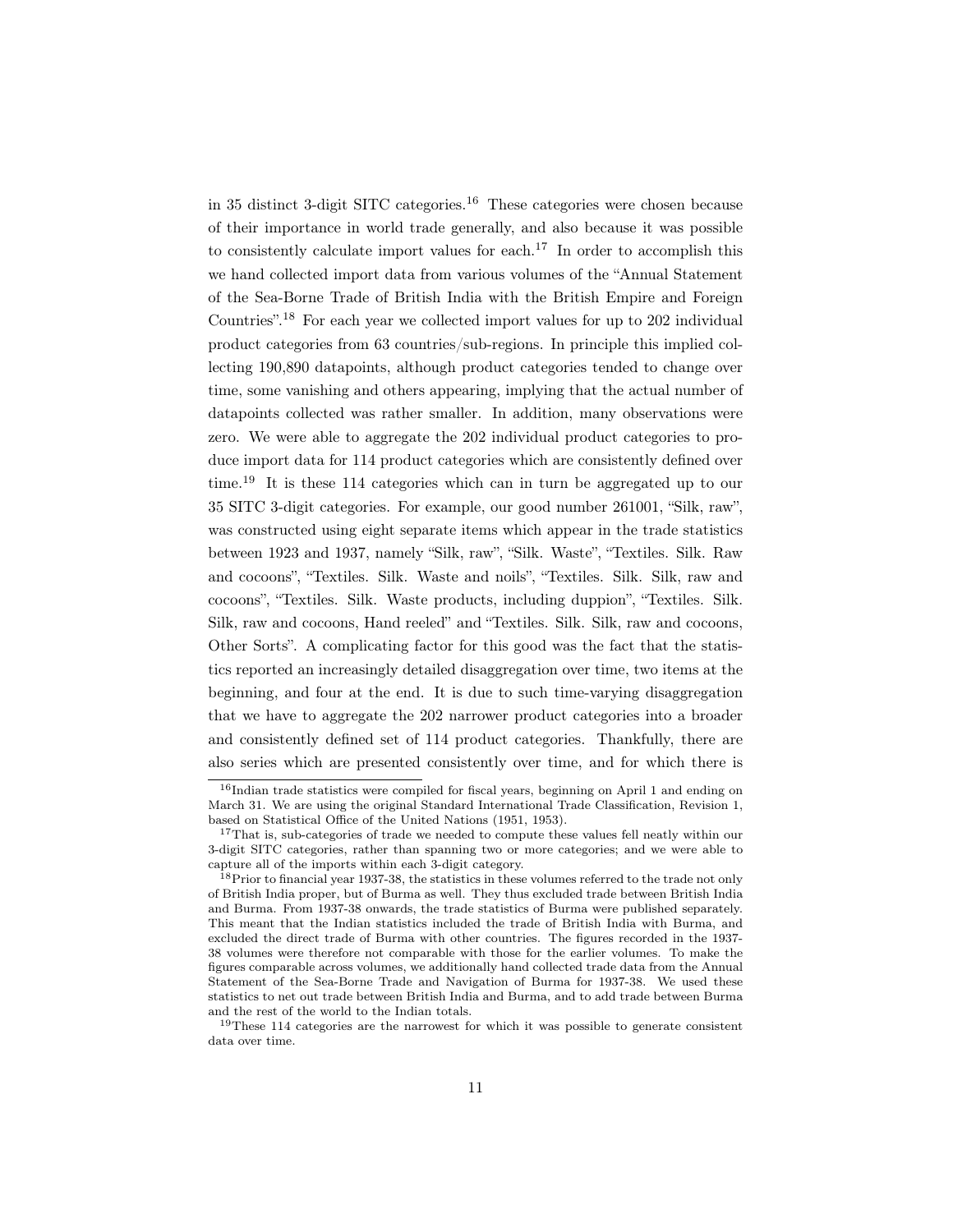

Source: Annual Statement of the Sea-Borne Trade of British India with the British Empire and Foreign Countries.

only one original trade statistics item corresponding to one of our 114 product categories. Examples of such categories include "Cotton, raw" and "Wool, raw".

When estimating elasticities we will distinguish between nine broader categories of goods (see footnote 23 below). Appendix 2 provides full details of how we aggregated the original published trade statistics to produce our final dataset, while Appendix 3 lists the 42 partner countries used in our analysis.

Figure 2 shows that the total value of imports in our sample, and the total value of imports in the official trade statistics, track each other closely. Our sample captures between 54% and 67% of all Indian imports. Figure 3 shows that our sample does a good job of matching the British Empire's share of total Indian imports.<sup>20</sup>

## 4.2 Trade policy data

Tariff information was obtained from various volumes of the Indian Trade Journal. The tariff rates for a given year were published in the supplement to the

<sup>20</sup>Data for 1937-8 are missing as a result of the reorganization of Burmese and Indian trade statistics.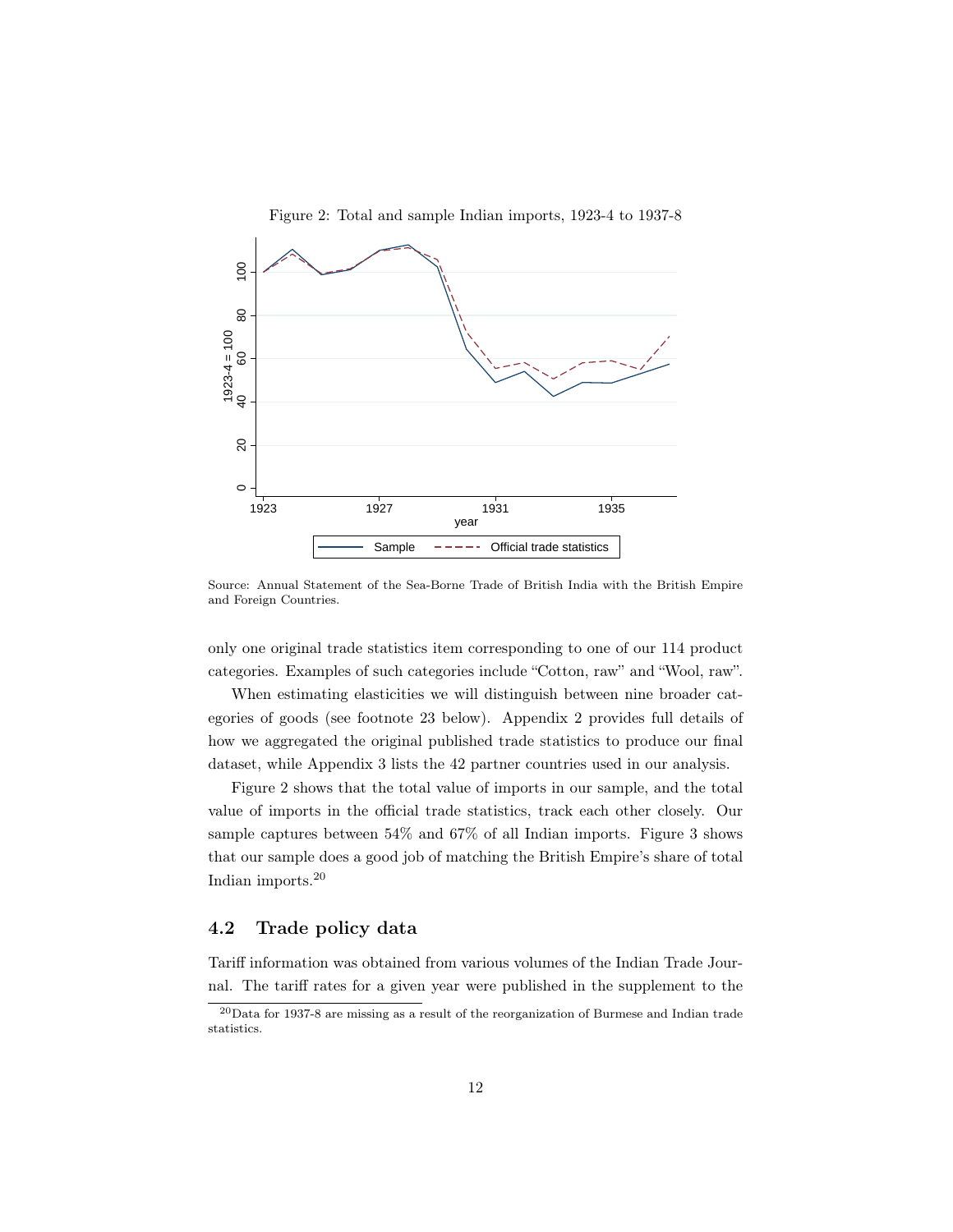

Figure 3: Total and sample Empire share of Indian imports, 1923-4 to 1936-7

Source: Annual Statement of the Sea-Borne Trade of British India with the British Empire and Foreign Countries.

Trade Journal's final volume of the previous year. We also looked at amendments made to the Indian Tariff Act which were mentioned in the Indian legislation from this period to check for any changes in tariff rates that came into effect in the middle of the year. To account for these mid-year changes we took a weighted average of rates in place prior to and after the change with the weights determined by the month in which the changes took effect.<sup>21</sup>

While tariff rates for some product categories mentioned in the Indian Trade Journal corresponded well with the product categories in the import data, there were cases where the tariff rates were for either a broader or a narrower product category relative to the product categories in our import data. For example, tariff information was given for "Grain and pulse, all sorts, including broken grains and pulse, but excluding flour" which was broader than the corresponding import product categories. In this case the rates were applied to all individual products falling under the Grain and Pulse category, unless there were specific

 $21$ Our trade policy data are thus for calendar years starting on January 1, while our trade data are for fiscal years starting on April 1. Since trade policy might be expected to influence trade flows with a lag we decided to use calendar year tariff data as a base case. In Appendix 5 we show that using fiscal year tariff data makes little difference to our results.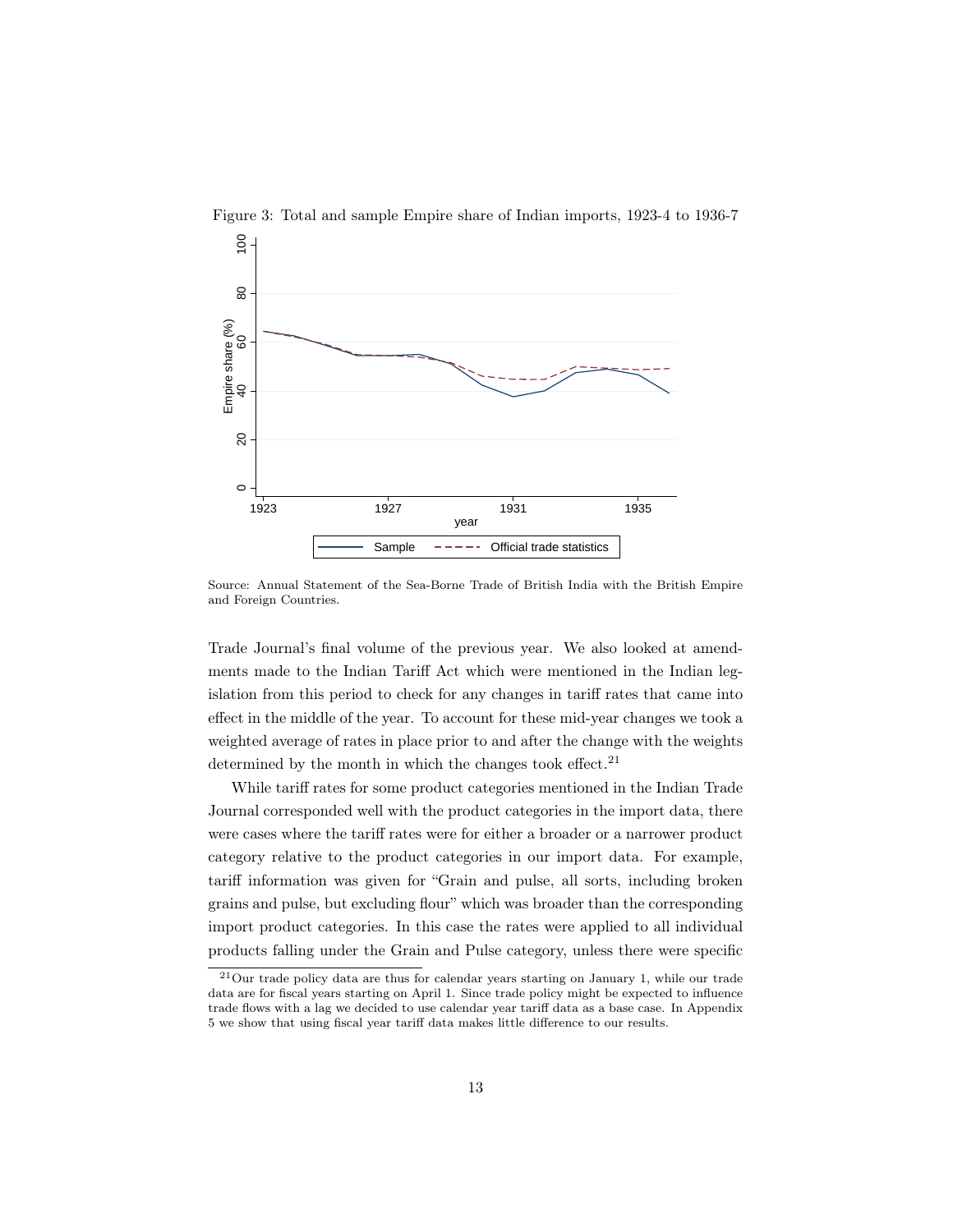exemptions.

Alternately, in cases where tariff information was given for narrower product categories, an unweighted average of the rates was used for the broader import categories. For example, tariff information was given for "Cotton twist and yarn, and cotton sewing or darning thread, of counts above 50s" and "Cotton twist and yarn, and cotton sewing or darning thread, of counts below 50s" which are narrower than the product category "Textiles. Cotton. Twist and Yarn" in our import data. In this case the rates used for Cotton, Twist and Yarn are an unweighted average of the rates of the two categories mentioned above.

While tariffs were mainly *ad valorem*, for certain goods there were specific rates in place and for some goods there was a mix of both specific and ad valorem rates. Specific rates were expressed in ad valorem terms by dividing the specific rates by the unit value of imports (import value divided by import quantity). Information on non-tariff barriers (in particular the quota agreement with Japan) were obtained from the sources used in Section 2, and are listed (along with the information we use on boycotts and cartels) in Appendix 4.

#### 4.3 Consumption of the domestic good D

The Net Domestic Product (NDP) of British India (not including Burma) is taken from Sivasubramonian (2000, pp. 429-30). However, as mentioned in footnote 18 above, our trade data include imports into Burma. Hlaing (1964, p. 143) provides NDP data for Burma for the years 1921-22, 1926-27, 1931-32, 1936-37, and 1938-39. This allows us to adjust "Indian" NDP upward so as to include Burma for these five years, and we compute adjustment factors for the intervening years via geometric interpolation (the combined total is around 5% higher than the NDP for British India alone). In order to compute consumption (and production) of the domestically produced and consumed good D we simply subtract the total value of imports from NDP. We make one adjustment to the data: since our import data only cover a (large and representative) sample of all Indian imports, we scale NDP down so as to match the actual import/NDP ratio when calibrating our CGE models.

#### 4.4 Other data

In our regressions estimating the  $\sigma_i$ 's we also controlled for exchange rates and the nominal GDP of trade partners. Nominal exchange rates were calculated as annual averages of closing daily exchange rates and were taken from Global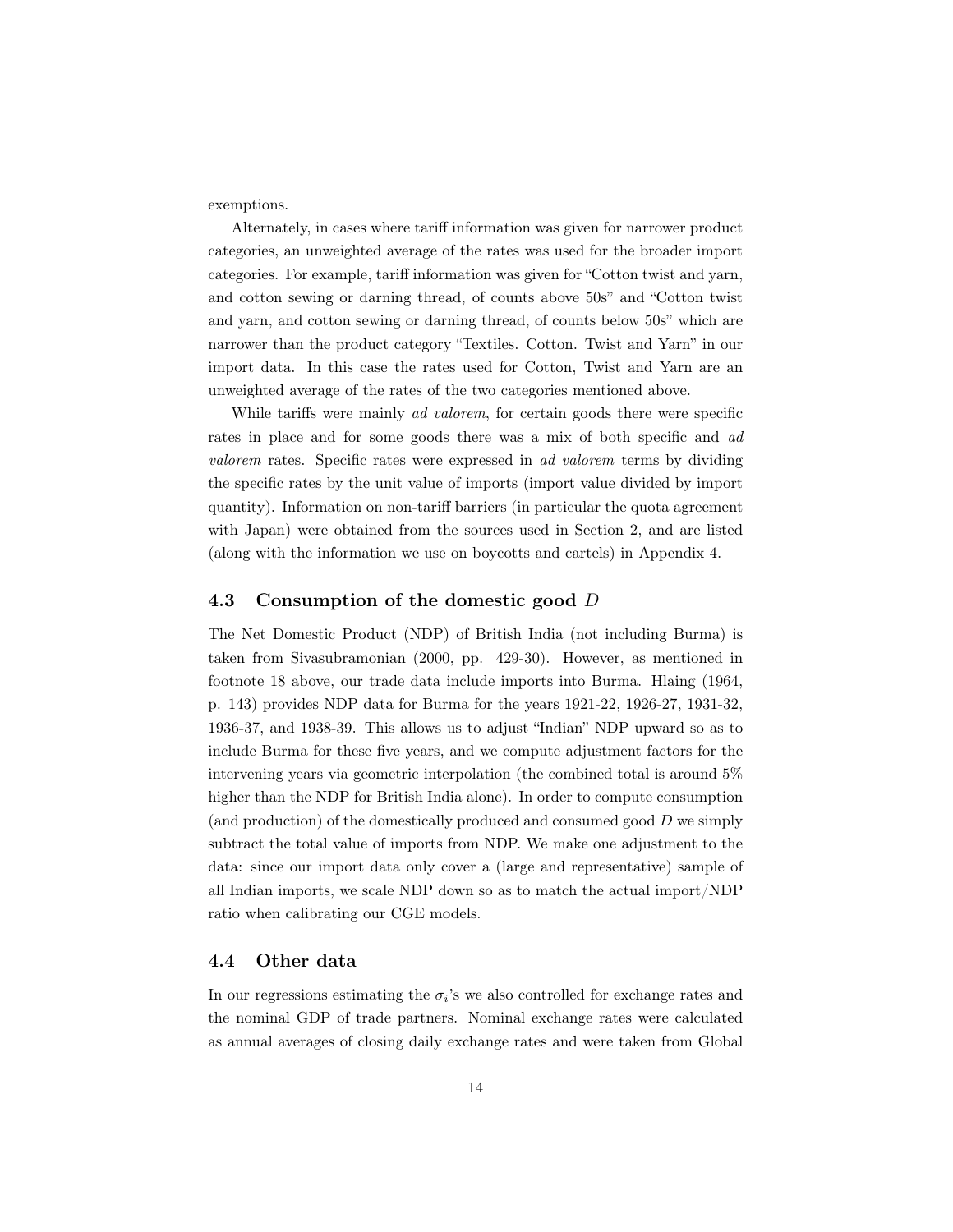Financial Data.<sup>22</sup> Nominal GDP was taken from Klasing and Milionis (2014), adjusted for interwar borders using the adjustment coefficients from Broadberry and Klein (2012).

## 5 Estimating the elasticities

In this section we describe how we estimate the elasticities embedded in the model described in Section 3. In order to take account of the fact that they are estimated imprecisely we perform systematic sensitivity analysis when doing counterfactual analysis (Hillberry and Hummels, 2013, 1243-4). That is, we repeatedly draw values for these elasticities from normal distributions, with means equal to the point estimates of the elasticities, and standard deviations equal to the standard errors of the coefficients. We are therefore interested in both the point estimates and standard errors of all elasticity estimates in what follows.

## 5.1 Estimating the  $\sigma_g$ 's

In order to estimate the  $\sigma_g$ 's we proceed as in de Bromhead et al. (2019). Our import data are c.i.f., and valued at world prices inclusive of transport and other trade costs not related to Indian trade policies. We are not interested in these costs since we are holding them fixed in our analysis. Following Anderson and Yotov (2016), and Baier, Kerr and Yotov (2018), we should ideally be estimating

$$
ln(V_{gct}^{W}) = ln(M_{gt}) + ln(Y_{gct}) - ln(Y_{gt}) - \sigma_g ln(1 + t_{gct}) - \sigma_g \sum_{i=1}^{n} ln(b_i) \delta_{igct}
$$

$$
-(1 - \sigma_g)ln(P_{gt}) - (1 - \sigma_g)ln(\Pi_{gct}) + u_{gct}
$$
\n(1)

where  $V_{gct}^W = p_{gct}^W \times m_{gct}$  is the value, at world prices  $p_{gct}^W$ , of imports  $m_{gct}$  of good g from country c in year t;  $M_{gt}$  is the total imports from all countries of good g in year t;  $Y_{gct}$  is the output of good g in country c in year t;  $Y_{gt}$  is world output of good g in year t;  $t_{gct}$  is the *ad valorem* tariff imposed by India on imports of good g from country c in year t;  $b_i - 1$  is the *ad valorem* equivalent of facing non-tariff barrier i;  $\delta_{igct}$  is an indicator variable taking the value 1 if

 $^{22}$ https://www.globalfinancialdata.com/index.html, accessed June 2013.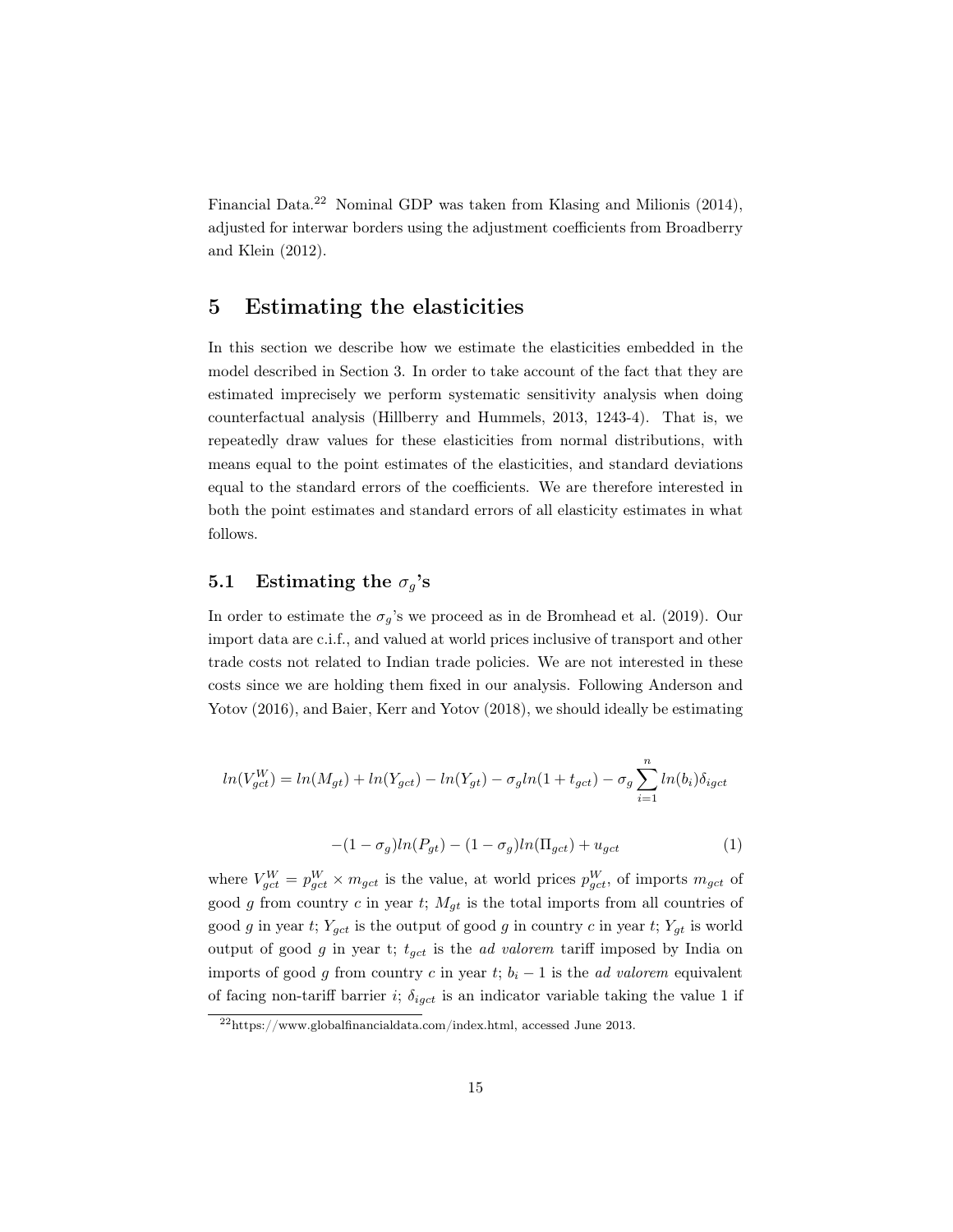imports of good  $g$  from country  $c$  face barrier  $i$  in year  $t$ , and zero otherwise;  $P_{gt}$  is the inward multilateral resistance term for good g in India in year t;  $\Pi_{get}$ is the outward multilateral resistance term for good  $g$  in country  $c$  in year  $t$ ; and  $u_{qct}$  is the error term. Ideally we should be estimating  $\sigma_q$  separately for each of our 114 goods g.

There are four practical problems which we face. The first is that we only have import data for India, implying that we cannot include all the desired fixed effects (in particular, those varying by good, country, and year). We therefore incorporate fixed effects which vary by good and year,  $d_{gt}$ . These control for  $M_{gt}$ ,  $Y_{gt}$ , and  $P_{gt}$  in equation (1). Intuitively, by controlling for the total imports of particular goods in particular years we are focussing on the margin of substitution between different national varieties of the same good, which is what we want to do when estimating the  $\sigma_q$ 's. We also include fixed effects which vary by good and country,  $d_{gc}$ . By including such variety fixed effects we are ensuring that identification occurs along the time dimension alone, an important consideration given the possibility that some varieties may have faced systematically higher tariffs over time than others.

Second, we lack data on foreign output of individual goods  $(Y_{qct})$  and therefore have to make do with including foreign GDP (i.e. we replace  $Y_{gct}$  with  $GDP_{ct}$  in equation (1) above). We also control for the bilateral exchange rate,  $E_{ct}$ .

Third, we should ideally be estimating  $\sigma_g$  separately for each of our 114 goods g, but we lack the degrees of freedom to do this. We therefore follow de Bromhead et al.  $(2019)$  by estimating across nine categories of goods h, assuming a common elasticity  $\sigma_h$  for all goods within a category (i.e.  $\sigma_g$  =  $\sigma_h \forall g \in h$ ). The nine categories are grain, animal products, machinery, minerals, textiles, miscellaneous inputs, miscellaneous industry, food oils, and colonial goods.<sup>23</sup>

Finally, there are very strong time trends in the data: in particular, the shares of several imports from the UK were systematically trending down across

<sup>23</sup>'Grain' includes barley, wheat and rice (SITC categories 041-043); 'Animal' includes butter and meat (SITC categories 012 and 023); 'Machinery' includes SITC categories 711, 712, 714- 716, and 721; 'Minerals' includes metals, coal and petroleum (SITC categories 311-313, 681, and 682); 'Textiles' includes both yarn and cloth (SITC codes 651-653); 'Miscellaneous inputs' includes such items as fertilisers, rubber, hides and skins, raw cotton and silk, and hair (SITC codes 211, 231, 261-263, 271, and 561); 'Miscellaneous industry' includes vehicles and rubber manufactures, including tyres (SITC codes 629, 713, and 732); 'Food oils' includes oils and oilseeds of various kinds (SITC codes 221 and 412); and 'Colonial' includes coffee, sugar, tea and tobacco (SITC categories 061, 071, 074, and 121).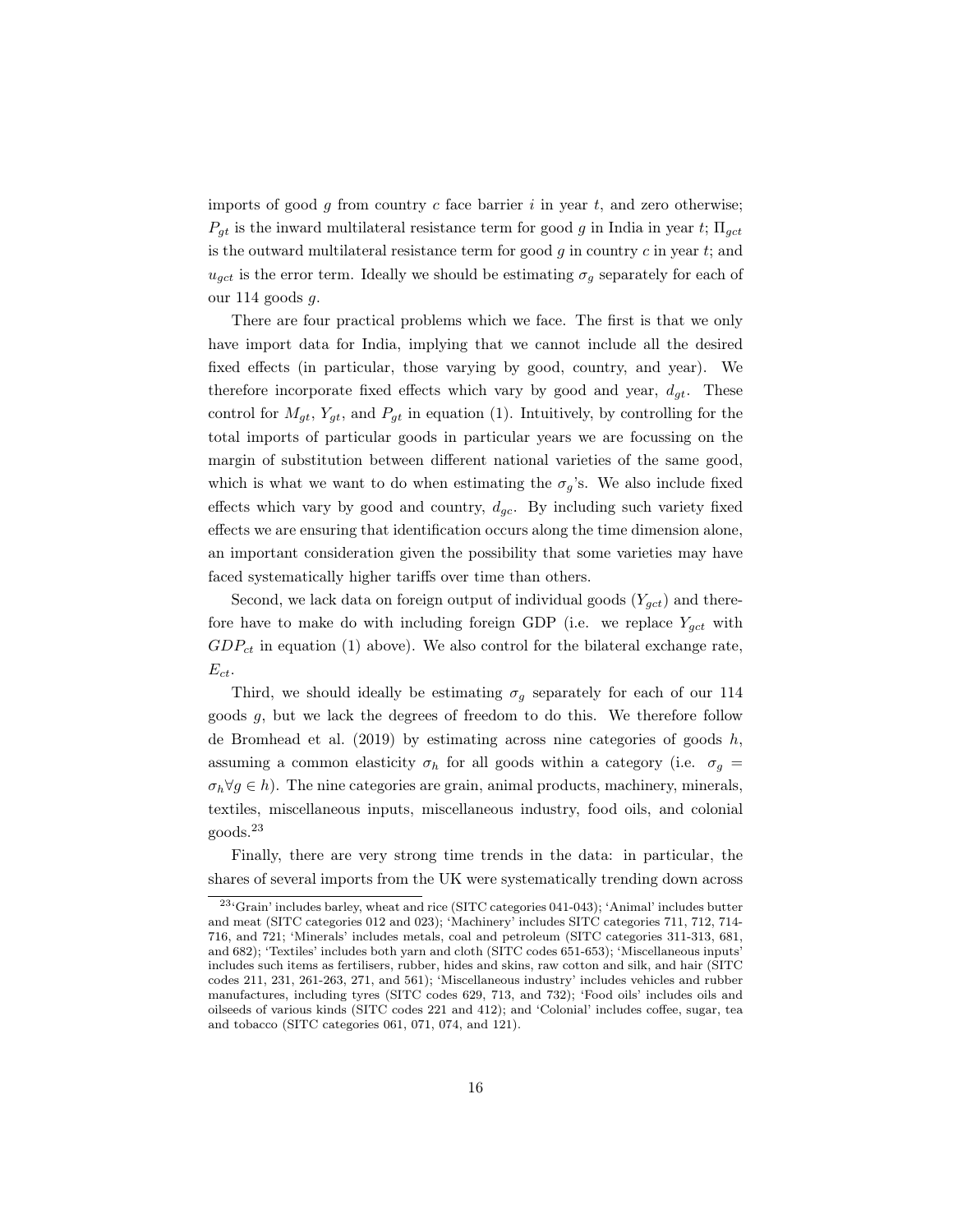our period. We therefore include country-specific time trends in all regressions. Our estimating equation is thus:

> $ln(V_{gct}^W) = ln(GDP_{ct}) + ln(E_{ct}) - \sigma_h ln(1 + t_{gct})$  $-\sigma_h \sum_{n=1}^n$  $i=1$  $ln(b_i)\delta_{igct} + d_{gt} + d_{gc} + d_c \times trend + u_{gct}$  (2)

where good g is a member of goods category h, and where  $d_c \times trend$  represents country-specific time trends. The non-tariff barrier that we consider is the quota on textile imports from Japan, which came into effect in 1934. We also consider three control variables which enter into the econometric specification as if they were non-tariff barriers. These are the League of Nations trade sanctions against Italy which operated from November 1935 to June 1936 (we let a dummy variable be equal to one in 1936 for all imports coming from Italy in that year); the various cartel arrangements of the period involving India or Indian producers; and the boycott of UK cotton cloth which began in  $1930.<sup>24</sup>$  We allow the latter to have a differential impact in 1930 and subsequent years, including two variables in the regression for this purpose. We follow Santos Silva and Tenreyro (2006) and use a PPML estimator to estimate (2). Since we are including both  $114 \times 42 = 4,788$  good times country fixed effects, and  $114 \times 15 = 1,710$  good times year fixed effects, as well as country-specific time trends, we estimate the equations using the ppmlhdfe estimator available in Stata (Correia et al.  $2019a,b$ ).<sup>25</sup>

The results are given in Table 1. Italian sanctions were extremely effective, and the boycotts lowered imports of British cotton cloth, but we found no effect of cartels on trade flows. The key elasticities are the coefficients on the tariff variable, which are our estimates of the  $\sigma_h$ 's. We were unable to estimate these for three commodity categories (grain, animal products, and miscellaneous inputs) for the simple reason that there was no between-country variation in tariff rates for those products (i.e. there was no discrimination involving these goods). For the other six categories the estimates seem sensible: the elasticities range from a minimum of 4.0 (textiles) to a maximum of 23.1 (miscellaneous industry). The coefficients on the quota and tariff variables in column (5) jointly

 $24$ See Appendices 1 and 4.

<sup>25</sup>Our standard errors are clustered by country.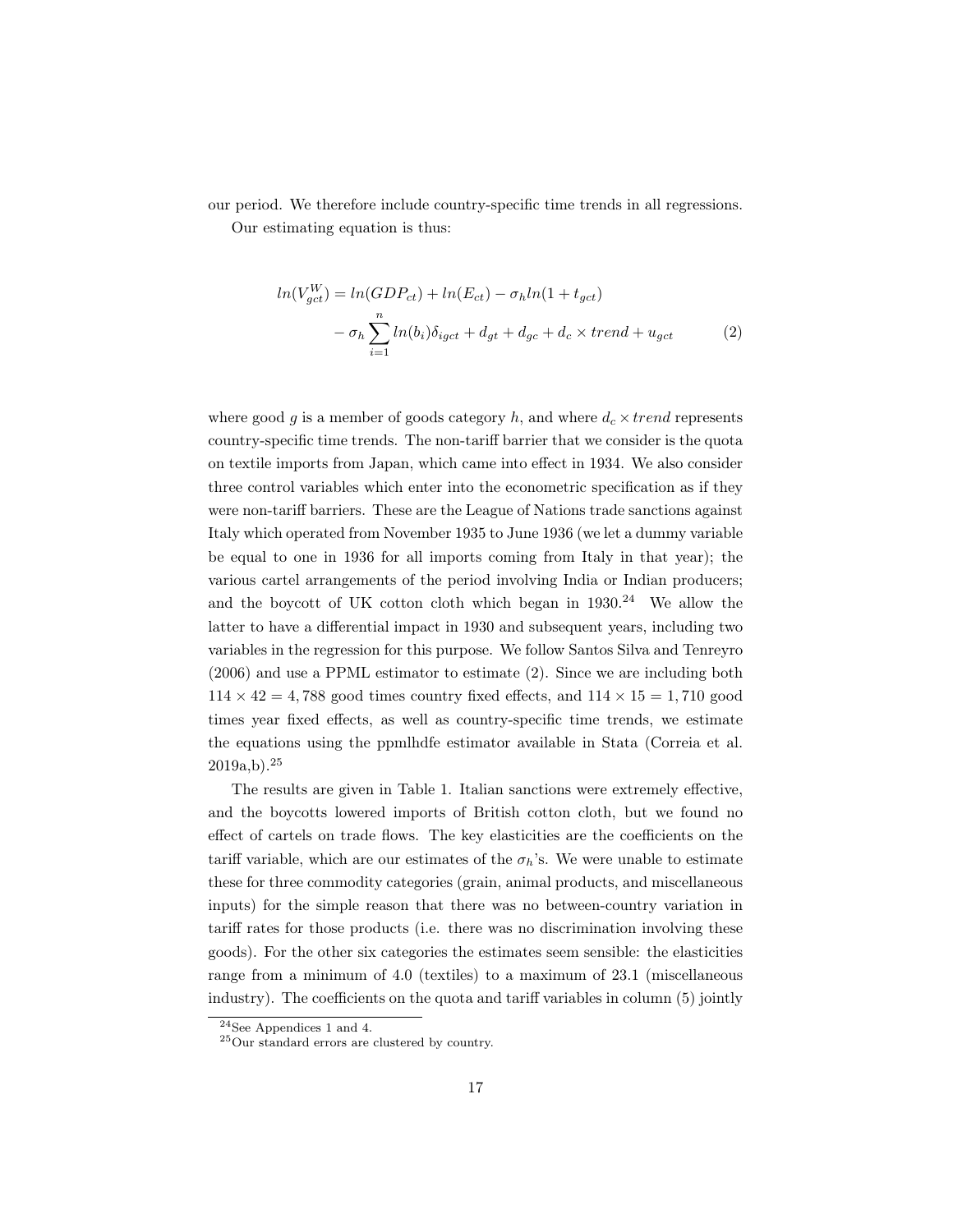|                                                                                                                                                              | $\widehat{\Xi}$        | $\widehat{c}$ | $\binom{3}{2}$ | $\left( \pm \right)$ | $\widehat{5}$ | $\widehat{\circ}$ | (7)                                                                                                                     | $\circled{s}$ | $\circledcirc$ |
|--------------------------------------------------------------------------------------------------------------------------------------------------------------|------------------------|---------------|----------------|----------------------|---------------|-------------------|-------------------------------------------------------------------------------------------------------------------------|---------------|----------------|
| Narrow category                                                                                                                                              | $\operatorname{Grain}$ | Animal        | Machinery      | Minerals             | Textiles      | Misc. inputs      | Misc. industry                                                                                                          | Food oils     | Colonial       |
| $Log(1 + tariff)$                                                                                                                                            |                        |               | $-5.735$       | $-4.306$             | $-4.046$      |                   | $-23.05$                                                                                                                | $-8.583$      | $-5.384$       |
|                                                                                                                                                              |                        |               | (1.504)        | (1.104)              | (0.801)       |                   | (4.331)                                                                                                                 | (3.957)       | (3.982)        |
| Quota on Japanese piece goods                                                                                                                                |                        |               |                |                      | $-0.707$      |                   |                                                                                                                         |               |                |
|                                                                                                                                                              |                        |               |                |                      | (0.195)       |                   |                                                                                                                         |               |                |
| Cartel                                                                                                                                                       |                        |               |                | $-0.171$             |               | $-0.262$          |                                                                                                                         |               | $-0.656$       |
|                                                                                                                                                              |                        |               |                | (0.507)              |               | (1.784)           |                                                                                                                         |               | (0.563)        |
| Italian sanctions                                                                                                                                            |                        |               | $-0.982$       | $-0.942$             | $-0.983$      | $-3.742$          | $-0.630$                                                                                                                | $-2.273$      |                |
|                                                                                                                                                              |                        |               | (0.0566)       | (0.0761)             | (0.103)       | (0.355)           | (0.114)                                                                                                                 | (0.149)       |                |
| 1930 cotton cloth boycott                                                                                                                                    |                        |               |                |                      | $-0.585$      |                   |                                                                                                                         |               |                |
|                                                                                                                                                              |                        |               |                |                      | (0.123)       |                   |                                                                                                                         |               |                |
| LR impact<br>1930 cotton cloth boycott                                                                                                                       |                        |               |                |                      | $-0.867$      |                   |                                                                                                                         |               |                |
|                                                                                                                                                              |                        |               |                |                      | (0.178)       |                   |                                                                                                                         |               |                |
| Log(GDP)                                                                                                                                                     | 4.129                  | $-0.242$      | 0.871          | 0.225                | 0.662         | 0.221             | 0.933                                                                                                                   | $-2.076$      | 4.082          |
|                                                                                                                                                              | (4.202)                | (0.873)       | (0.341)        | (0.483)              | (0.649)       | (0.820)           | (0.520)                                                                                                                 | (1.498)       | (1.528)        |
| Log(exchange rate)                                                                                                                                           | 5.342                  | 0.730         | 0.0986         | 0.0260               | 0.779         | $-0.274$          | $-0.0994$                                                                                                               | 1.048         | $-0.0363$      |
|                                                                                                                                                              | (2.742)                | (0.695)       | (0.0576)       | (0.125)              | (0.355)       | (0.899)           | (0.538)                                                                                                                 | (0.488)       | (0.237)        |
| Constant                                                                                                                                                     | $-27.60$               | $-1.151$      | $-11.26$       | $-4.230$             | $-6.497$      | $-5.319$          | $-8.241$                                                                                                                | 15.87         | $-38.05$       |
|                                                                                                                                                              | (42.25)                | (9.210)       | (3.936)        | (5.165)              | (7.327)       | (9.508)           | (6.414)                                                                                                                 | (13.02)       | (15.26)        |
| Observations                                                                                                                                                 | 383                    | 390           | 5,880          | 5,385                | 5,208         | 1,880             | 915                                                                                                                     | 512           | 1,206          |
| for country-specific time trends. Estimates computed using ppmlhdfe. Robust standard errors clustered by country in parentheses.<br>Note: Dependent variable |                        |               |                |                      |               |                   | is the value of imports by good, country, and year. Estimates control for good*country and good*year fixed effects, and |               |                |

Table 1: PPML gravity estimates by category, 1923-4 to 1937-8 Table 1: PPML gravity estimates by category, 1923-4 to 1937-8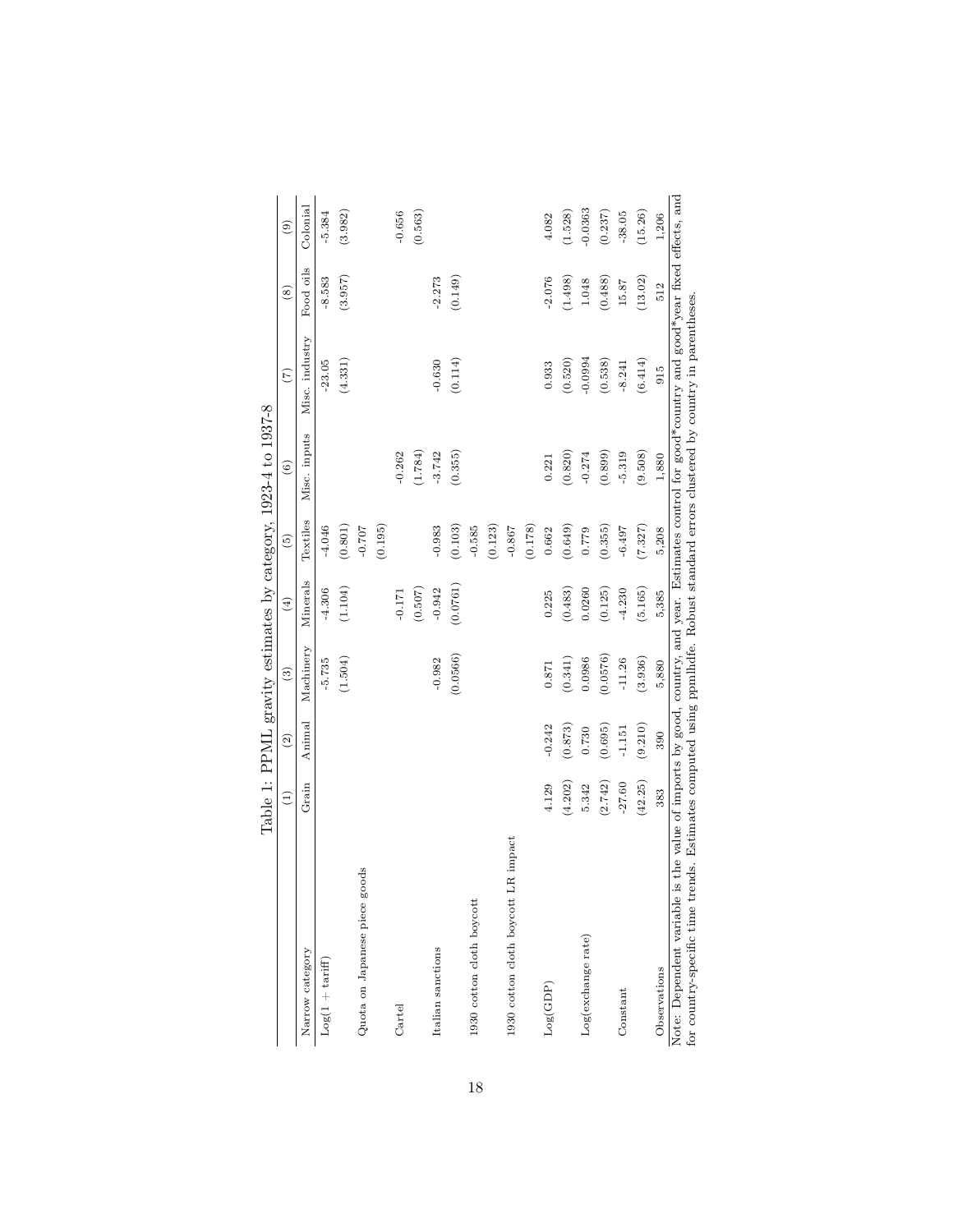imply (from equation 1) that the quota on Japanese piece goods was equivalent to a 19.1% ad valorem tariff.<sup>26</sup>

Table 2 compares our Indian trade elasticities with those obtained for the UK by de Bromhead et al. (2019). Consistent with Imbs and Mejean (2017), the Indian elasticities are in general larger (food oils being a striking exception). For the three categories for which we were unable to calculate Indian elasticities (grain, animal products and miscellaneous inputs) we used the British estimates. This should not matter for the results: the  $\sigma_h$ 's matter when calculating the impact of tariff discrimination, but there was no discrimination for these three categories of goods which is why we could not calculate the elasticities. We also calculated the  $\sigma_h$ 's using OLS rather than PPML, and Appendix 5 shows that our results are robust to doing so.

#### 5.2 Estimating  $\kappa$

We also estimated  $\kappa$ , the upper level elasticity of substitution between imports and domestic expenditure.

The most straightforward method was simply to run the OLS regression

$$
ln(m_t) = -\kappa ln(1 + t_t) + u_t \tag{3}
$$

where  $m_t$  is the value of imports in year t expressed as a share of total private expenditure on both domestic and imported goods,  $u_t$  is the error term, and  $t_t$ is the unweighted average tariff estimated for our sample of goods. The method produced an estimate of  $\kappa$  of 1.073, with a standard error of 0.376.<sup>27</sup>

#### 5.3 Choosing values for other parameters

We assume that  $\gamma$ , the mid-level elasticity of substitution between different Armington aggregates of imported goods, is equal to 1. Appendix 5 shows that our qualitative results are insensitive to varying this elasticity.<sup>28</sup>

<sup>26</sup>Similarly the boycott was equivalent to a 15.6% tariff on British cloth in 1930, and a 23.9% tariff in subsequent years.

<sup>27</sup>Total private expenditure on domestic goods was calculated by multiplying GDP by the ratio of gross output to GDP at factor cost in 1951-2, and then subtracting the value of total exports (both government and private). Gross output was taken to be equal to GDP at factor cost plus total material inputs into all sectors. The 1951-2 input-output data are taken from Ramana (1969, pp. 46-7). Sources for interwar GDP are as given in Section 4.3 of the text. The aggregate Indian trade data are taken from the Annual Statement of the Sea-Borne Trade of British India.

<sup>&</sup>lt;sup>28</sup>de Bromhead et al. (2019) estimate  $\gamma$  using the methods of Ottaviano and Peri (2012). This involves estimating equation (2) for all nine categories of goods and extracting the goods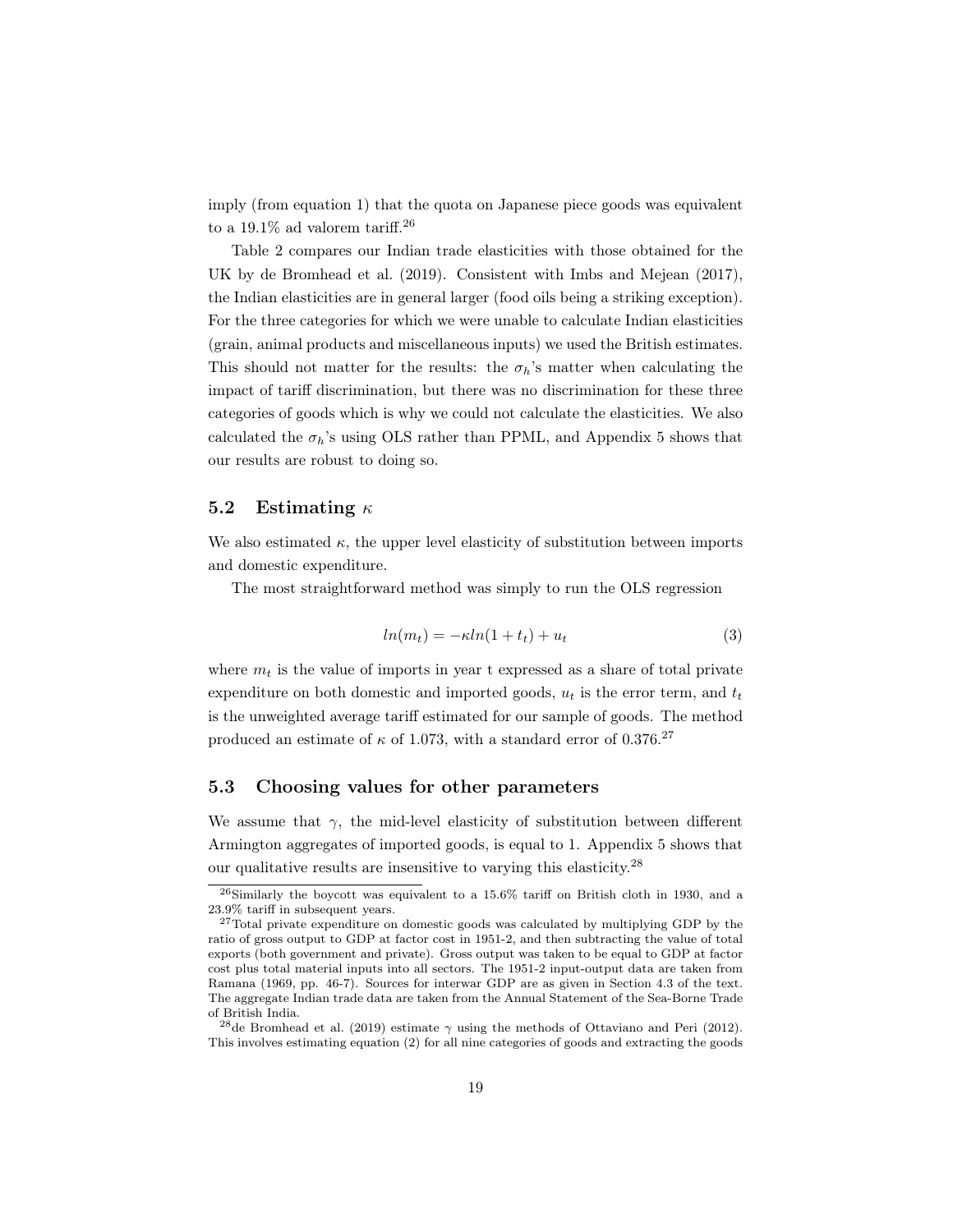|                |          |         |       | ane z: Indian |          | ira∩€   |                                                                                                                       |                    |       |
|----------------|----------|---------|-------|---------------|----------|---------|-----------------------------------------------------------------------------------------------------------------------|--------------------|-------|
| arrow category | Grain    |         |       |               |          |         | Animal Machinery Minerals Textiles Misc inputs Misc industry                                                          | Food oils Colonial |       |
| ndia           |          |         | 5.735 | 4.306         | 4.046    |         | 23.05                                                                                                                 | 8.583              | 5.384 |
|                |          |         |       | 1.104)        | 0.801    |         | 4.331                                                                                                                 | 3.957              | ,982  |
| JК             | $-9.567$ | 3.908   | 4.533 | $-2.477$      | $-1.861$ | 4.905   | 7.995                                                                                                                 | 23.47              | 1.468 |
|                | 4.829)   | (1.489) | 1.951 | 0.743)        | (3.350)  | (2.787) | 2.509                                                                                                                 | 3.098              | ,533) |
|                |          |         |       |               |          |         | Source: Table 1 and de Bromhead et al. (2019), Table 2, p. 343. Robust standard errors clustered by country in parent |                    |       |

Table 2: Indian versus UK trade elasticities  $\Pi$ K trade elasticities Table 2: India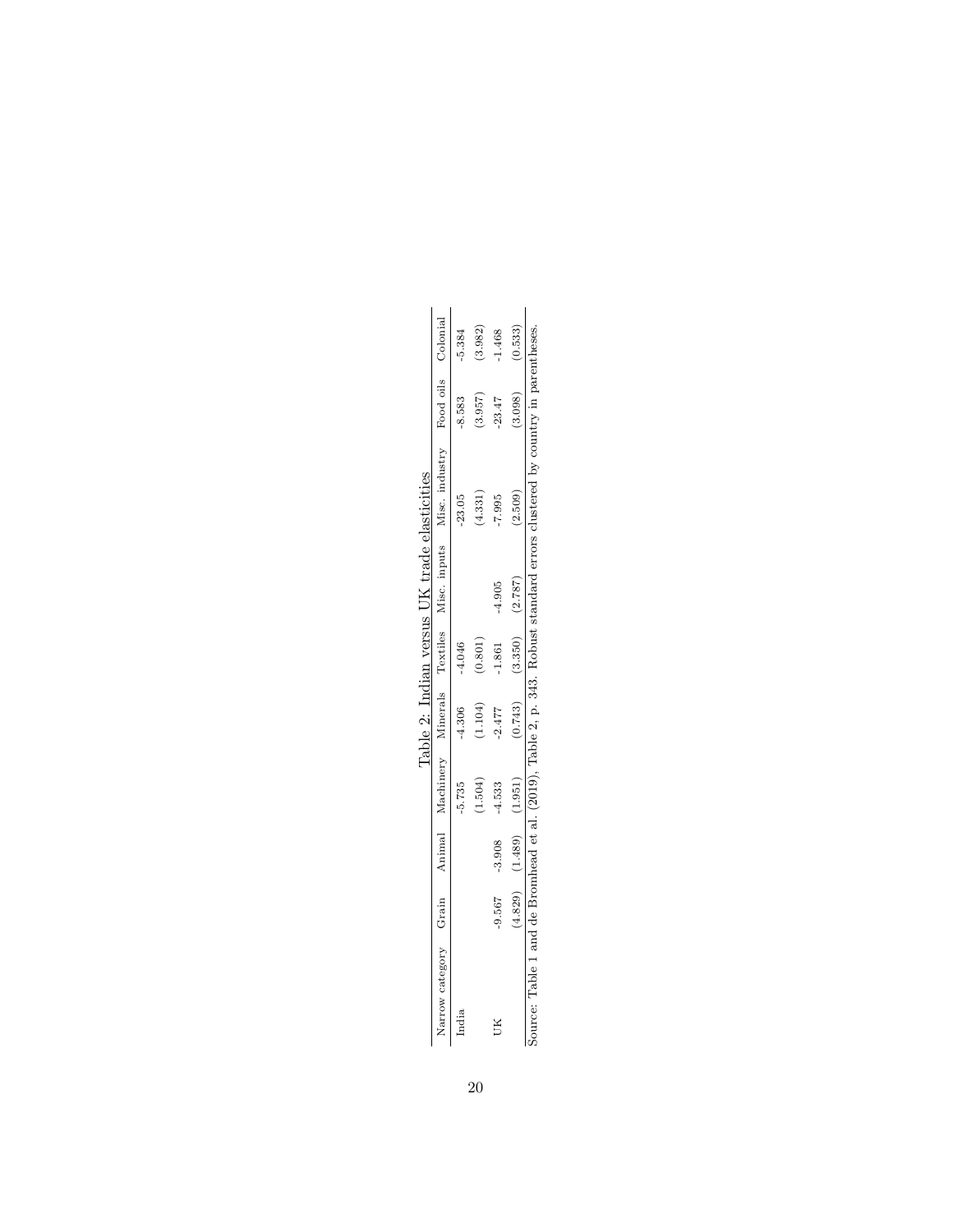Finally, we need to choose values for  $\eta$ , the supply-side elasticity of transformation between domestic output and exports. Here we proceed as in de Bromhead et al. (2019): we use the fact that  $\eta = \varepsilon_S/(1 - \alpha^X)$ , where  $\alpha^X = 1 - \alpha^D$ is the share of exports in total production, and assume (based on Tokarick 2014) that the log of  $\varepsilon_S$  is normally distributed, with mean 0.403 and standard deviation 0.468.

## 6 Counterfactual results

In this section we explore the impact of the changes in Indian trade policy following the establishment of the Tariff Board on the recommendation of the Indian Fiscal Commission. Since the first tariffs recommended by the Board came into effect in 1924, we focus on the impact of trade policy changes from that year onwards. To this end we first embed the elasticities described in the previous section into the model outlined in Section 3. We then solve the model for each fiscal year from 1923-4 to 1937-8 inclusive, using the tariffs and quotas that were actually in place in every year.<sup>29</sup> Finally, we solve the model for each year, assuming counterfactually that trade policy was identical to what it was in 1923 throughout (that is, that *ad valorem* tariffs in each year were the same as in 1923, and that no quotas were in place).<sup>30</sup> By comparing these counterfactual, constant-policy equilibria with the actual equilibria we can infer the impact on trade flows of the shifts in trade policy that took place after 1923. We repeat this procedure 1000 times, each time drawing new elasticity values from normal distributions whose means and standard errors were decribed in the previous section.<sup>31</sup> The result is 1000 estimates of the impact of trade policy on trade flows for each year, allowing us not only to calculate the impact of policy, but to assess how tightly estimated that impact is.

times country (variety) fixed effects. Since we are unable to estimate equation (2) for three categories of goods, where there was no cross-country variation in tariffs, we cannot implement this procedure in the Indian case. We therefore have to rely on the robustness checks in Appendix 5.

 $^{29}\mathrm{See}$  footnote 21.

 $^{30}\rm{Because}$  we are only interested in the impact of trade policy, we assume that the 1930 boycott and Italian sanctions campaign would still have taken place, and that existing cartels would have remained in place unchanged.

<sup>&</sup>lt;sup>31</sup>In the case of  $\eta$  we draw 1000 replications of the log of  $\varepsilon_S$  and calculate  $\eta$  using the formula in Section 5.3.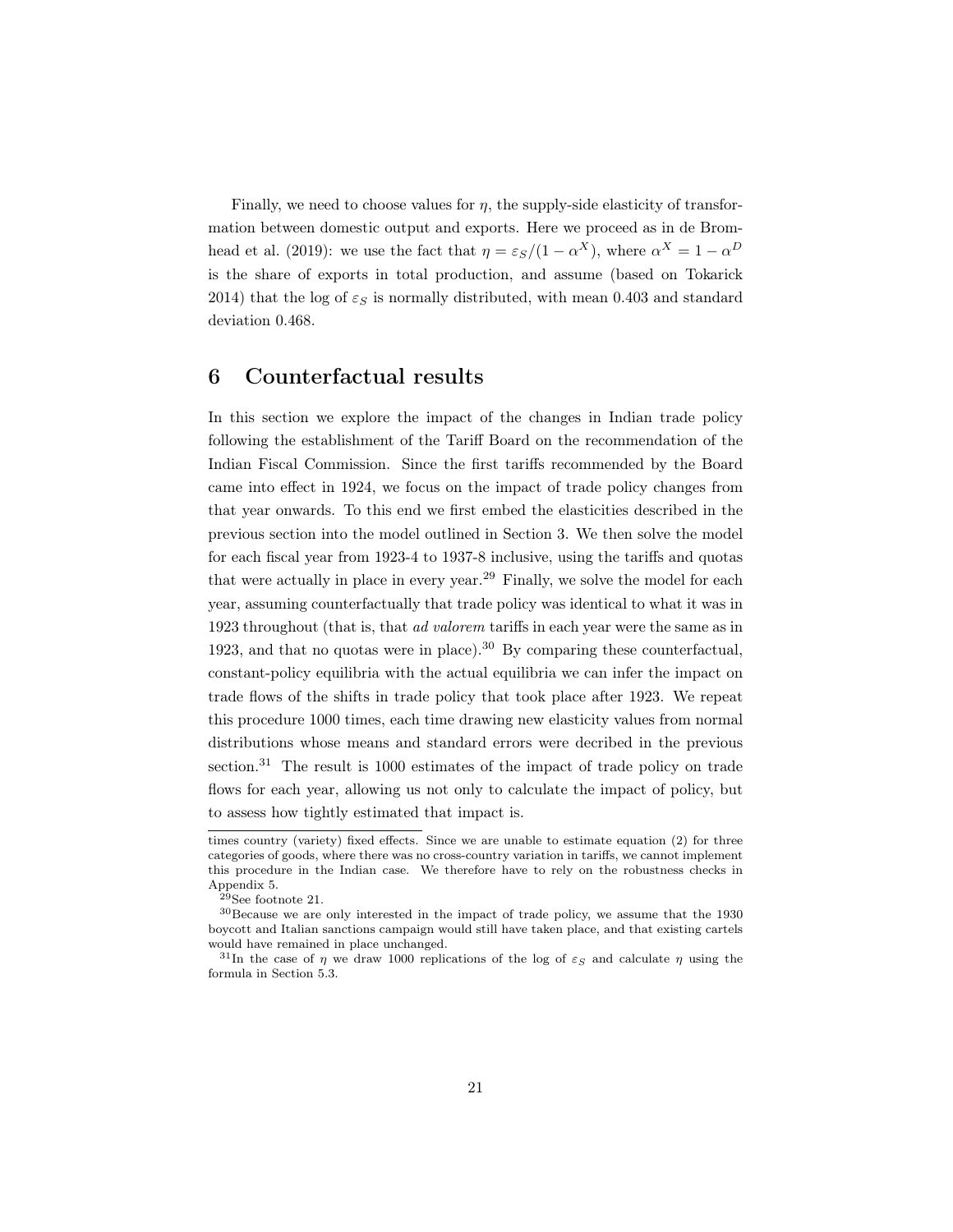

Figure 4: Percentage impact of post-1923 shift in protection on total Indian imports

# 6.1 The impact of trade policy on the total value of imports

We begin with the impact of tariffs and quotas on the total value of Indian imports. Figure 4 plots the percentage impact on imports from 1923 to 1937. In each case the figure shows the percentage by which actual imports differed from what they would have been, had trade policies remained fixed at their 1923 level. It plots not only the median estimated impact across all 1000 repetitions for each year, but the 5th, 25th, 75th, and 95th percentile impacts also. In this manner it indicates how senstitive our results are to the fact that our elasticities are imprecisely estimated.

As can be seen from Figure 4, by the 1930s protectionism was lowering Indian imports by roughly 10% on average, although the effect is imprecisely estimated (mostly reflecting the imprecision with which we estimated  $\kappa$ ). The median estimate for 1934 was 10%, while the 25th and 75th percentile impacts were 7.7 and  $12.1\%$  respectively.<sup>32</sup> The value of Indian private imports fell by

<sup>32</sup>The 5th and 95th percentile impacts were 4.6 and 15.5% respectively. The gap between these upper and lower bound estimates depends not just on the standard error of the elasticity estimates, but on the size of the shock being imposed on the model, which is why the gap is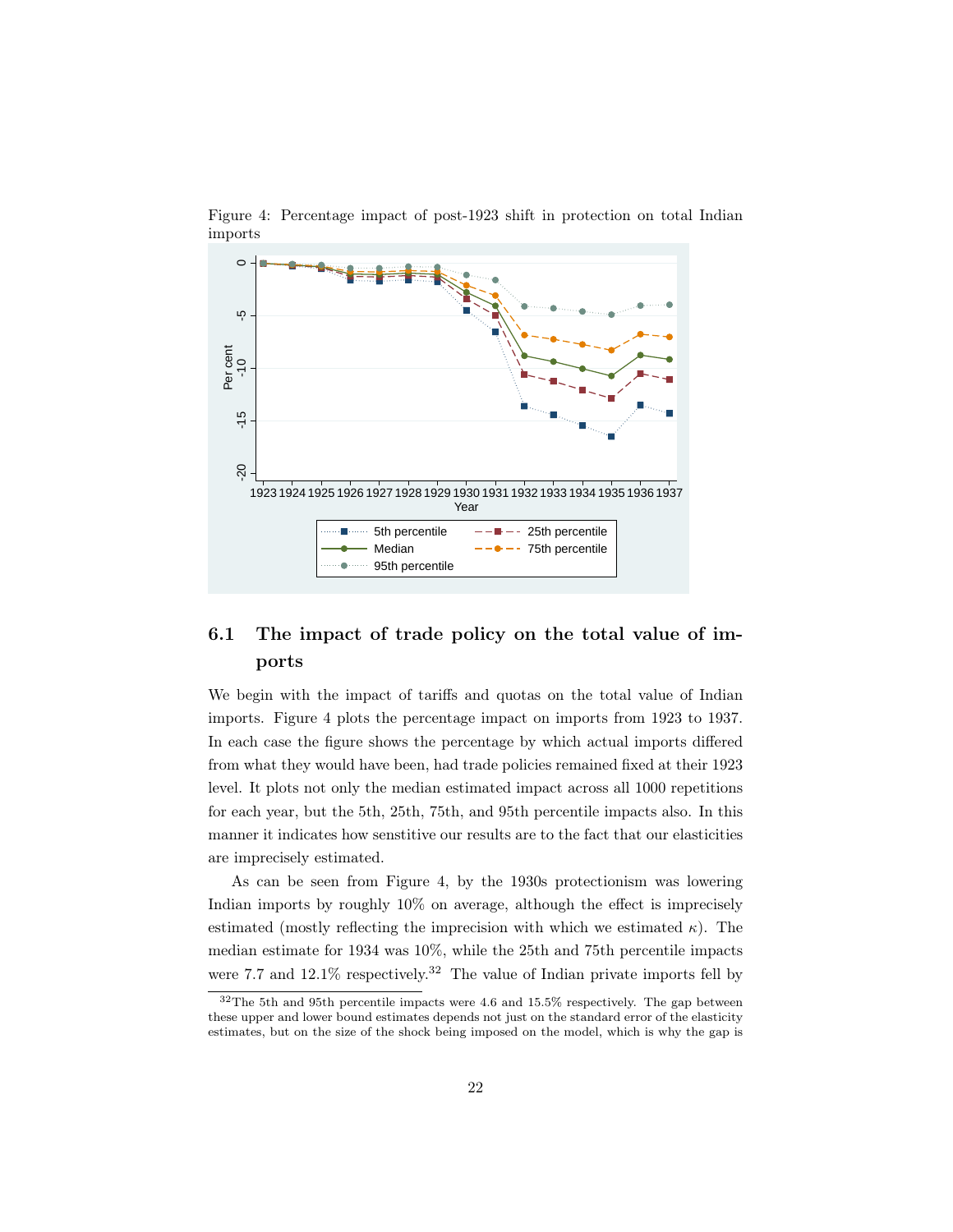42% between 1923 and 1934, so our results indicate that protection accounted for about a quarter of that decline. India was a developing economy and a colony, very different from the rich industrial economies that have been the focus of previous analysis. It is striking therefore that the results are so similar to those obtained by Irwin (1998) for the United States, and de Bromhead et al. (2019) for the UK.

# 6.2 The impact of trade policy on the share of Indian imports coming from the UK

The previous subsection showed that protection lowered Indian imports during the 1920s and 1930s. But tariffs did not just increase during this period, they did so in a discriminatory fashion. Not only did UK exports face lower tariffs than non-British countries, but Japanese textile producers were subjected to quantiative restrictions from 1934 onwards. What was the impact of trade discrimination on the UK's share of Indian imports?



Figure 5: Percentage impact of post-1923 shift in protection on the UK share of Indian imports

Figure 5 plots the UK's actual share of Indian imports between 1923 and so much smaller before 1930.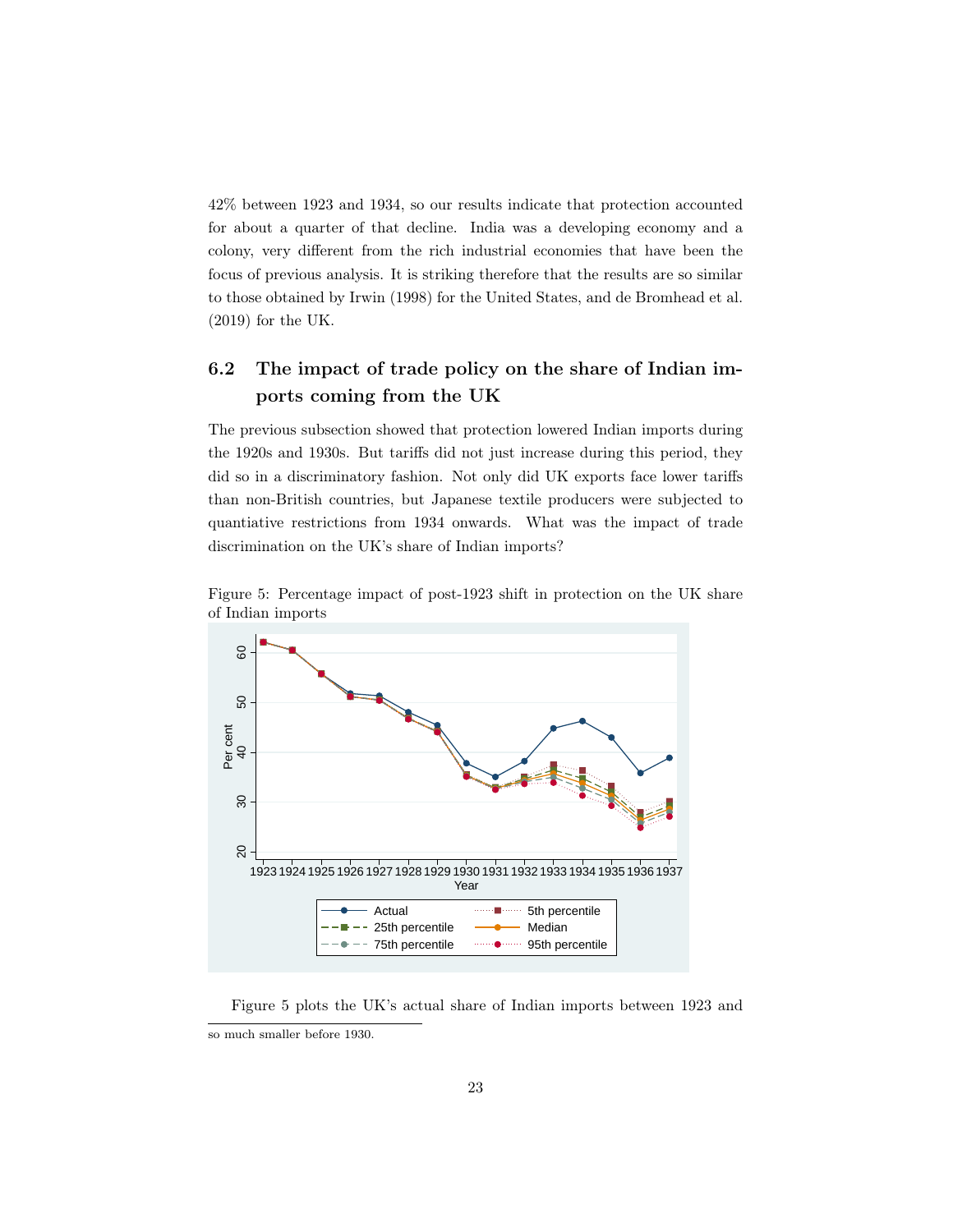1937, as well as the counterfactual share that it would have enjoyed had Indian protection remained at its 1923 level. Once again the figure plots not only the median counterfactual share for each year, calculated across the 1000 replications, but the 5th, 25th, 75th, and 95th percentile impacts also. As can be seen, the actual and counterfactual shares remain fairly close until 1931 but diverge sharply thereafter. In 1934, to take the same example as in the previous subsection, the UK accounted for 46.3% of Indian imports. However, if protection had remained at its 1923 level, the UK would only have accounted for 33.8% according to our median estimate. Reflecting the fact that the  $\sigma_g$ 's, which are what really matter for the UK share, are relatively precisely estimated, our estimates of the counterfactual UK share do not vary greatly across replications. The 25th and 75th percentile counterfactual shares are 34.8 and 32.8% respectively, while the 5th and 95th percentile estimates are 36.3 and 31.3% respectively. By the mid-1930s protection was boosting the UK share of Indian imports by more than ten percentage points, or by more than a third. This is a large effect.

# 6.3 The impact of trade policy on the value of UK exports to India

Indian protection increased the UK's share of a shrinking pie. What was the net impact on total British exports to India? Figure 6 plots the percentage impact of the post-1923 shift in Indian protection on UK exports to India. As can be seen, the fact that UK exporters to India faced higher tariffs was less important than the fact that foreign exporters faced even higher levels of protection. The net impact on total UK exports to India was strongly positive. Our median estimate suggests that Indian protection boosted UK exports to that country by 23.2% in 1934, a substantial effect, with 25th and 75th percentile estimates of 18.8 and  $28.2\%$  respectively.<sup>33</sup> This positive impact reflects the fact that different national varieties of similar goods were highly substitutable for each other (Table 1), which more than compensated British exporters for the decline in total Indian imports.

Far from hurting the UK textile industry, Indian protection greatly benefited it (Figure 7). Our median estimate suggests that total UK exports of cotton cloth were 55.1% higher in 1934 than they would have been if protection had remained at its 1923 level (with 25th and 75th percentile estimates of 40.3 and

<sup>33</sup>The 5th and 95th percentile impacts were 12.3 and 35.5% respectively.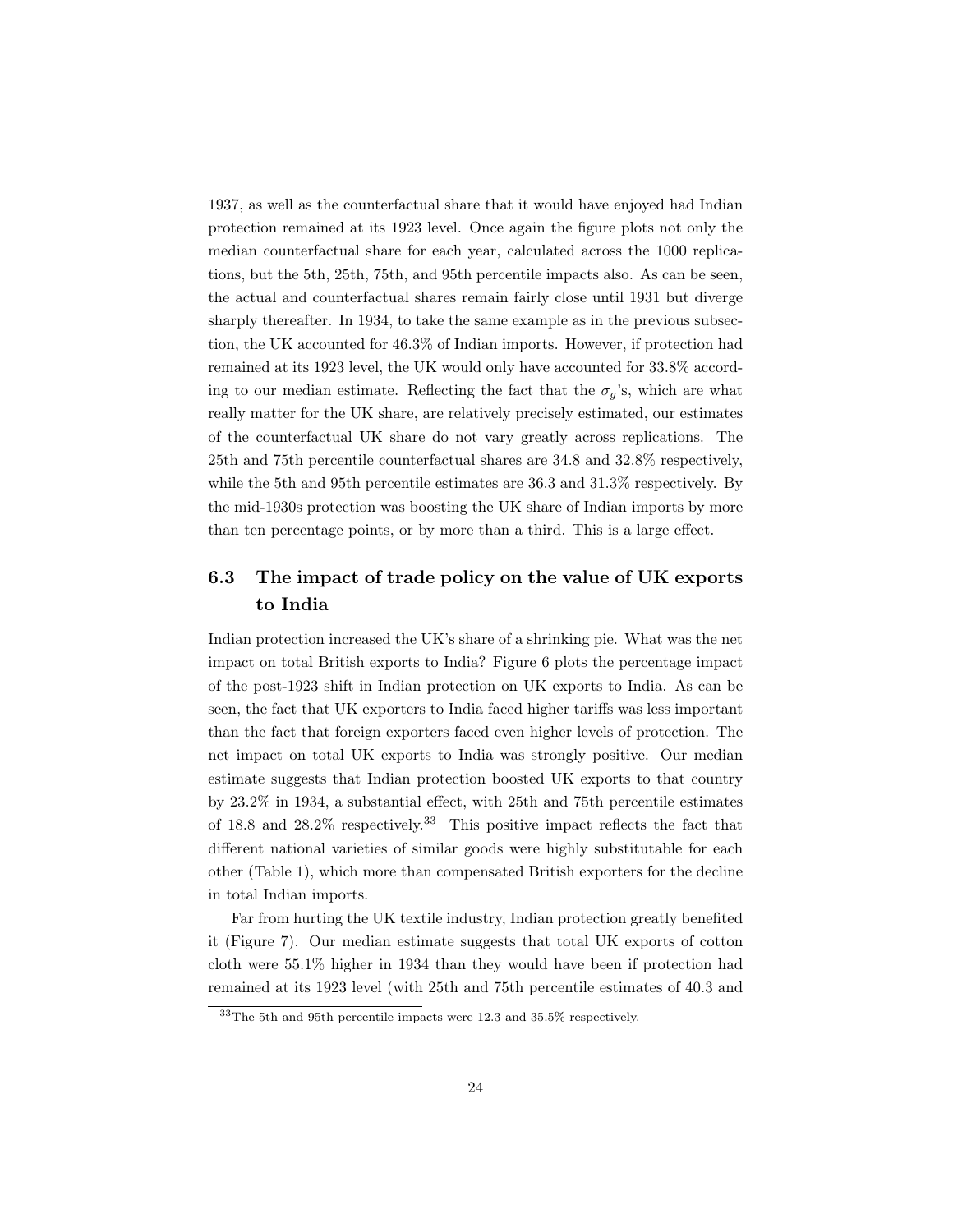

Figure 6: Percentage impact of post-1923 shift in protection on total UK exports to India

Figure 7: Percentage impact of post-1923 shift in protection on total UK cotton cloth exports to India

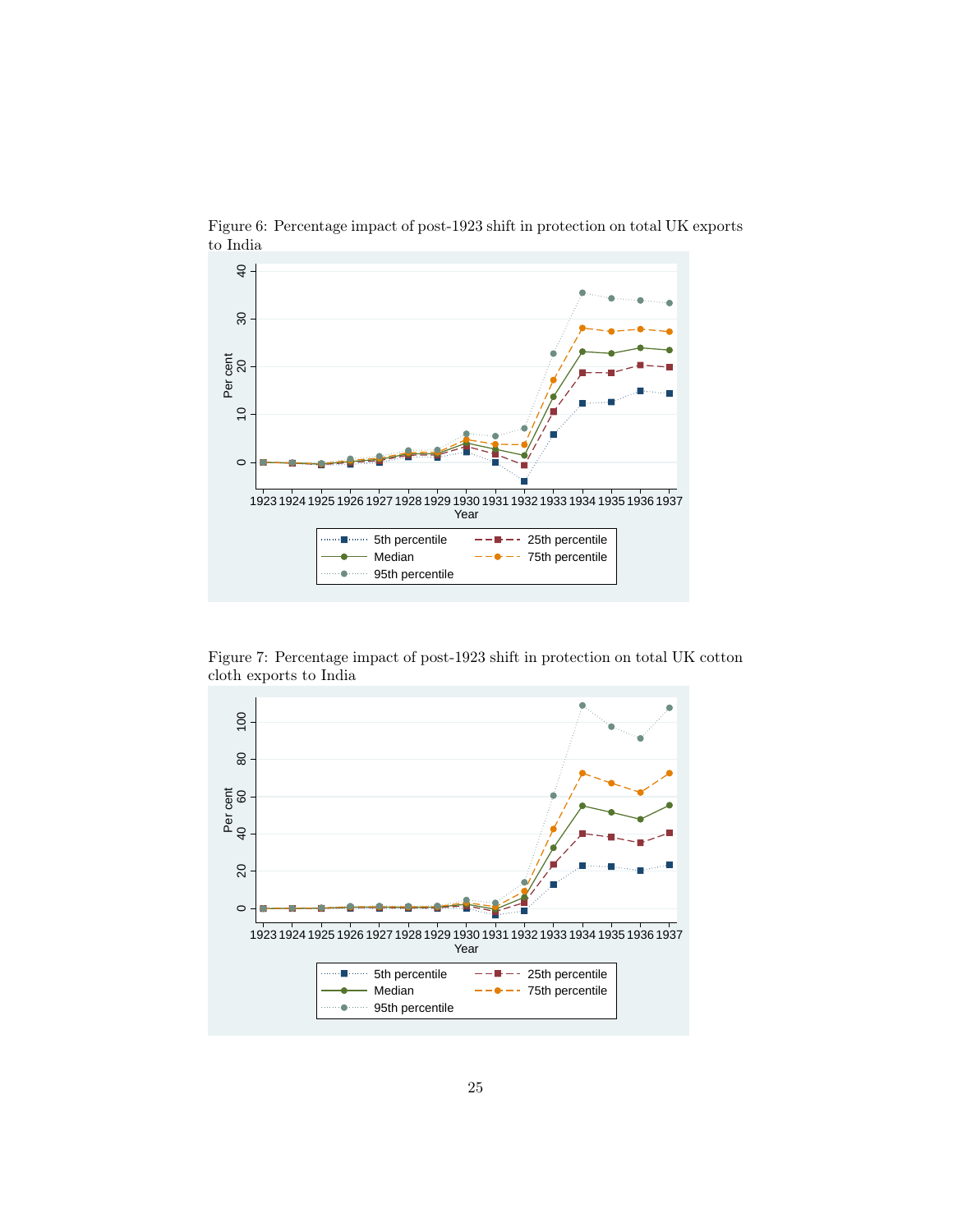

Figure 8: Percentage impact of post-1923 shift in protection on total Japanese exports to India

#### 72.7% respectively).<sup>34</sup>

India was an important market for the UK: in 1934 it took over 9% of total UK exports, and  $20\%$  of its cotton cloth exports.<sup>35</sup> Indian protection thus boosted total UK exports by 2%, and its cotton textile exports by more than 10%. Whether or not the Indian fiscal autonomy convention was a "self-denying ordinance" from the British point of view, Indian trade policy in the 1930s was highly beneficial to the imperial power.

#### 6.4 Impact on Japan

Indian protection did lower imports, by a little more than 10% according to our median estimates, but Lancashire seems to have substantially benefited. The big losers were those countries outside the British Empire that now faced discrimination, such as Japan. Figure 8 plots the impact of Indian protection on aggregate Japanese exports to that country. Our median estimates suggest that protection lowered total Japanese exports to India in 1934 by 38.7%. The impact

<sup>34</sup>The 5th and 95th percentile impacts are 23 and 109% respectively.

<sup>35</sup>Statistical Office of the Customs and Excise Department (United Kingdom) (1937, pp. 175-177) (totals); U.K. Parliamentary Papers (1934-35, pp. 830-831) (cottons).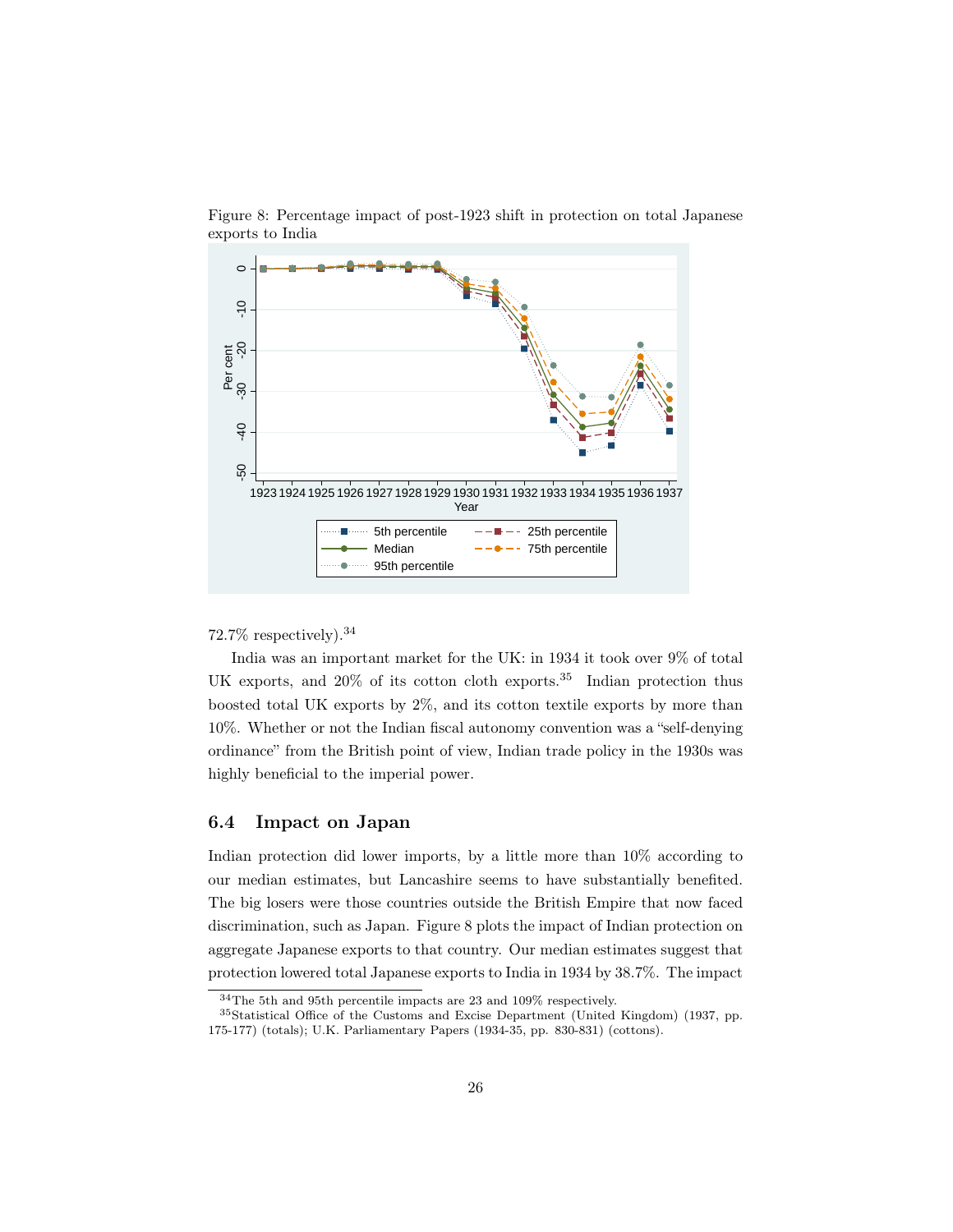

Figure 9: Percentage impact of post-1923 shift in protection on total Japanese cotton cloth exports to India

is relatively precisely estimated.<sup>36</sup> Figure 9 plots the impact on Japanese cotton cloth exports: in 1934 protection was reducing these by a median of  $59.3\%$ .<sup>37</sup>

These were very substantial effects and large enough to have an impact on total Japanese exports. India accounted for almost 11% of total Japanese exports in 1934, and for almost  $14\%$  of its cotton textile exports.<sup>38</sup> Indian protection thus lowered total Japanese exports by over 4%, and total Japanese cotton cloth exports by over 8%.

# 7 Conclusion

It seems as though Indian nationalists were right, and that those British historians who bemoaned the impact of interwar Indian protection on the UK were wrong. Partial equilibrium analysis may suggest that Indian protection must have lowered UK exports to that country, but this ignores the fact that Indian

<sup>36</sup>The 5th, 25th, 75th and 95th percentile estimates are 31.2, 35.5, 41.3 and 45% respectively.  $^{37}\mathrm{The}$  5th, 75th and 95th percentile estimates are 51.6, 56.2, 61.7 and 65.2% respectively.

<sup>38</sup>Department of Finance (Japan) (1935, pp. 111-156 (cotton piece goods), 396 (total exports)).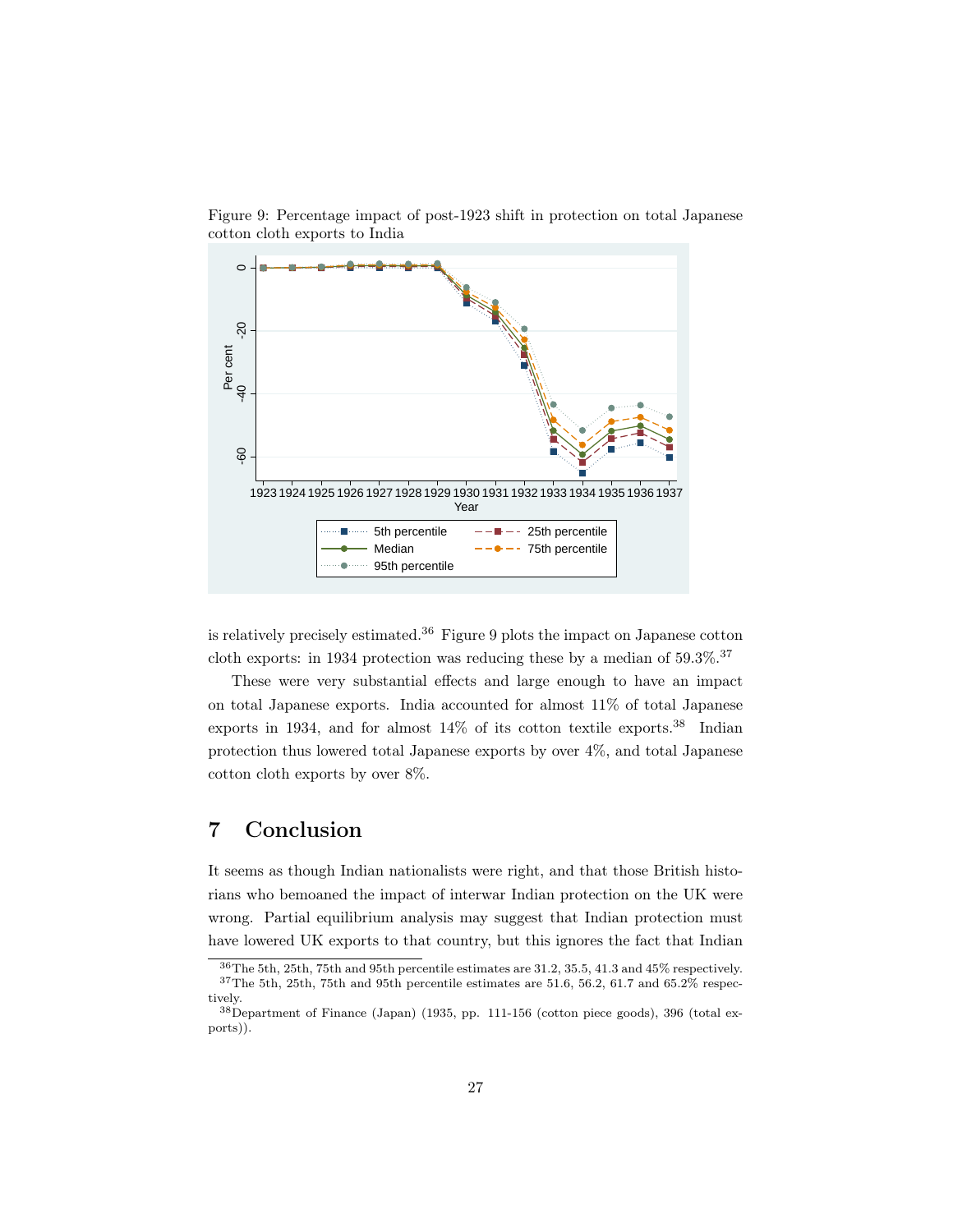protection was discriminatory, and that elasticities of substitution between UK and non-British varieties of the same goods were high. Far from hurting the UK, Indian protection during this period helped it in both relative and absolute terms.

Most existing studies have found that the protection of the 1930s had only modest effects on the volume and geographical composition of international trade. This study, using a large new dataset on both trade and trade policy, reaches a very different conclusion. To be sure, protection only explains a quarter of the Indian trade collapse, but discriminatory trade policy had a large impact on the composition of India's imports, and on different countries' exports to that market. This in turn played an important role in exacerbating the geopolitical tensions of the time. In particular, given our results it is hardly surprising that Indian protectionism was a major irritant in Anglo-Japanese diplomatic relations throughout the decade (Osamu, 2000).

We hope that we have demonstrated the usefulness of general equilibrium approaches using high-resolution historical data. Using a large new dataset we have found that trade elasticities in a large, developing country, India, were generally larger than in the United Kingdom at the same time. Our findings stand in direct contrast both to the conclusions of contemporary British observers, and to recent empirical findings from partial equilibrium analysis. Discriminatory trade policy in the 1930s had a substantial impact on the size and composition of trade flows.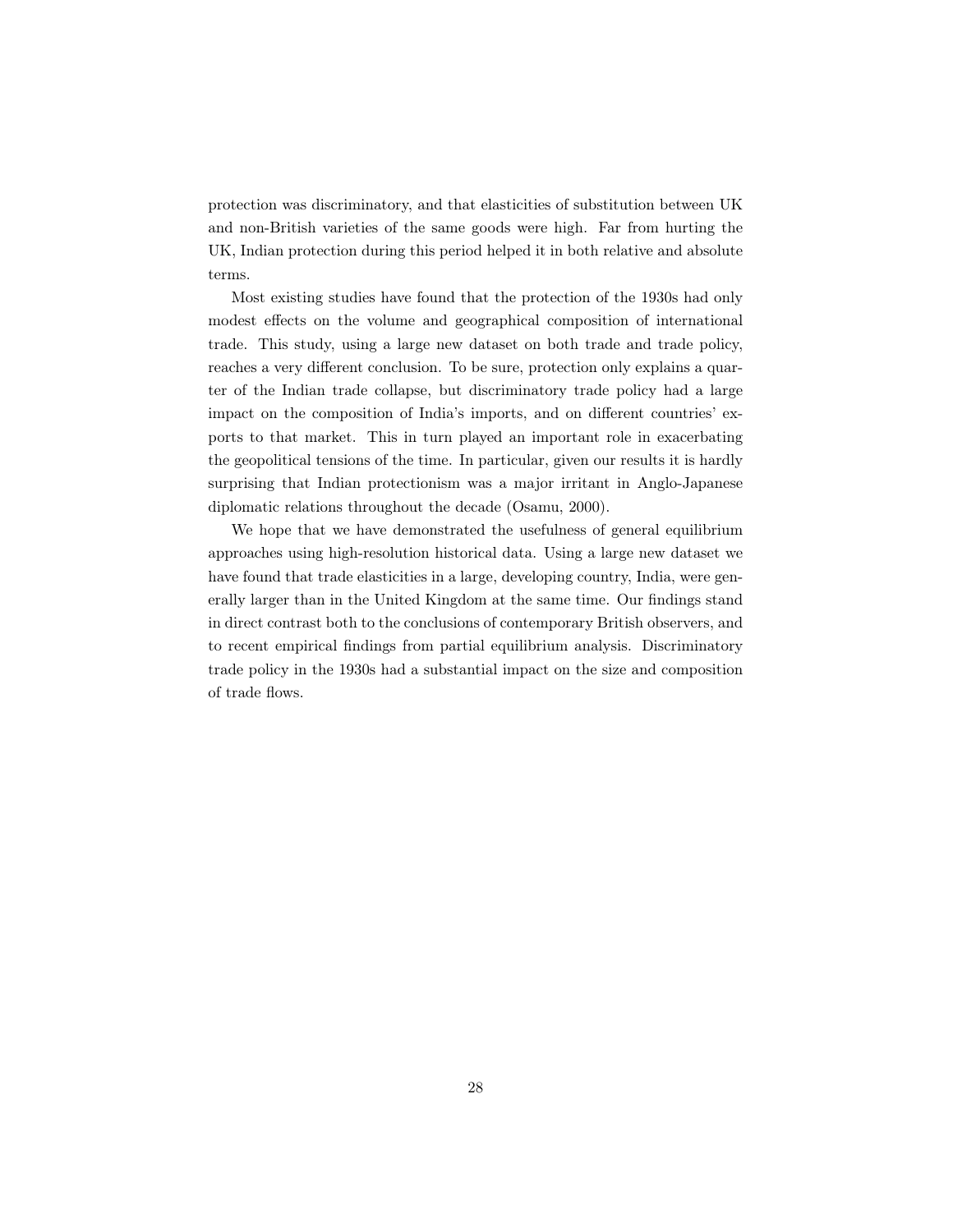# References

- Anderson, James E. and J. Peter Neary. 1996. "A New Approach to Evaluating Trade Policy." The Review of Economic Studies 63(1):107–125.
- Anderson, James E. and Yoto V. Yotov. 2016. "Terms of Trade and Global Efficiency Effects of Free Trade Agreements, 1990–2002." Journal of International Economics 99:279–298.
- Baier, Scott L., Amanda Kerr and Yoto V. Yotov. 2018. Gravity, Distance, and International Trade. In Handbook of International Trade and Transportation, ed. Bruce A. Blonigen and Wesley W. Wilson. Cheltenham: Edward Elgar Publishing pp. 15–78.
- Best, Antony. 2002. "Economic Appeasement or Economic Nationalism? A Political Perspective on the British Empire, Japan, and the Rise of Intra– Asian Trade, 1933-37." The Journal of Imperial and Commonwealth History  $30(2):77-101.$
- Broadberry, Stephen and Alexander Klein. 2012. "Aggregate and Per Capita GDP in Europe, 1870–2000: Continental, Regional and National Data with Changing Boundaries." Scandinavian Economic History Review 60(1):79–107.
- Broda, Christian and David E. Weinstein. 2006. "Globalization and the Gains From Variety." The Quarterly Journal of Economics 121(2):541–585.
- Brown, Judith M. 1977. Gandhi and Civil Disobedience : The Mahatma in Indian Politics, 1928-34. Cambridge: Cambridge University Press.
- Brown, Judith M. 1985. Modern India : The Origins of an Asian Democracy. Delhi ; Oxford: Oxford University Press.
- Casler, Don and Nikhar Gaikwad. 2019. "'The Interests of India Demand Protection': Democratization and Trade Policy Under Empire." Mimeo, Columbia University .
- Chadwick, David T. 1928. "The Work of the Indian Tariff Board." Journal of the Royal Society of Arts 76(3921):195–210.
- Chatterji, B. 1981. "Lancashire and the Making of the Indo-British Trade Agreement, 1939." Modern Asian Studies 15(3):527–573.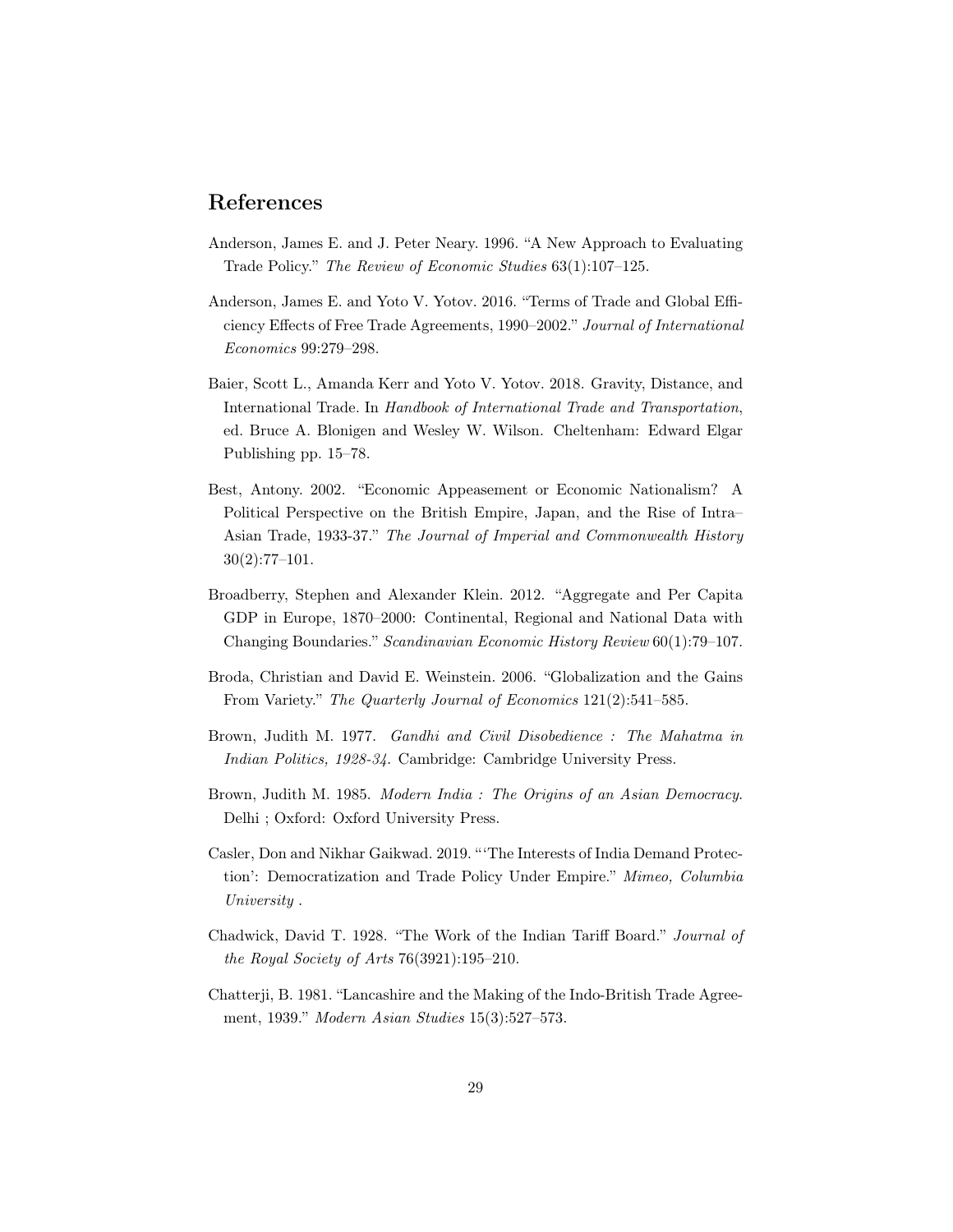- Chatterji, Basudev. 1983. "The Political Economy of 'Discriminating Protection' : The Case of Textiles in the 1920s." The Indian Economic and Social History Review 20(3):239–275.
- Chatterji, Basudev. 1992. Trade, Tariffs, and Empire : Lancashire and British Policy in India 1919-1939. Delhi: Oxford University Press.
- Chaudhuri, K. N. 1983. Foreign Trade and Balance of Payments (1757–1947). In The Cambridge Economic History of India: Volume 2: c.1751–c.1970, ed. Dharma Kumar and Meghnad Desai. Cambridge: Cambridge University Press pp. 804–877.
- Correia, Sergio, Paulo Guimarães and Thomas Zylkin. 2019a. "Verifying the Existence of Maximum Likelihood Estimates for Generalized Linear Models." arXiv:1903.01633 .
- Correia, Sergio, Paulo Guimarães and Thomas Zylkin. 2019b. "ppmlhdfe: Fast Poisson Estimation with High-Dimensional Fixed Effects." arXiv:1903.01690 .
- de Bromhead, Alan, Alan Fernihough, Markus Lampe and Kevin Hjortshøj O'Rourke. 2019. "When Britain Turned Inward: The Impact of Interwar British Protection." American Economic Review 109(2):325–352.
- Department of Finance (Japan). 1935. Annual Return of the Foreign Trade of Japan. Part I. Tokyo: Department of Finance.
- Dewey, Clive. 1978. The End of the Imperialism of Free Trade: The Eclipse of the Lancashire Lobby and the Concession of Fiscal Autonomy to India. London: Athlone Press for the Institute of Commonwealth Studies pp. 35–67.
- Drummond, Ian M. 1972. British Economic Policy and the Empire, 1919–1939. London, New York: George Allen and Unwin.
- Dupree, Marguerite. 1987. Lancashire and Whitehall: The Diary of Sir Raymond Streat. Vol. 1 Manchester: Manchester University Press.
- Dye, Alan and Richard Sicotte. 2006. "How brinkmanship saved Chadbourne: Credibility and the International Sugar Agreement of 1931." Explorations in Economic History 43(2):223–256.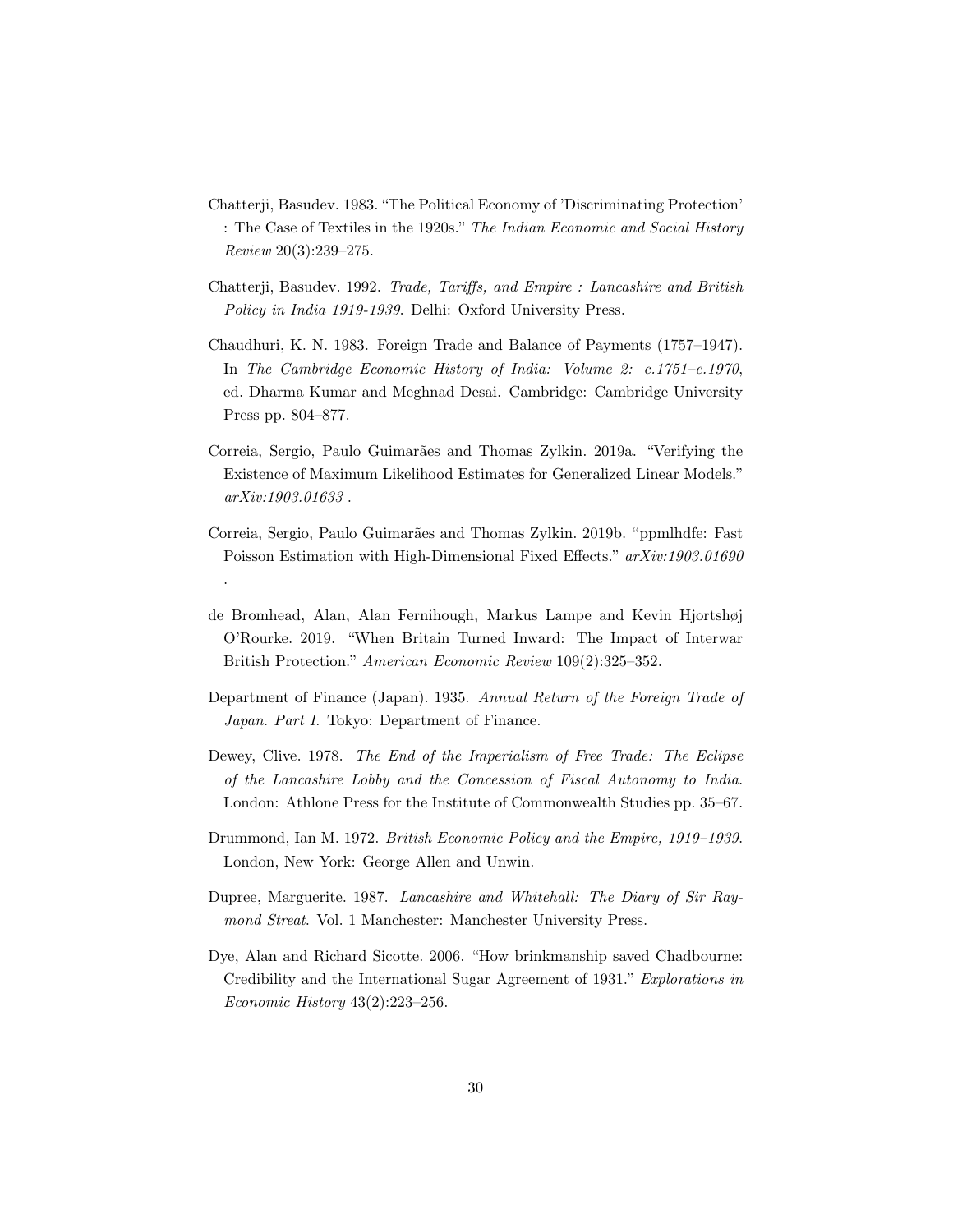- Eichengreen, Barry and Douglas A. Irwin. 1995. "Trade Blocs, Currency Blocs and the Reorientation of World Trade in the 1930s." Journal of International Economics 38(1–2):1–24.
- Estevadeordal, Antoni, Brian Frantz and Alan M. Taylor. 2003. "The Rise and Fall of World Trade, 1870-1939." The Quarterly Journal of Economics 118(2):359–407.
- Friedman, Irving S. 1940. "Indian Nationalism and the Far East." Pacific Affairs 13(1):17–29.
- Goldberg, P. K. and N. Pavcnik. 2016. The Effects of Trade Policy. In Handbook of Commercial Policy, ed. Kyle Bagwell and Robert W. Staiger. Vol. 1 Amsterdam: North-Holland pp. 161–206.
- Gordon, Margaret S. 1941. Barriers to World Trade: A Study of Recent Commercial Policy. New York: Macmillan Company.
- Gowa, Joanne and Raymond Hicks. 2013. "Politics, Institutions, and Trade: Lessons of the Interwar Era." International Organization 67(03):439–467.
- Gupta, Bishnupriya. 2001. "The International Tea Cartel during the Great Depression, 1929–1933." The Journal of Economic History 61(1):144–159.
- Hillberry, Russell and David Hummels. 2013. Trade Elasticity Parameters for a Computable General Equilibrium Model. In Handbook of Computable General Equilibrium Modeling, ed. B. Dixon Peter and W. Jorgenson Dale. Vol. 1 Amsterdam: Elsevier pp. 1213–1269.
- Hlaing, Aye. 1964. "Trends of Economic Growth and Income Distribution in Burma, 1870-1940." Journal of the Burma Research Society XLVII(i):89–148.
- Imbs, Jean and Isabelle Mejean. 2017. "Trade Elasticities." Review of International Economics 25(2):383–402.
- Indian Tariff Board. 1932. Report of the Indian Tariff Board Regarding the Grant of Protection to the Cotton Textile Industry. Calcutta: Government of India Central Publication Branch.
- Irwin, Douglas A. 1998. "The Smoot-Hawley Tariff: A Quantitative Assessment." Review of Economics and Statistics 80(2):326–334.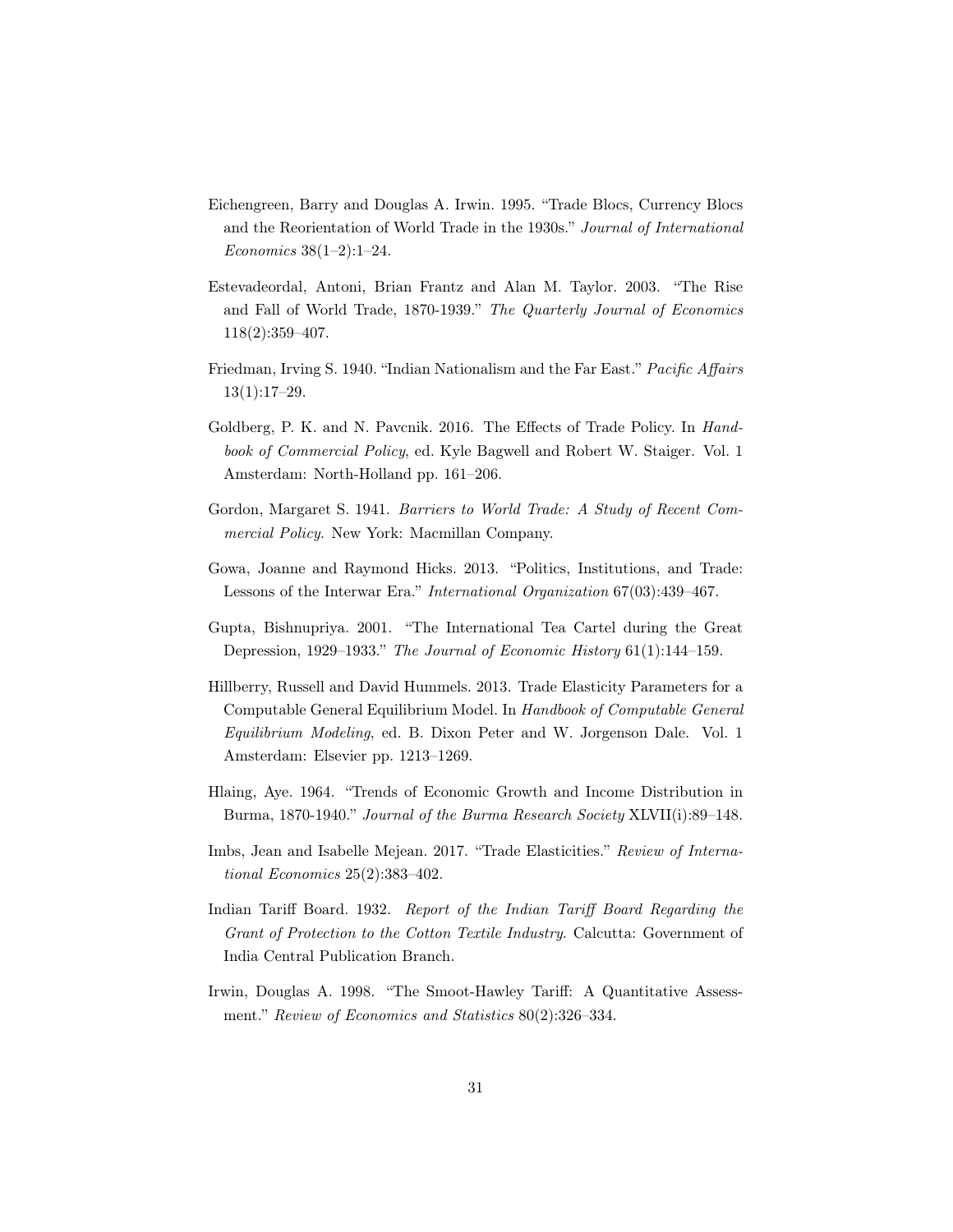- Irwin, Douglas A. 2012. Trade Policy Disaster : Lessons from the 1930s. Cambridge, Mass.: MIT Press.
- Kitson, Michael and Solomos Solomou. 1990. Protectionism and Economic Revival : The British Interwar Economy. Cambridge: Cambridge University Press. GB-9000742 Michael Kitson and Solomos Solomou ill. ; 25 cm.
- Klasing, Mariko J. and Petros Milionis. 2014. "Quantifying the Evolution of World Trade, 1870–1949." Journal of International Economics 92(1):185–197.
- Kumar, Dharma. 1983. The Fiscal System. In The Cambridge Economic History of India: Volume 2: c.1751–c.1970, ed. Dharma Kumar and Meghnad Desai. Cambridge: Cambridge University Press pp. 905–944.
- Madsen, Jakob B. 2001. "Trade Barriers and the Collapse of World Trade during the Great Depression." Southern Economic Journal 67(4):848–868.
- Mukherjee, Aditya. 2001. "British Industrial Policy and the Question of Fiscal Autonomy, 1916–1930." Proceedings of the Indian History Congress 62:726– 755.
- Osamu, Ishii. 2000. Markets and Diplomacy: The Anglo-Japanese Rivalries over Cotton Goods Markets, 1930–36. In The History of Anglo-Japanese Relations, 1600–2000: Volume II: The Political–Diplomatic Dimension, 1931–2000, ed. Ian Nish and Yoichi Kibata. London: Palgrave Macmillan UK pp. 51–77.
- Ottaviano, Gianmarco I. P. and Giovanni Peri. 2012. "Rethinking the Effect of Immigration on Wages." Journal of the European Economic Association  $10(1):152-197.$
- Ramana, Duvvuri V. 1969. National Accounts and Input-Output Accounts of India. Bombay, New York: Asia Publishing House.
- Rothermund, Dietmar. 1988. An Economic History of India : From Pre-Colonial Times to 1986. London: Croom Helm.
- Rowe, J. W. F. 1965. Primary Commodities in International Trade. Cambridge: Cambridge University Press.
- Roy, Tirthankar. 2017. "The Origins of Import Substituting Industrialization in India." Economic History of Developing Regions 32(1):71–95.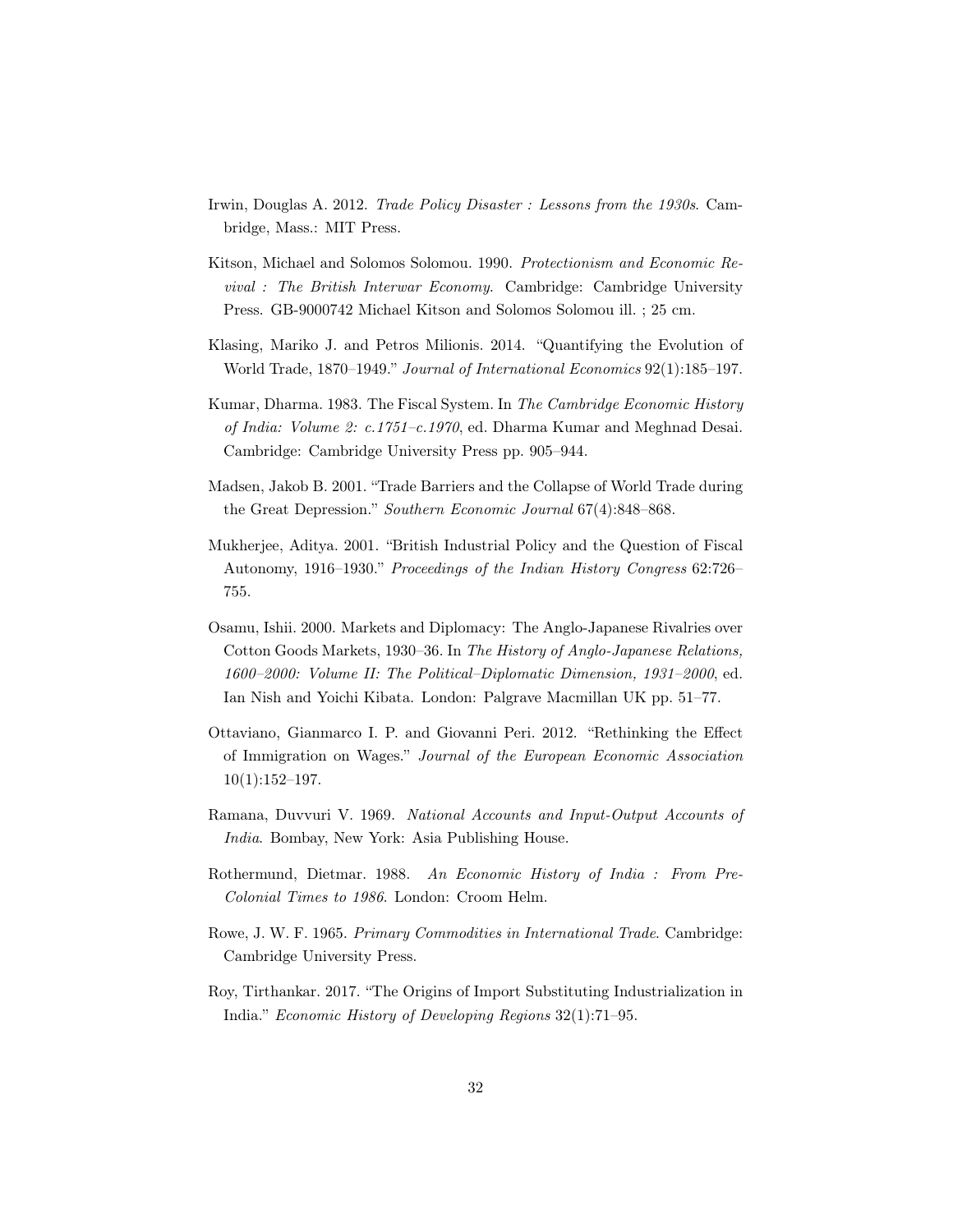- Sandberg, Lars G. 1974. Lancashire in Decline : A Study in Entrepreneurship, Technology, and International Trade. Columbus: Ohio State University Press.
- Santos Silva, J. M. C. and Silvana Tenreyro. 2006. "The Log of Gravity." Review of Economics and Statistics 88(4):641–658.
- Sequeira, Sandra. 2016. "Corruption, Trade Costs, and Gains from Tariff Liberalization: Evidence from Southern Africa." American Economic Review 106(10):3029–63.
- Sivasubramonian, S. 2000. The National Income of India in the Twentieth Century. Delhi, Oxford: Oxford University Press.
- Statistical Office of the Customs and Excise Department (United Kingdom). 1937. Annual Statement of The Trade of the United Kingdom with British Countries and Foreign Countries. 1935 Compared with the Years 1931-1934. Vol. I. London: HMSO.
- Statistical Office of the United Nations. 1951. "Standard International Trade Classification." Statistical Papers Series M(10, second edition).
- Statistical Office of the United Nations. 1953. "Commodity Indexes for the Standard International Trade Classification, Preliminary Issue." Statistical Papers Series M(10, indexed version).
- Stubbings, Matthew. 2019. "Free Trade Empire to Commonwealth of Nations: India, Britain and Imperial Preference, 1903–1932." The International History Review 41(2):323–344.
- Suslow, Valerie Y. 2005. "Cartel Contract Duration: Empirical Evidence from Inter-War International Cartels." Industrial and Corporate Change 14(5):705– 744.
- Thackeray, David. 2017. "Buying for Britain, China, or India? Patriotic Trade, Ethnicity, and Market in the 1930s British Empire/Commonwealth." Journal of Global History 12(3):386–409.
- Tokarick, Stephen. 2014. "A Method for Calculating Export Supply and Import Demand Elasticities." The Journal of International Trade and Economic Development 23(7):1059–1087.
- Tomlinson, B. R. 1979. The Political Economy of the Raj, 1914-1947 : The Economics of Decolonization in India. London: Macmillan.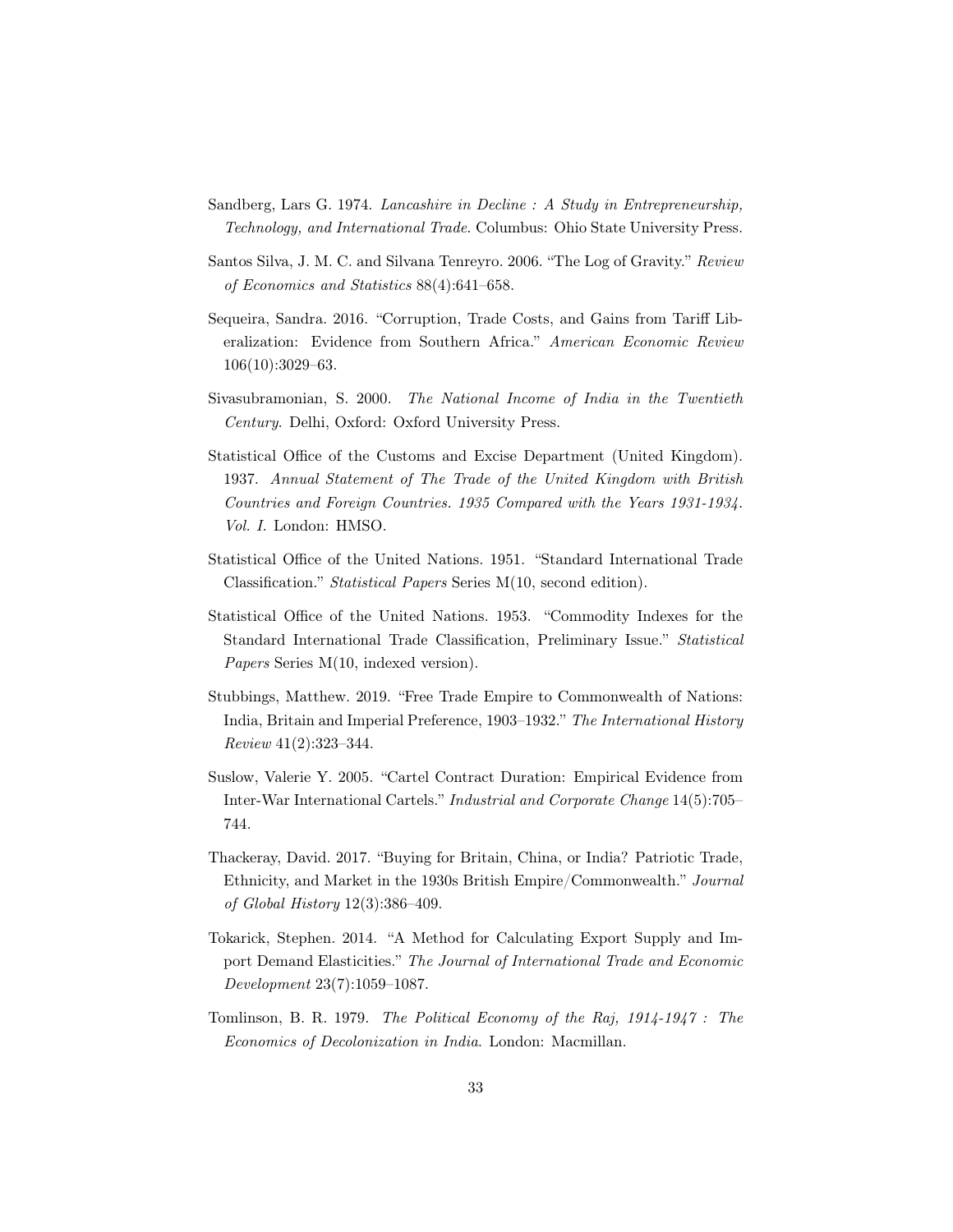- U.K. Parliamentary Papers. 1905. "Treaty Series. No. 13. 1905. Convention Between the United Kingdom and Japan Respecting Commercial Relations between Japan and India." Command Papers 103(Cd. 2489).
- U.K. Parliamentary Papers. 1919. "Joint Select Committee on the Government of India Bill, Vol. I. Report and Proceedings of the Committee." House of Commons Papers 4(203).
- U.K. Parliamentary Papers. 1922 Sess II. "Report of the Indian Fiscal Commission 1921-22." Command Papers 2(Cmd. 1764).
- U.K. Parliamentary Papers. 1930-31. "Imperial Conference, 1930. Summary of Proceedings." Command Papers 14(Cmd. 3717).
- U.K. Parliamentary Papers. 1931-32a. "Imperial Economic Conference at Ottawa 1932. Appendices to the Summary of Proceedings." Command Papers 10(Cmd. 4175).
- U.K. Parliamentary Papers. 1931-32b. "Imperial Economic Conference at Ottawa 1932. Summary of Proceedings and Copies of Trade Agreements." Command Papers 11(Cmd. 4174).
- U.K. Parliamentary Papers. 1933-34. "Japan No. 2 (1934). Convention between His Majesty in Respect of India and the Emperor of Japan Regarding Commercial Relations Between India and Japan with Protocol." Command Papers 27(Cmd. 4460).
- U.K. Parliamentary Papers. 1934-35. "Accounts relating to the Trade and Navigation of the United Kingdom in each month during the year 1935. December, 1935." House of Commons Papers 21.
- U.K. Parliamentary Papers. 1937-38. "Treaty Series No. 50 (1937). Protocol Regarding Commercial Relations Between India and Japan [with exchange of notes regarding the prolongation of the convention of July 12, 1934]." Command Papers 31(Cmd. 5600).
- United States Congress, Senate. 1952. The International Petroleum Cartel. Staff Report to the Federal Trade Commission Submitted to the Subcommittee on Monopoly of the Select Committee on Small Business. Washington, DC: Government Printing Office.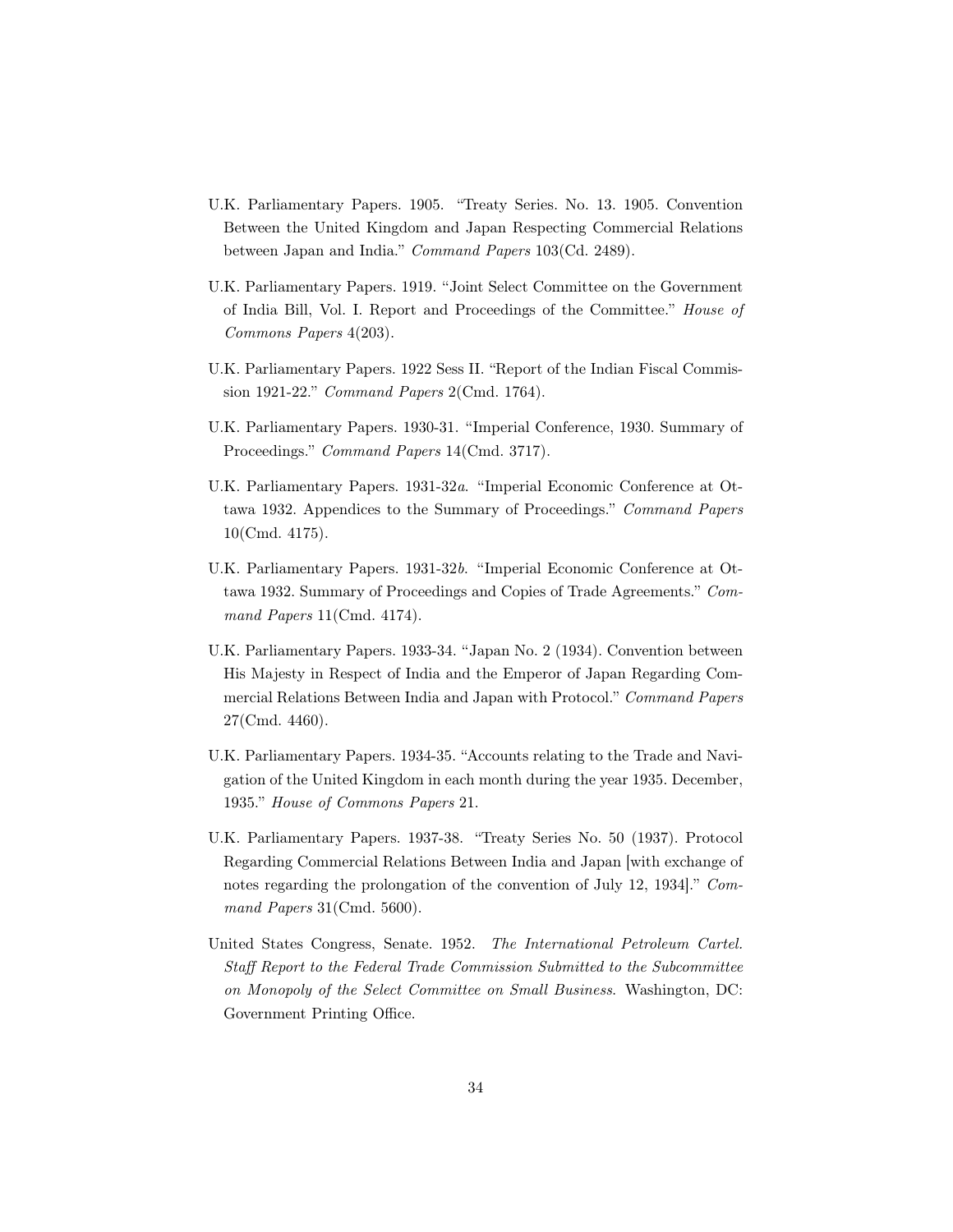- US Secretary of Agriculture. 1933. World Trade Barriers in Relation to American Agriculture. Washington D.C.: Government Printing Office.
- Wagle, Dileep M. 1981. "Imperial Preference and the Indian Steel Industry, 1924–391." The Economic History Review 34(1):120–131.
- Wolcott, Susan. 1991. "British Myopia and the Collapse of Indian Textile Demand." Journal of Economic History 51(2):367–384.
- Wolf, Nikolaus and Albrecht O. Ritschl. 2011. "Endogeneity of Currency Areas and Trade Blocs: Evidence from a Natural Experiment." Kyklos 64(2):291– 312.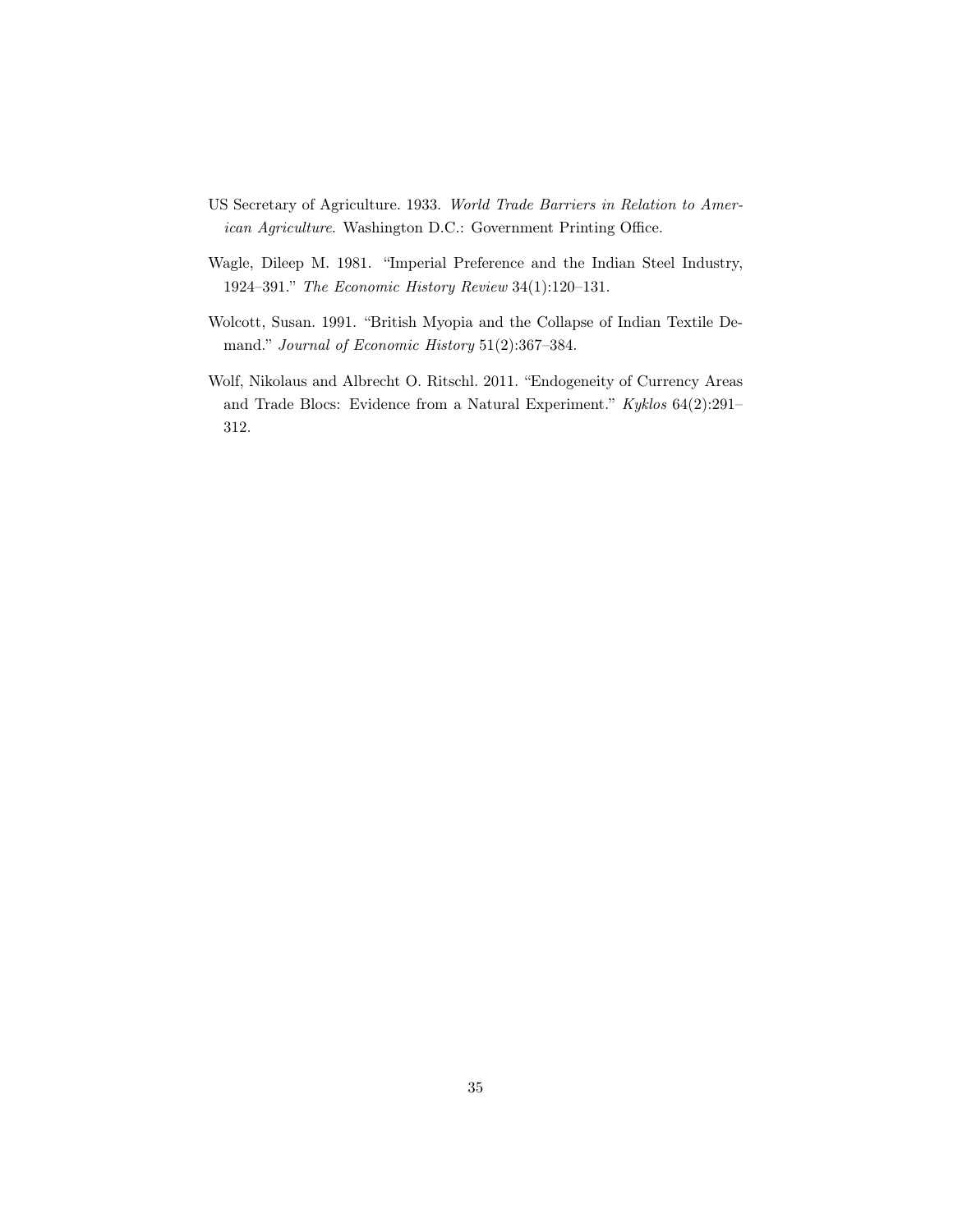## Appendix 1. Indian interwar trade policy

This section provides an expanded and self-contained account of the description of Indian trade policy contained in Section 2.

Indian import tariffs had traditionally been low, reflecting the country's colonial status and the liberal inclinations of the British imperial power.<sup>39</sup> Land, opium, and salt provided the bulk of the Indian government's revenues: customs duties only accounted for 10% of government revenue in 1860-61, and just 5% ten years later (Kumar, 1983, p. 916). Tariffs had been increased in the wake of the 1857 Mutiny, but under pressure from Lancashire cotton interests they were gradually reduced, and they were abolished altogether (except for on salt and alcohol) in 1882. Acts VIII and XVI of 1894 introduced a general tariff of 5%, with the duty on cotton yarns being offset by an equivalent domestic excise duty so as to ensure that Indian manufacturers were not unfairly favoured (Act XVI). However, in 1896 the import tariff on cotton piece goods was lowered to  $3\frac{1}{2}\%$ , while the duty on cotton yarn was abolished (Act III). Since the excise duties on domestically produced cotton goods (both yarn and cloth), at a new rate of  $3\frac{1}{2}\%$ (Act II), were not abolished , there was now a negative rate of protection for the Indian cotton spinning industry (Kumar, 1983, p. 921). On the eve of the war India was thus a virtually free-trading country, and such tariffs as were levied were designed to raise revenue rather than to protect domestic industries.<sup>40</sup>

World War 1 was an important turning point. First, the war effort required revenue, and the most obvious way for India to raise more was to increase tariffs. The general tariff was therefore increased from 5 to  $7\frac{1}{2}\%$  in 1916, although cotton duties remained unchanged which greatly limited the fiscal benefit of the measure (Act IV).<sup>41</sup> By late 1916 Austen Chamberlain, Secretary of State for India, was demanding a £100 million contribution by India to the war effort, while Indian nationalists objected to the exclusion of cotton from the general tariff increase. The Government of India eventually acceeded to Chamberlain's request, but only after the British government had agreed to allow India to raise duties on cotton goods (still not including yarn) to  $7\frac{1}{2}\%$  (Act VI of 1917),

 $39$ While we make extensive references to the secondary literature below, an invaluable source remains the Indian legislation of the period.

<sup>&</sup>lt;sup>40</sup>Act XIV of 1899 allowed the government to impose countervailing duties in cases where other governments were subsidising exports to India. Act VIII of 1902 allowed the government to impose duties on imported sugar from countries protecting domestic sugar production by more than a specified amount.

<sup>&</sup>lt;sup>41</sup> Act XI of the same year gave the Governor General sweeping powers to restrict international trade.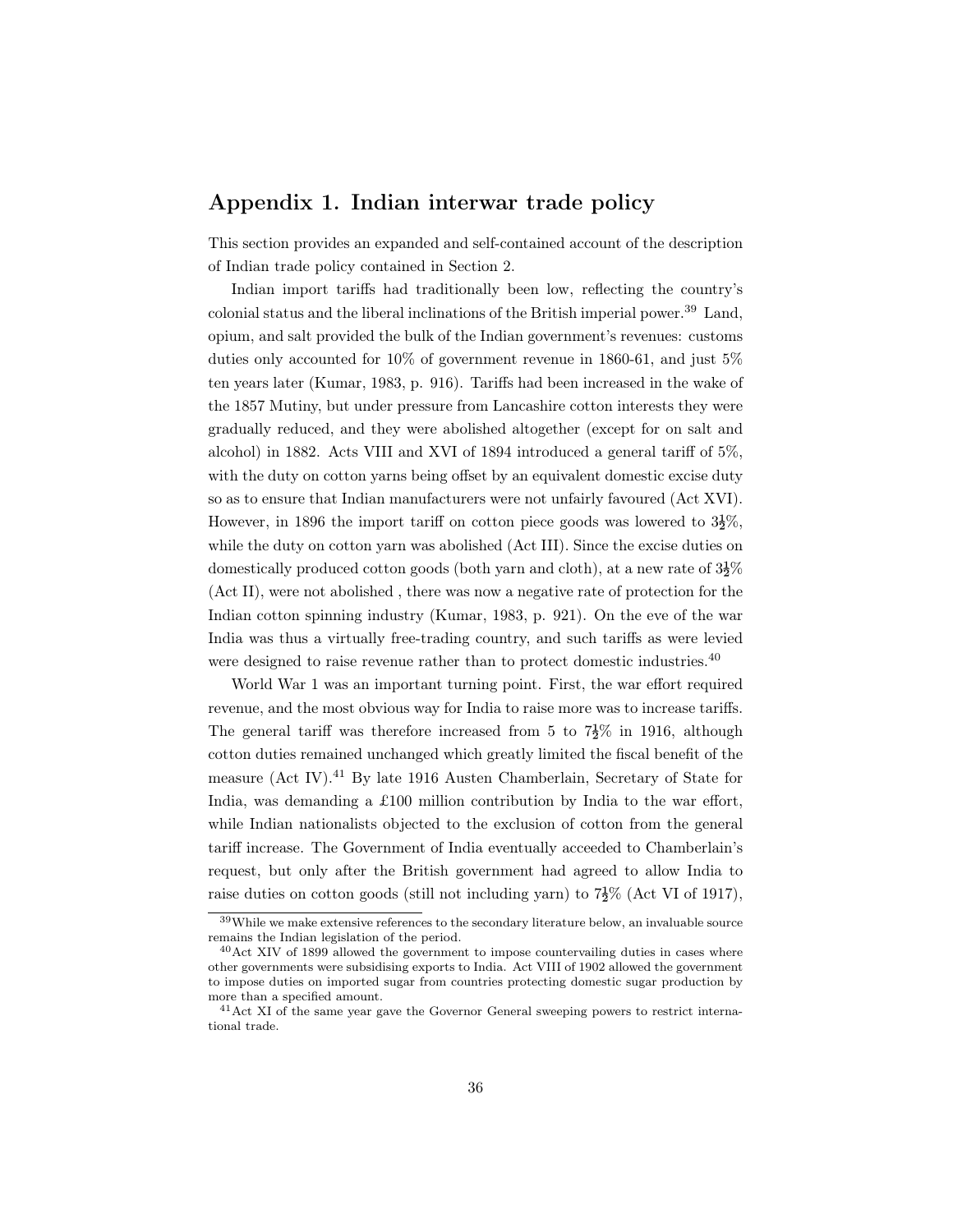without a countervailing increase in domestic excise duties (Dewey, 1978, pp. 41-3). Customs duties accounted for 20% of Indian government revenue during 1916-20 (Mukherjee, 2001, pp. 731-2).

The end of the world war did not bring peace to India: war with Afghanistan in 1919 was followed by the Waziri uprising which lasted into the following year. Interest rates on Indian government debt rose. The general tariff was further increased to 11% in 1921 (Act VI): cotton textiles were included and once again there was no offsetting increase in domestic excise duties (Dewey, 1978, pp. 43-4).<sup>42</sup> The following year the general tariff was once again raised, to  $15\%$ , with imported cotton yarn now being subject to a duty of 5% (Act XII) (duties on cotton piece goods remained unchanged) (Mukherjee, 2001, p. 732).<sup>43</sup> De facto, Indian cotton textiles were now enjoying substantial protection, despite the fact that tariffs were being imposed for revenue reasons (Drummond, 1972, p. 123), and were by this stage a more important source of government revenue than the land tax.

But the world war did not only lead to an increase in tariffs because of government revenue needs. It also "produced a landslip in official attitudes to protection" (Dewey, 1978, p. 45). Total war highlighted the desirability of developing Indian heavy industry; Chamberlain followed his father, Joseph, in pushing for imperial preference; the belief in laisser faire had been shaken; Indian nationalist demands were strengthened by the country's contribution to the war effort. Even before the war, the 1905 partition of Bengal had led to a boycott of British-made goods, especially cloth, and had stimulated importsubstituting manufacturing in a number of sectors. Now Indian participation in the British war effort heightened Indian demands for self-government. In August 1917 Chamberlain's successor, Edwin Montagu, stated that the UK favoured "the progressive realization of responsible government in India as an integral part of the Empire." That incremental vision had however already been severely undermined when in April 1919 British soldiers murdered almost 400 civilians in Amritsar, as well as by the subsequent British official response to the atrocity. On August 1, 1920, Gandhi launched a policy of non-cooperation against the British Raj, because of both Amritsar and the Allied treatment of Turkey after World War 1. The aim was to achieve swaraj (self-rule) within

<sup>42</sup>Imports of cotton yarn remained duty-free. The duty on sugar was raised to 15%, and that on a range of luxury goods to 20%.

 $43$ The rate on sugar was increased to  $25\%$ , and that on the afore-mentioned luxury goods to 30%, while tariffs on a range of iron and steel products were raised from  $2\frac{1}{2}$  to 10%.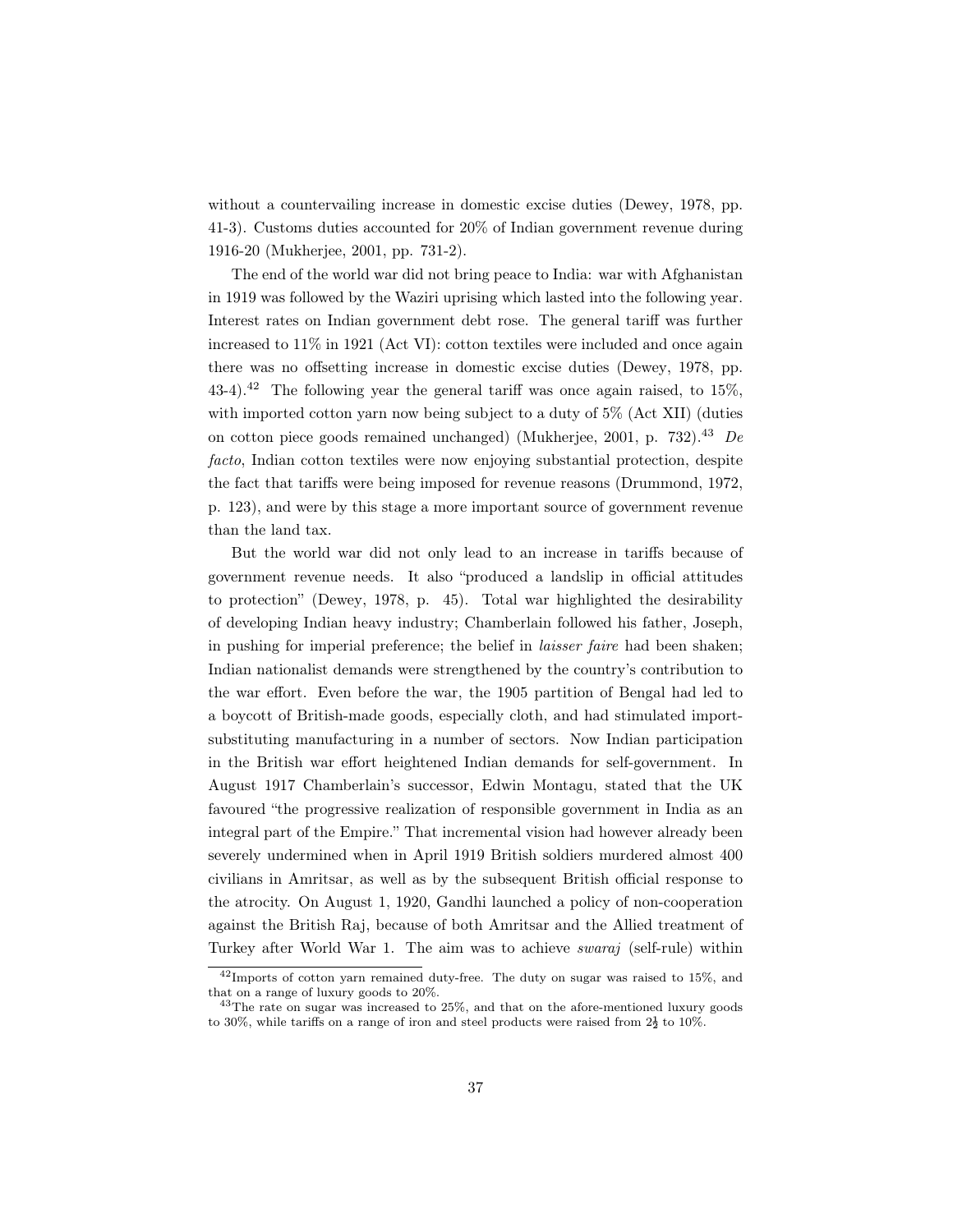a year, and involved among other things a boycott of imported cloth; noncooperation lasted until February 1922, when Gandhi cancelled the campaign as a result of an attack on a police station (although he continued to argue for a foreign cloth boycott in the years that followed) (Brown, 1985, pp. 213-8).

Despite such setbacks, the British remained committed to a policy of transitioning India towards self-government within the Empire. In 1919, a British Joint Select Committe stated that "Nothing is more likely to endanger the good relations between India and Great Britain than a belief that India's fiscal policy is dictated from Whitehall in the interests of the trade of Great Britain. That such a belief exists at the moment there can be no doubt...Whatever be the right fiscal policy for India, for the needs of her consumers as well as for her manufacturers, it is quite clear that she should have the same liberty to consider her interests as Great Britain, Australia, New Zealand, Canada and South Africa." It thus proposed (and the government subsequently agreed) that the British government "should as far as possible avoid interference on this subject when the Government of India and its Legislature are in agreement" and that any such intervention "when it does take place, should be limited to safeguarding the international obligations of the Empire or any fiscal arrangements within the Empire to which His Majesty's Government is a party" (U.K. Parliamentary Papers, 1919, p. 11).

This recommendation, accepted by the British government in 1921, that Britain acknowledge India's right to "fiscal autonomy" took the form of a "convention" rather than a statute, since the latter would have limited "the ultimate power of Parliament to control the administration of India" and "the power of veto which rests in the Crown". Indian historians have pointed out that the Government of India was supposed to consult the British government before tabling fiscal policy proposals, and have argued that the British government de facto retained significant control over Indian trade policy (Mukherjee, 2001, pp. 734-5). Yet the succeeding two decades saw the gradual development of far more interventionist trade policies in the sub-continent.

In 1922 the Indian Fiscal Commission recommended protection for Indian industries on classic infant industry grounds (U.K. Parliamentary Papers, 1922 Sess II).<sup>44</sup> Protection was to be resorted to "with discrimination", since indiscriminate protection "would protect industries unsuitable as well as suitable,

<sup>44</sup>That is to say, Indian industries concerned would have to possess "natural advantages", require protection to be able to develop in the first place, and would eventually be competitive in world markets.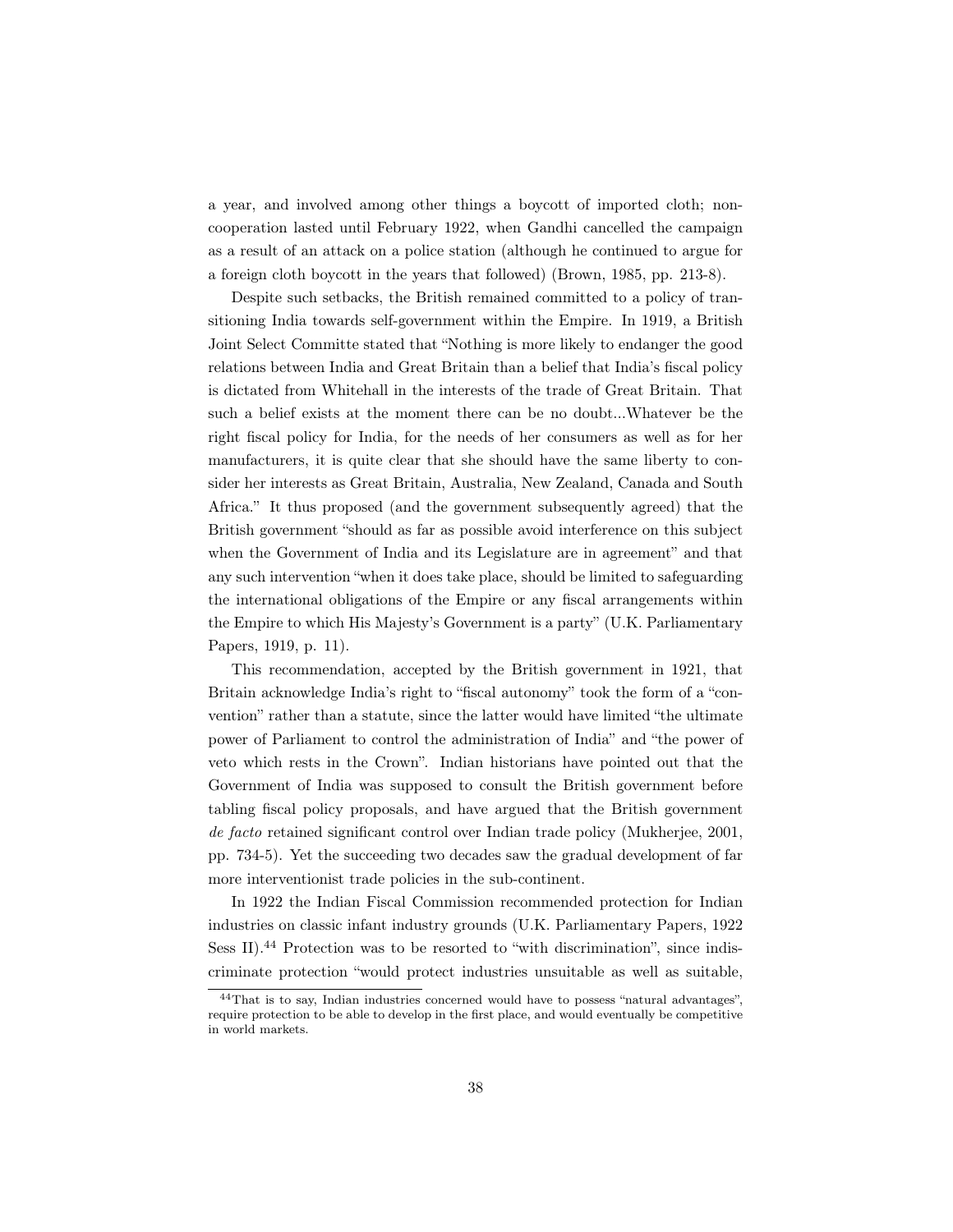and would impose on the consumer a burden in many cases wholly gratuitous" (p. 49).<sup>45</sup> In 1923 the Indian government accepted this recommendation, and a Tariff Board was set up to implement it, although it was not as independent of government as had been envisaged in the report. Although the remainder of this section will follow the literature in focussing on the protection accorded to the iron and steeel, and (especially) cotton sectors, reflecting their importance in Indian trade and the Indian economy, nine other industries also obtained protection from the Tariff Board before the outbreak of World War 2: sugar, paper, matches, salt, heavy chemicals, plywood and tea-chests, sericulture, magnesium chloride, and gold thread. Rice and wheat were also singled out for protection (Tomlinson, 1979, pp. 61-2). In some cases the tariffs involved were very high.

The newly constituted Tariff Board immediately set about considering the case for protection of the iron and steel industry. The Tata Iron and Steel Company (TISCO) had been founded in 1907, and proved a useful asset during the war. By 1921 it was in trouble, however, due to imported steel from the European continent, in particular Belgium: it was this which had led the Indian governemnt to set up the Fiscal Commission in the first place (Wagle, 1981). Happily for TISCO, the Fiscal Commission had singled out the iron and steel industry for special consideration as an industry which might warrant protection on national security grounds, and recommended that one of the first tasks of the new Tariff Board should be to investigate this possibility (U.K. Parliamentary Papers, 1922 Sess II, pp. 59-60). In June 1924 tariffs were therefore introduced ranging from 15 to  $25\%$  ad valorem.<sup>46</sup> In 1927 protection for the industry was extended for a further 7 years, and importantly the duties were now "differential", which is to say that they were in many cases lower for goods "of British manufacture".<sup>47</sup> The argument was that differential protection was

<sup>45</sup>Somewhat confusingly, therefore, the proposed policy was described by contemporaries as one of "discriminatory protection". Notably, 5 Indian members of the 11-member Commission argued for an unqualified commitment to protection (U.K. Parliamentary Papers, 1922 Sess II, pp. 175-212). Roy (2017) provides a sympathetic account of the policy of discriminatory protection.

<sup>46</sup>Act XIV. Several specific tariffs were also introduced.

 $^{47}$ It is unfortunately difficult to be completely certain from the legislation alone if the phrase refers to goods produced in the UK only, or to "British" goods more generally. Act III of 1927, which introduced the differential tariffs, merely stated that "The Governor General in Council may, by notification in the Gazette of India, prescribe the conditions subject to which articles shall be deemed to be of British manufacture for the purposes of this section and of the Second Schedule". As Thackeray (2017) points out, "British goods" generally referred in the 1930s to goods coming either from the UK or her Dominions. This is reflected in the Indian trade statistics (as well as the trade statistics of the UK and other British dominions and colonies), which speak of 'British and foreign merchandise' and provide summaries for 'Total British Empire' and 'Total foreign countries'. In his statement on behalf of the Government of India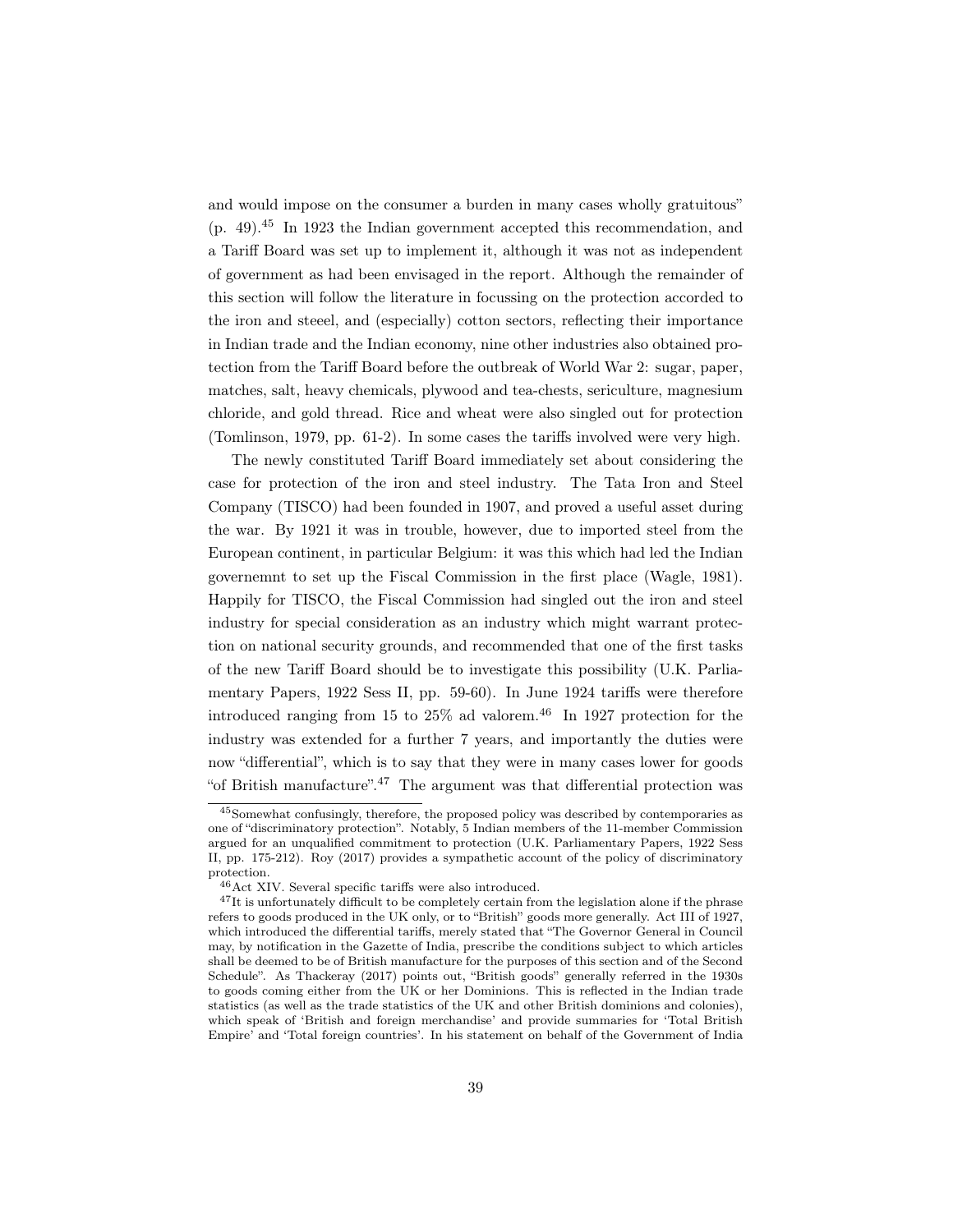required since British steel was tested according to the British Standard Specification, and was more expensive to produce and of higher quality than cheaper, "untested", Belgian steel (Wagle, 1981; Roy, 2017).<sup>48</sup> This legislation marked a break with the past: previous attempts to introduce Imperial Preferences of any kind had fallen foul of Indian nationalist opinion (who objected in this instance also, albeit unsuccessfully).

Protection for the Indian cotton industry was also increasing over time in response to worsening market conditions.<sup>49</sup> These were in part due to worldwide price trends, and in part due to increasing competition from Japan which India regarded as unfair due to inferior labour conditions there. The domestic excise tax on Indian cotton goods was suspended in 1925 and abolished in the follow-

<sup>48</sup>TISCO was at this stage the only Indian producer capable of making "tested" steel.

<sup>49</sup>An excellent and concise account is given in Indian Tariff Board (1932, pp. 1-8), on which this paragraph largely draws.

to the 1930 Imperial Conference, Sir Geoffrey Corbett spoke of how when it came to the steel and cotton textiles industries, India had "fixed differential duties for British and foreign goods" (U.K. Parliamentary Papers, 1930-31, p. 131). It is difficult to imagine that Canadian steel would have been described as "foreign" at this time. On the other hand, in his objection to the 1927 legislation, Motilal Nehru spoke of being "asked to give preference to the manufacturers of the U.K. in the matter of steel" (Wagle, 1981, p. 127). On February 12, 1927, the Gazette of India described the Bill as imposing duties "on steel of British manufacture sufficient to protect the Indian manufacturer against competition from the United Kingdom and higher duties on steel imported from other countries." In 1932 Sir Atul Chatterjee, speaking at the Ottawa Conference, stated that "One of the most interesting things about the Indian system of protection is that it has led directly to what has been in effect, if not in intention, a preference for Empire goods. In two very important cases, iron and steel and cotton piece goods, it has been found that the imposition of a lower rate of duty on goods made in the United Kingdom is entirely consistent with India's interests" (U.K. Parliamentary Papers, 1931-32a, p. 97). In its 1932 report on the cotton industry, the Indian Trade Board wrote that "in his budget speech on the 28th February 1930 the Finance Member announced the intention of the Government of India to raise the revenue duty on goods 11 to 15 per cent., and in addition to impose a 5 per cent. protective duty, with a minimum of  $3\frac{1}{2}$  annas a pound on "plain grey goods," on all cotton piecegoods imported from countries other than the United Kingdom" (Indian Tariff Board, 1932, p. 4). Most compellingly of all, Sir David Chadwick, who served as Secretary to the Government of India Commerce Department between 1922 and 1927, and went on to become Secretary of the Imperial Economic Committee (in which position he served until 1946) (Dupree, 1987, p. 160), wrote in December 1927 of the duties on iron and steel being "be split into two parts- a basic duty applicable to any imported steel protected, and an additional duty if the steel were imported from countries other than the United Kingdom" (Chadwick, 1928, p. 202). In addition, the Gazette of India of April 4, 1930, specified that in the case of duties on cotton goods, articles would be deemed to be of British manufacture if "in the production of the article no process of manufacture other than a process anterior to weaving has been carried out elsewhere than in the United Kingdom of Great Britain and Northern Ireland" (p. 73). We thus feel confident that the phrase "of British manufacture" did in fact refer to goods made in the UK; the way of reconciling this with Corbett's statement is that the vast majority of imported "British" cotton or steel, using Thackeray's language, would have come from the United Kingdom at this time. We have therefore coded imports of iron and steel, and of cotton goods, coming from the Dominions, as not being "of British manufacture".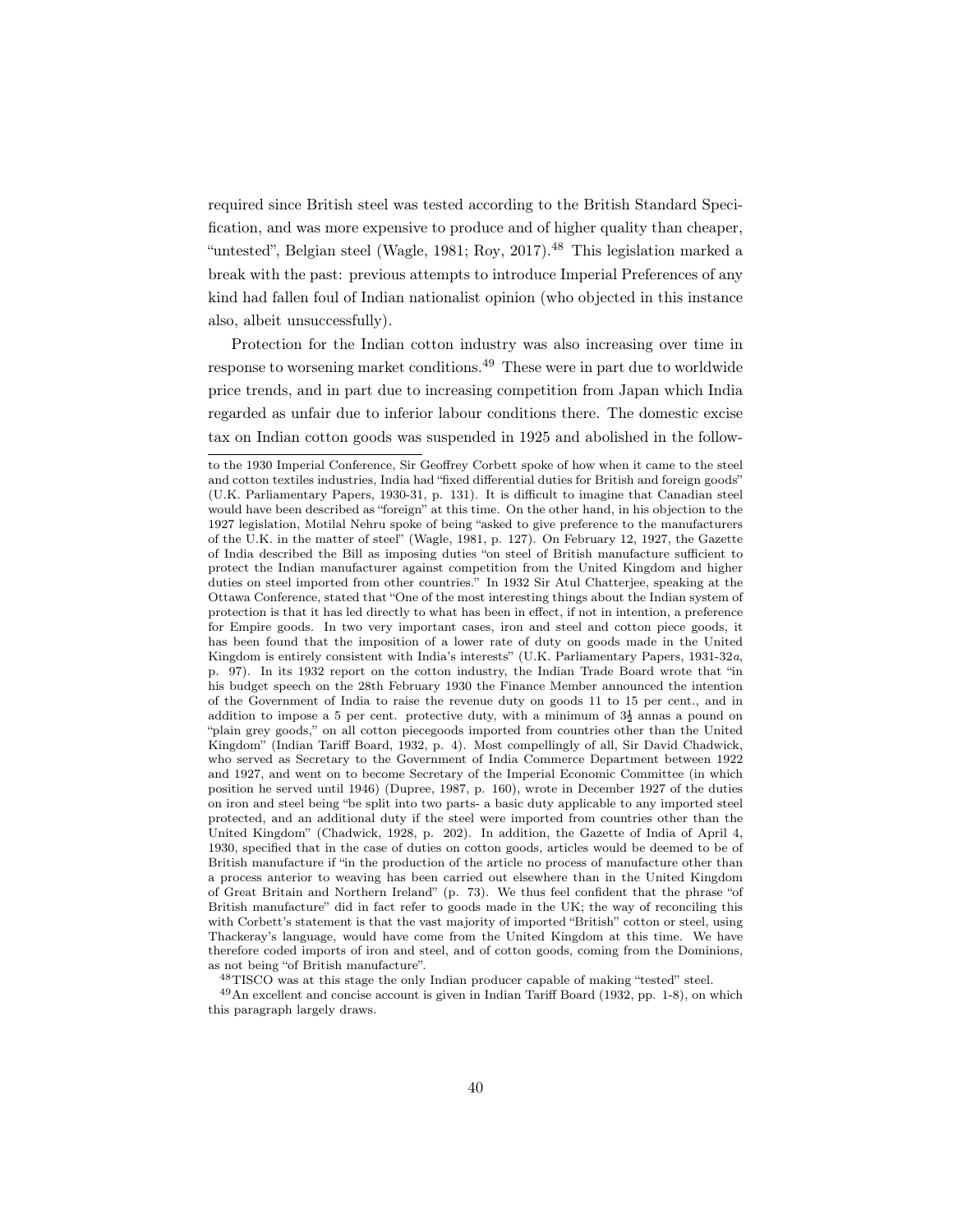ing year.<sup>50</sup> In 1927, the Indian Tariff Board recommended that the tariff on cotton piecegoods (but not yarn) be raised from 11 to 15%, with the President of the Board recommending an additional duty of 4% on all Japanese cotton goods. The Board also recommended that duties on cotton textile machinery be abolished. The Indian government accepted the latter proposal but rejected the others.<sup>51</sup> Gandhi unsuccessfully tried to use this decision to coopt Indian millowners into his swadeshi or self-sufficiency movement (Chatterji, 1983, pp. 265-7); following protests by the latter, the Indian government did agree in September to introduce a minimum specific duty of  $1\frac{1}{2}$  annes per pound on cotton yarn to complement the existing  $5\%$  ad valorem duty.<sup>52</sup>

Competition from Japan continued to worsen, however, and concern about unfair labour conditions in Japan was replaced with similar concerns regarding China. Meanwhile the Depression hit both Britain and India, with major implications for Indian trade policy. The budgetary situation worsened in the UK, implying that it was essential that the flow of remittances from India to the UK be maintained, but government revenues in India were also under pressure. Since tariffs were at this stage the most important source of revenue in India the case for increasing customs duties became politically unanswerable, even in the face of stiff opposition from Lancashire cotton interests (Chatterji, 1992, pp. 347-8). And by this stage Indian politics required that at least some of these increases be protective in nature.

Attention thus turned to the possibility of raising the tariff on cotton textiles from 11% to the general rate of 15%. In 1930, the Indian government faced pressure from two sides: Indian mill owners feared that 15% would not be sufficient to protect them from Japanese competition, while the British government (fiscal autonomy convention notwithstanding) worried about the impact of a 15% tariff on Lancashire. An obvious solution to this political conundrum was to extend the principle of differential protection to the cotton textile industry, imposing higher tariffs on foreign (and in particular Japanese) cloth than on British cloth. This however ran into the problem that the Indian Legislature was opposed to Imperial Preference. The eventual solution, adopted in April 1930, was to increase duties on British piece goods to 15% , with duties on foreign piece goods

<sup>50</sup>Act XIX of 1926.

<sup>51</sup>Imposing differential duties on Japanese cotton goods would have been in breach of the Indo-Japanese trade agreement of 1904 (U.K. Parliamentary Papers, 1905), which entitled Japan to "the lowest customs duties applicable to similar products of any other foreign origin" (Art. I).

<sup>52</sup>Act XXIII of 1927.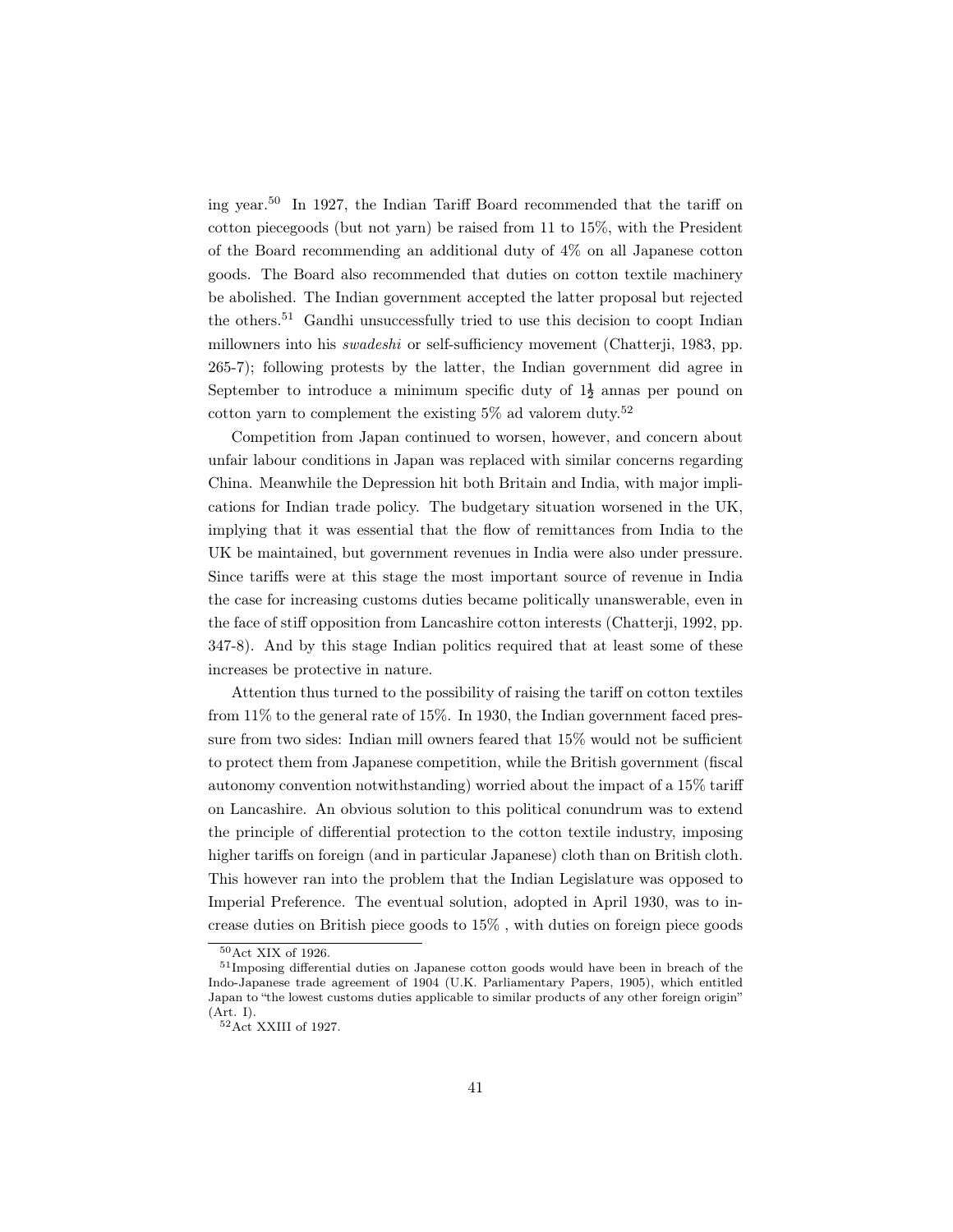being raised to 20%. The legislation also specificied a minimum specific tariff of  $3\frac{1}{2}$  annas per pound on all imported plain grey piece goods, no matter what the origin, which was non-discriminatory enough to get the measure passed (Act XVII of 1930). With the budgetary situation continuing to worsen, in March 1931 the general tariff was raised to 20%, and the tariff on cotton piece goods was raised to 20% for British goods, and 25% for non-British goods. On the 30th of September these duties were further raised by a quarter, implying a general tariff of 25%, and duties for British and non-British piece goods of 25% and  $31\frac{1}{4}\%$  respectively.<sup>53</sup>

In addition to these legislative moves to protect the Indian cotton industry, nationalist agitation was also affecting cotton imports. Gandhi launched a new campaign of civil disobedience in April 1930: according to Judith Brown, "The main all-Indian index of the spread and strength of civil disobedience was the boycott movement against foreign goods, particularly cloth" (Brown, 1977, p. 127). The boycott was better organised than in 1920-22, involving widespread picketing of foreign cloth shops, and caused considerable concern among the British authorities, who regarded it as being directed "chiefly, if not exclusively, against British goods".<sup>54</sup> The boycott was used as an argument by the British Viceroy in India, Lord Irwin, to oppose the imposition of imperial preference on India: this would, he argued, only make the boycott more effective (Tomlinson, 1979, p. 122). In March 1931 Gandhi and Irwin signed a pact according to which the political boycotting of British goods would be discontinued, but peaceful picketing could continue within the limits of the law (Brown, 1977, p. 186). The accord soon broke down however: in January 1932 civil disobedience resumed, with Congress recommending the boycott of "foreign cloth and all British goods" (Brown, 1977, p. 283). On this occasion the agitation only finally came to an end in April 1934.

In September 1931, Britain left the gold standard. The October election brought to power a National Government and strengthened the hand of those in Britain advocating for protection and Imperial Preference. The first moves towards protection were made in November 1931, and in the same month the British government started preparing for the forthcoming Imperial Economic Conference, to be held in Ottawa the following summer. Their hope was that bilateral tariff bargains could be struck between the participants there (the UK,

<sup>53</sup>Indian Finance (Supplementary and Extending) Act, 1931.

<sup>54</sup>The Collected Works of Mahatma Gandhi, Vol. 45, p. 433. Available at https://web.archive.org/web/20151024131012/https://www.gandhiheritageportal.org/.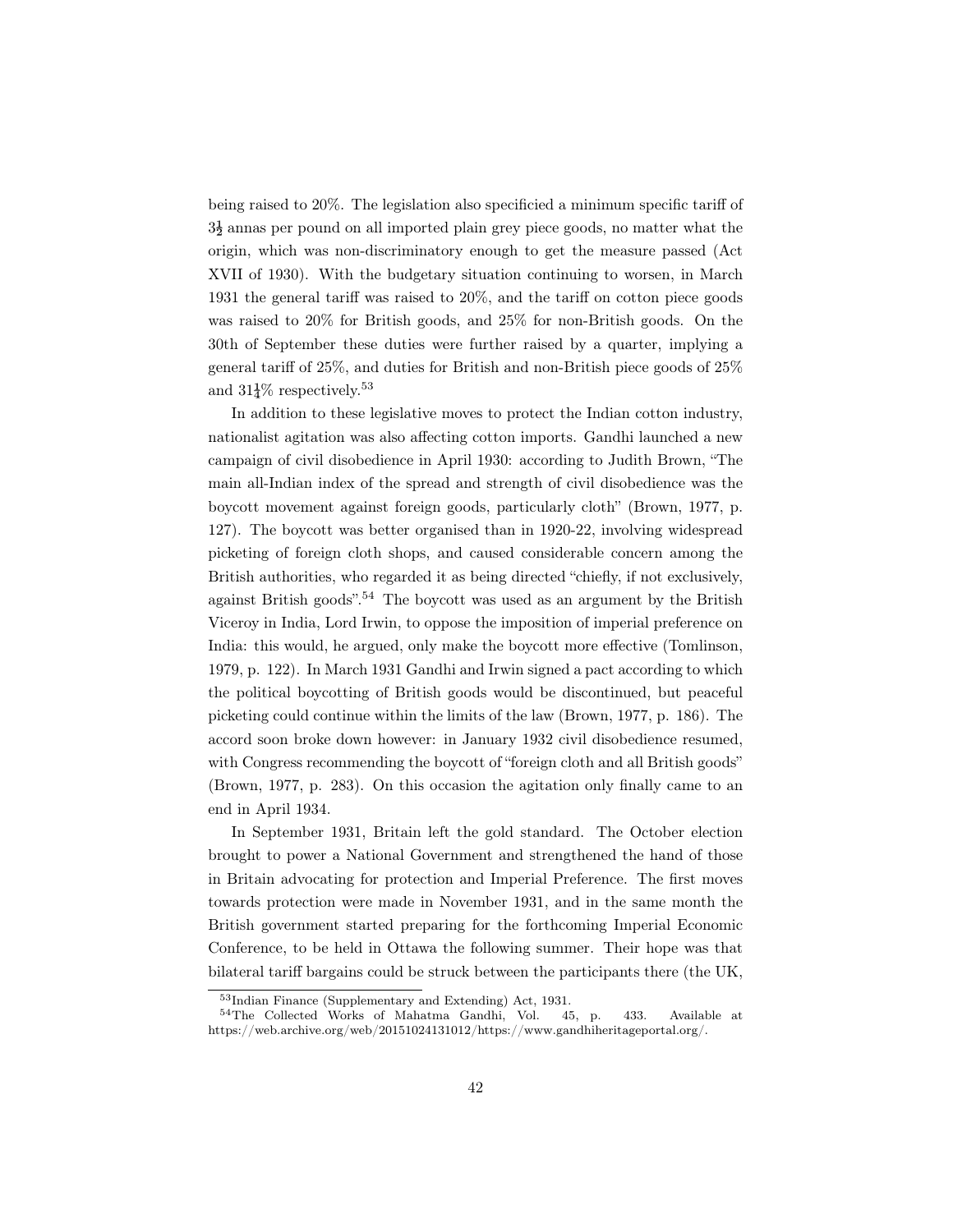India, and the Dominions) which would then be generalised as far as possible, in "most-favoured-Imperial-nation" fashion (Drummond, 1972, pp. 90-91). In February 1932 the UK Import Duties Act imposed a general 10% tariff on imports not already subject to duties, with exceptions being made for a variety of raw materials and foodstuffs, including raw cotton and wheat (Gordon, 1941, p. 219). Imports from India were exempted from the tariffs until November, giving time for an Anglo-Indian trade agreement to be signed at Ottawa.

The Anglo-Indian deal signed at Ottawa granted continued tariff-free access to the UK market for those Indian goods that had been temporarily exempted under the Import Duties Act, and maintained or improved preferences on a wide variety of Indian exports to Britain. In exchange, India granted tariff preferences to a large range of UK exports, and in some cases to exports from British colonies (as opposed to Dominions). These margins were generally 10% ad valorem, although in some cases (notably motor cars) the margin was  $7\frac{1}{2}\%$ . The agreement did not, however, prevent India from raising tariffs in the future, so long as these preference margins were maintained (U.K. Parliamentary Papers, 1931-32b; Drummond, 1972, p. 131). Nor did the agreement deal with cotton textiles, since in April 1932 the Indian Tariff Board had been asked to report to the Indian Government on the subject; Lancashire interests hoped that the outcome would be a greater tariff preference for British textiles in the Indian market.

The need for greater protection from Japanese competition had increased in December 1931, when Japan quit the gold standard and the yen started to depreciate. On August 30 1932 the duty on all non-British cottons was increased from  $31\frac{1}{4}$  to 50% (the Indo-Japanese trade treaty of 1904, which had granted most-favoured-nation status to Japan, making it impossible to single out Japanese goods for special attention).<sup>55</sup> The increase was only until March 1933, maintaining the pressure on the Indian Tariff Board to increase Imperial preferences in the sector in a more durable fashion (Chatterji, 1992, pp. 374, 378; Drummond, 1972, p. 133). Hopes that it would do so were dashed, however (Chatterji, 1981, p. 554): it recommended greater protection for the Indian cotton textile sector, but came out against Imperial preferences, including the existing ones. Meanwhile the yen continued to depreciate, and Japanese imports

<sup>55</sup>Not unreasonably, the Japanese protested against the fact that tariffs on British goods were not being increased. This was dismissed by the British, who took the view that preferences in India on British goods were not inconsistent with the UK's treaty obligations to Japan (see footnote 51), presumably since British goods were not of "foreign origin" (Chatterji, 1992, p. 378).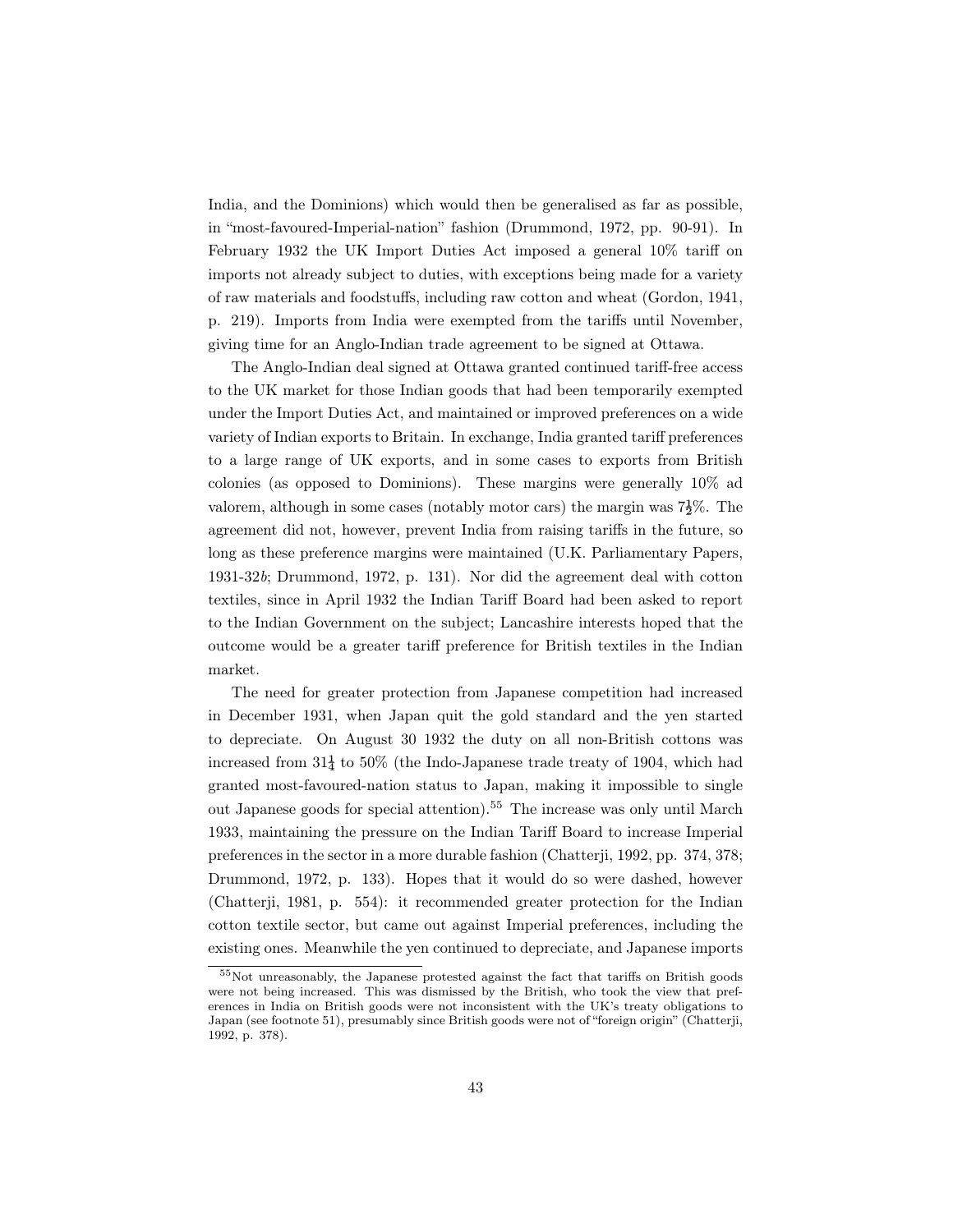continued to put pressure on the Indian market.

In March 1933 the 50% tariffs were extended through October; in April, India gave Japan six months notice of its intention to denounce the 1904 trade treaty, which would allow it to discriminate against Japanese imports ; later in the same month the Safeguarding of Industries Act empowered the Indian Governor General to impose "a duty of customs of such amount as he considers necessary to safeguard the interests of the industry affected", in cases where goods were being imported "at such abnormally low prices that the existence of an industry established in British India is thereby endangered" (Act XIII). In May the UK further increased the pressure on Japan by giving twelve months notice of its intention to denounce those portions of the Anglo-Japanese trade treaty dealing with West Africa and the West Indies (Best, 2002, p. 83). On the 7th of June the tariff on non-British cotton goods was increased to 75%. Japanese competition also encouraged Indian and Lancashire mill owners to see if they could make common cause: in October, they signed the Lees-Mody Pact, with the Indians agreeing not to oppose a reduction in the tariff rate on British cotton goods back to its pre-September 1931 level of 20% (Chatterji, 1981, pp. 555-6).<sup>56</sup>

Japan reacted to the increased tariff on non-British goods, in part by boycotting Indian raw cotton, but also by opening trade negotiations with India (Drummond, 1972, pp. 132-4; Rothermund, 19986, pp. 109-10; Chatterji, 1992, pp. 378-80). The outcome was a trade agreement which came into effect on January 8, 1934. This lowered the duty on foreign piece goods to 50%, in exchange for quotas on Japanese exports of piece goods linked to Japanese imports of Indian raw cotton (Chatterji, 1992, p. 395).<sup>57</sup> New tariff legislation in April confirmed this lower rate; it also maintained the 25% rate for British piece goods, and set the rates on British and non-British cotton yarn to 5 and  $6\frac{1}{4}\%$  respectively (Act XII). In January 1935, the Indian government agreed as a general priciple that protective tariffs should be lower on UK than on other

<sup>&</sup>lt;sup>56</sup>The pact was incorporated as a Supplementary Agreement to the Ottawa agreements in the following year.

<sup>57</sup>There was a final twist to the take of Indo-Japanese trade relations during this period (Friedman, 1940; Thackeray, 2017, p. 394). Traditionally, the Japanese role in Asian emancipation from Western rule had been a source of inspiration for Indian nationalists, but this image was damaged by Japan's imperialistic expansion in East Asia. Thus, Indian nationalists criticized the Japanese puppet state in Manchuria, and the Indian National Congress severely condemned the Japanese invasion of China in 1937. At the Haripura Congress of February 1938, Congress called for a boycott of Japanese goods by the Indian population. In August 1939, Nehru himself visited Chiang Kai-shek's headquarters in Chungking to demonstrate the solidarity of Indian nationalists with the Chinese Government.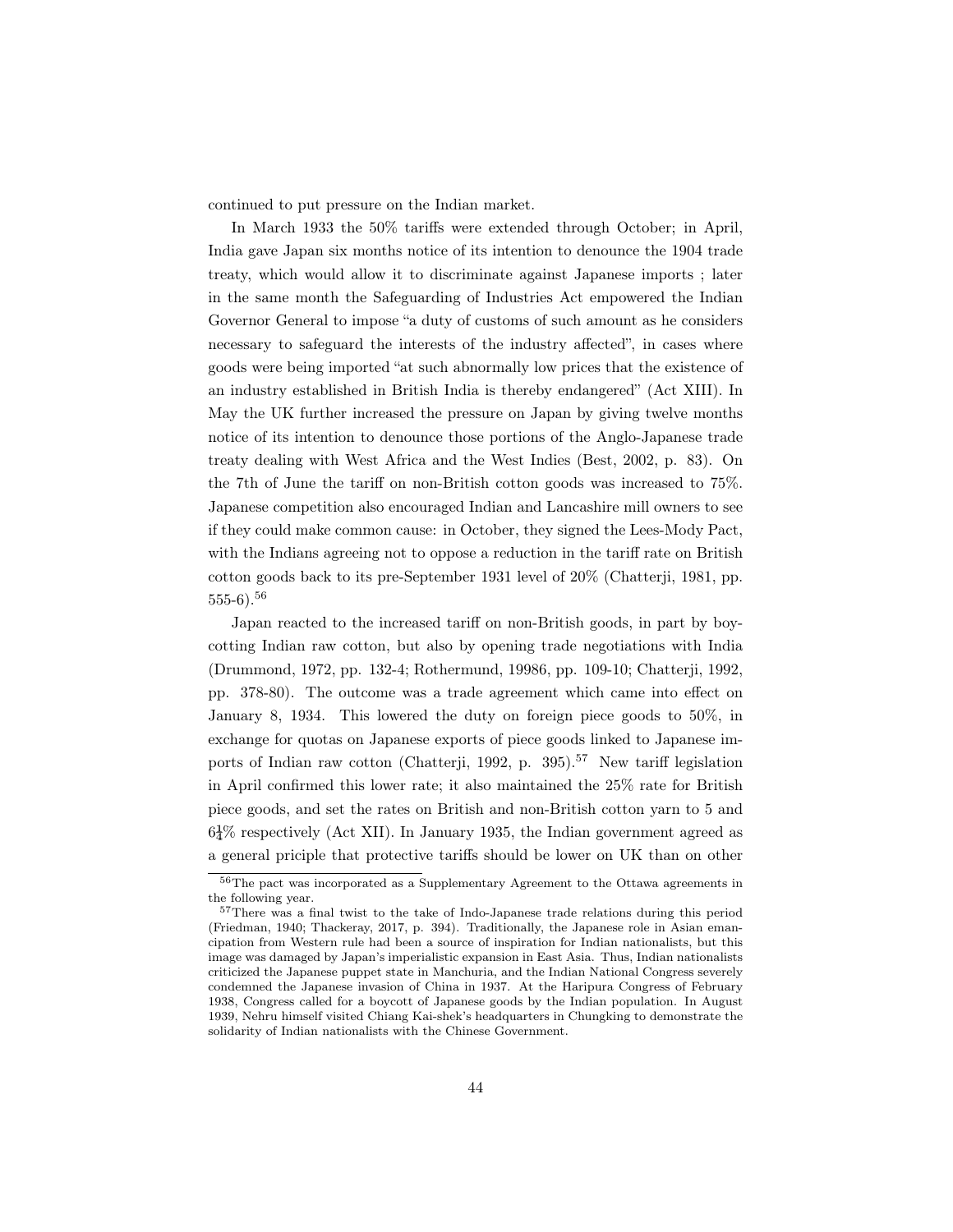goods, although in the following year the Legislative Assembly asked the Indian government to denounce the Ottawa Agreement. There followed a long series of trade negotiations between the British and Indian governments which eventually resulted in a 1939 trade agreement that reduced the range of British imports accorded preferential treatment in India.<sup>58</sup> Chaudhuri's (1983, p. 869) overall assessment is that "India, even before the Second World War, was coming closer towards the adoption of a much more positive policy of controlling her international economy, which was to become characteristic of official thinking after Independence".

<sup>58</sup>Another policy shift discouraging imports, especially from the UK, concerned the procedures for purchasing government stores. In 1924 control of these purchases was transferred from London to the Government of India, and by the 1930s "the bulk of stores were obtained by rupee tender in India rather than by sterling tender in London" (Tomlinson, 1979, p. 63). In this paper we are focussing on private imports, which were unaffected by this policy shift.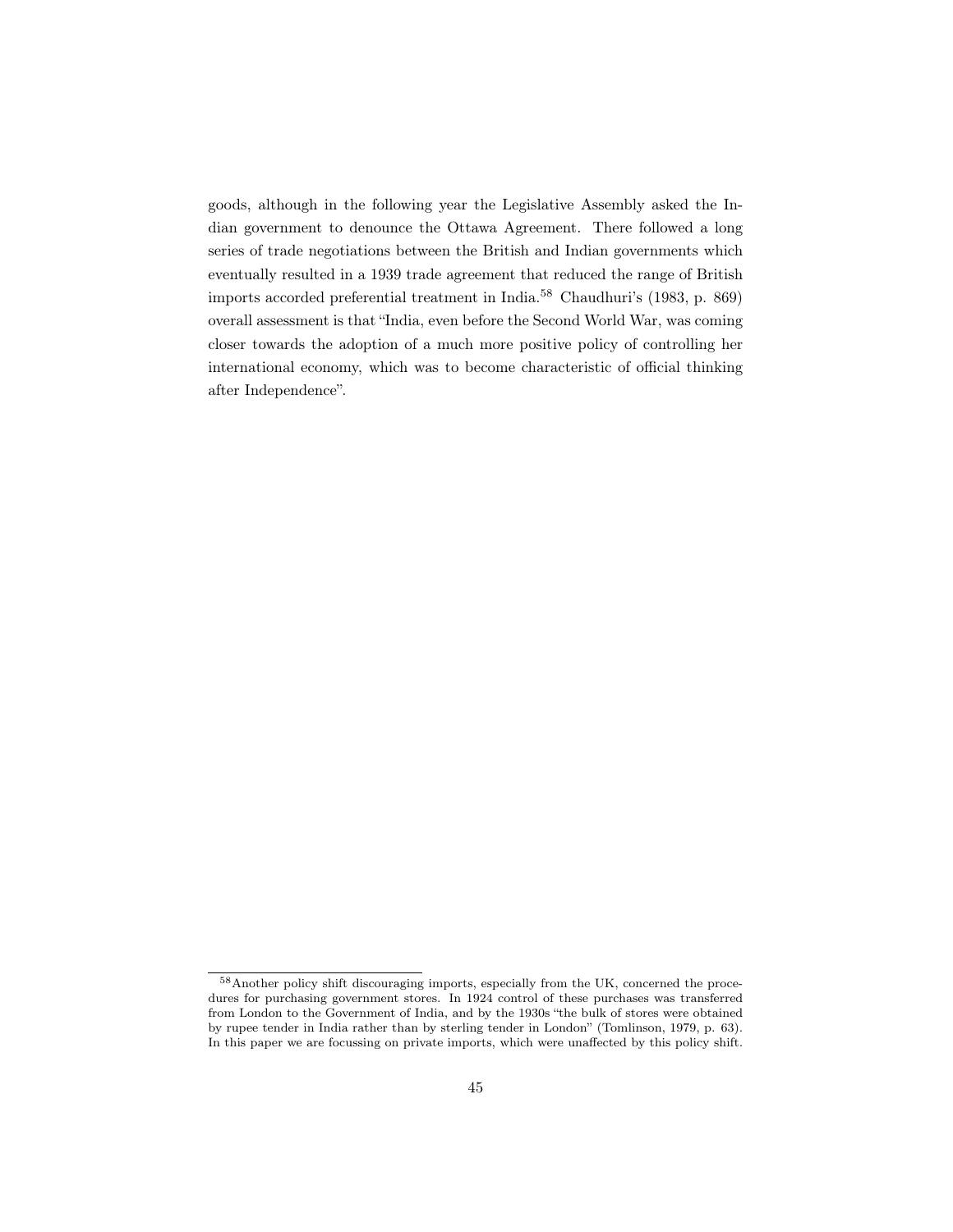# Appendix 2. Commodity classification

The data collection process initially involved collecting information on the 202 individual items falling within 35 3- digit SITC categories over the period 1923/24- 1937/38. However, a number of series which existed in the first year of the sample were discontinued or reclassified in subsequent years. Likewise, new categories were created over time, as imports of particular products were reported in a more disaggregated fashion. Consequently, not all series were consistently observed over the entire sample period.

Our aim was to create the most disaggregated dataset possible, given the changing classifications in the data. This required tracking these changing classifications over time, and figuring out the minimum level of aggregation required to produce series for categories of goods that were consistently defined over time. This had to be done manually rather than algorithmically, in the sense that the classifications in every year had to be read by us, and decisions about aggregation made on that basis.

For example, one of our 114 goods is "Refined Sugar", which is a fairly broad category. Imports of different types of refined sugar were reported over the course of the fourteen years in our sample. For example, "Sugar below 23 Dutch Standard but not below 16 Dutch Standard" and "Sugar, 23 Dutch Standard and above" were reported as separate categories during 1930/31- 1937/38 and we would have preferred to work with these as separate categories in our analysis. However, this was not possible since from 1923/24- 1929/1930 these two categories were included in a broader category titled, "Sugar, 16 Dutch Standard and above". We therefore had to aggregate the imports of all refined sugar items from each country in each year, creating a new good classification "Refined Sugar". Imports of this expanded category could be measured consistently over time, whereas imports of "Sugar below 23 Dutch Standard but not below 16 Dutch Standard" and "Sugar, 23 Dutch Standard and above" could not.

We went through a similar procedure for each of the 202 individual items in our sample. For some items no aggregation was necessary as the items were consistently reported across the sample period at the 202- level (for example, "Wool, raw"). For other series the fact that the classification changed regularly meant that the only way to ensure a consistent series was to aggregate a large number of items. For example, the 16 separate items covering machinery and millwork (excluding prime movers or electrical machinery) over the sample period, had to be aggregated up to one series "Machinery and Mill-work. Ma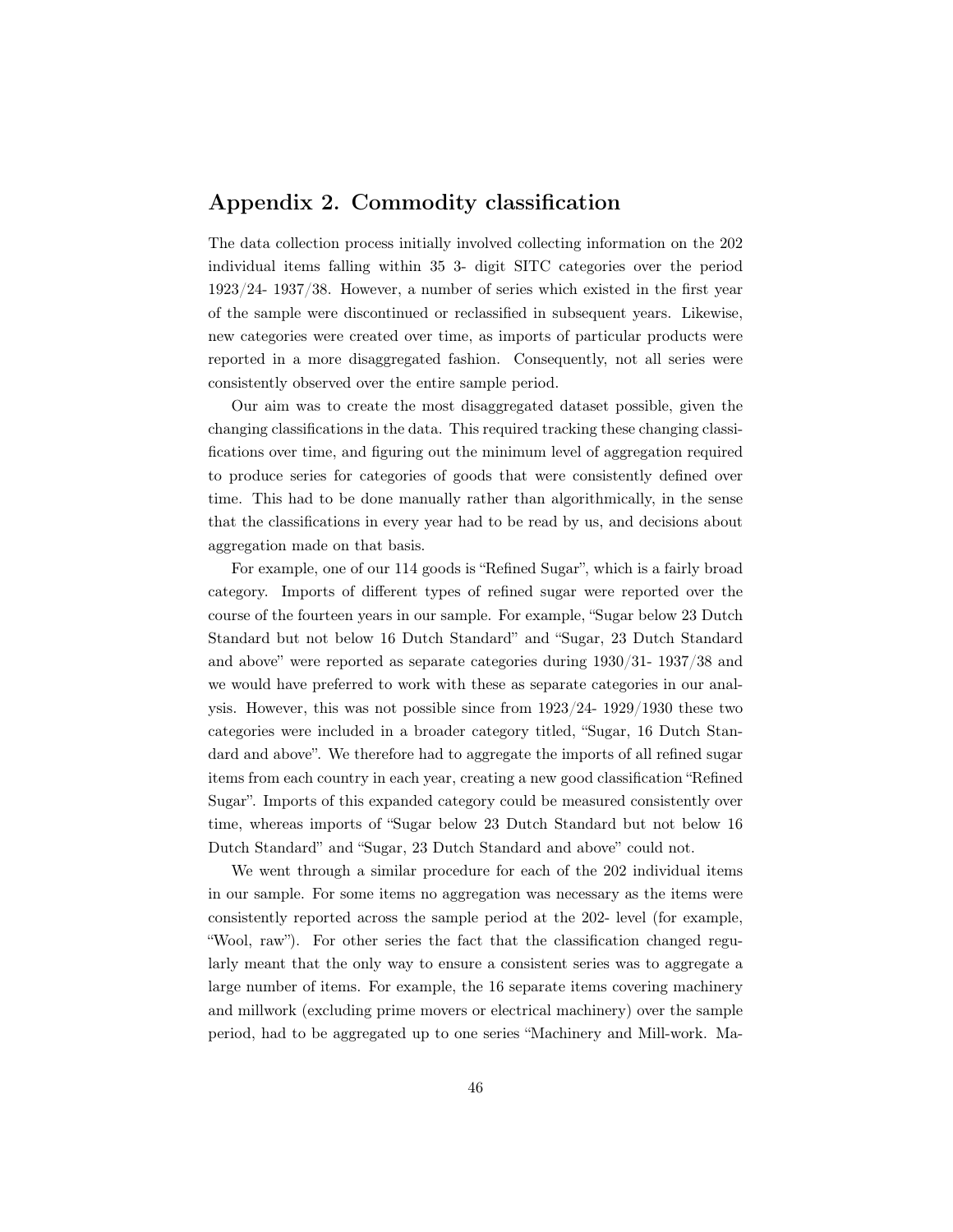chinery, not being prime movers or electrical machinery" (good 716001 in our dataset). Since we were aggregating import values rather than quantities, there was no problem regarding different units. Finally, to generate a tariff rate for each of our 114 goods we calculated an unweighted average of the tariff rates of each of the constituent series.

Table 3 lists the top 10 goods by import value in 1923/24, 1930/31 and 1937/38. As can be seen the lists are dominated by cotton manufactures and machinery.

Each of our 114 goods g falls into one of the 35 SITC categories s which we started with when constructing the dataset. We are using the original Standard International Trade Classification, based on Statistical Office of the United Nations (1951; 1953), since this is more appropriate for this period than more recent revisions. On average there are 3.25 goods per SITC category, but the range is relatively wide (standard deviation of 3.76 goods and a maximum of 13 goods per SITC category). For example, "Iron or steel, Sheets and plates" is included with 12 other goods in SITC 681, "Iron or steel". The good "Grain, wheat" is the only good in SITC 041. Of the 35 3- digit SITC categories in our dataset, 20 contain one good, 9 contain between 2 to 6 goods and 6 contain more than 6 goods. Table 4 lists the top 10 3- digit SITC categories in our sample by import value.

Out of these 34 SITC groups we construct 9 narrow categories which are used when estimating the  $\sigma_h$ 's. 'Grain' includes barley, maize, wheat and rice (SITC categories 041–044); 'Animal' includes butter, eggs and meat (SITC categories 011, 012, 023, and 025); 'Machinery' includes SITC categories 711, 712, 714- 716, and 721; 'Minerals' includes metals, coal and petroleum (SITC categories 311–313, 681, and 682); 'Textiles' includes both yarn and cloth (SITC codes 651–653); 'Miscellaneous inputs' includes such items as fertilisers, rubber, hides and skins, raw cotton and silk, and hair (SITC codes 211, 231, 261–263, 271, and 561); 'Miscellaneous industry' includes vehicles and rubber manufactures, including tyres (SITC codes 629, 713, and 732); 'Food oils' includes oils and oilseeds of various kinds (SITC codes 221 and 412); and 'Colonial' includes coffee, sugar, tea and tobacco (SITC categories 061, 071, 074, and 121).

The maximum number of goods g per narrow category is 29 (for machinery) while the minimum is 2 for animal (just bacon and hams and butter). Full details of the classification of each item in our sample can be found in Appendix Table 1, available at https://cepr.org/content/trade-depression.

Table 5 presents an extract from Appendix Table 1, which lays out the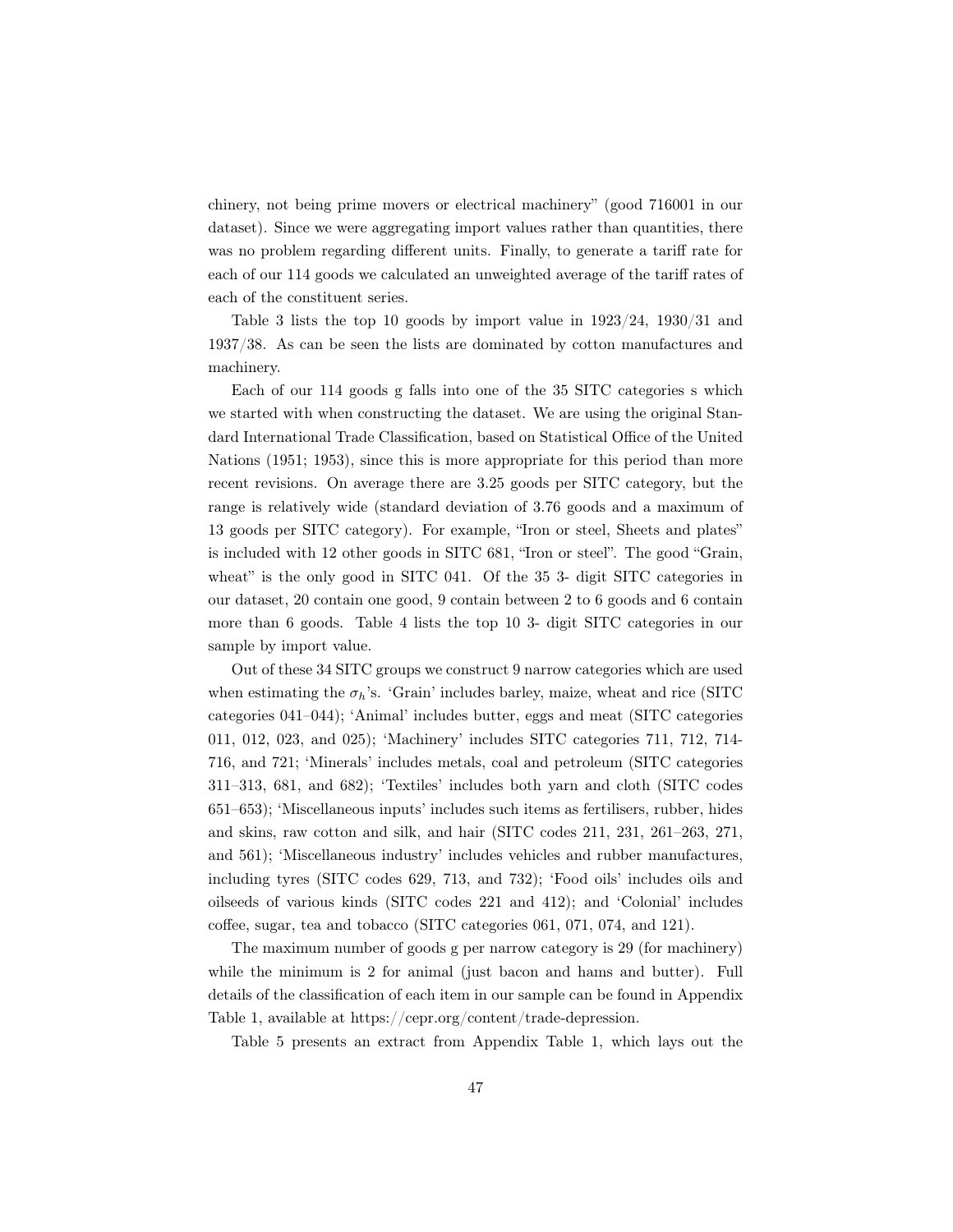| Rank | Table 5: Top To goods by import value, $1923/4-1937-8$<br>Name of good | Import    |
|------|------------------------------------------------------------------------|-----------|
|      |                                                                        | value     |
|      |                                                                        | (f(x))    |
|      | 1923-4                                                                 |           |
| 1    | Textiles. Cotton. Manufactures. Piecegoods. Grey                       | 230495305 |
|      | unbleached                                                             |           |
| 2    | Textiles. Cotton. Manufactures. Piecegoods. Total of                   | 154280628 |
|      | White (bleached)                                                       |           |
| 3    | Machinery and Mill-work. Machinery, not being prime                    | 136491138 |
|      | movers or electrical machinery.                                        |           |
| 4    | Refined Sugar                                                          | 135495900 |
| 5    | Iron or steel. Sheets and plates                                       | 87694242  |
| 6    | Textiles. Cotton. Manufactures. Piecegoods. Printed                    | 81006827  |
| 7    | Cotton. Twist and Yarn                                                 | 79256805  |
| 8    | Textiles. Cotton. Manufactures. Piecegoods. Dyed Goods                 | 61138025  |
| 9    | Kerosene                                                               | 44163650  |
| 10   | Textiles. Cotton. Manufactures. Piecegoods. Woven                      | 34230453  |
|      | coloured                                                               |           |
|      | 1930-31                                                                |           |
| 1    | Refined Sugar                                                          | 95032489  |
| 2    | Machinery and Mill-work. Machinery, not being prime                    | 80233630  |
|      | movers or electrical machinery.                                        |           |
| 3    | Textiles. Cotton. Manufactures. Piecegoods. Grey                       | 68664068  |
|      | unbleached                                                             |           |
| 4    | Textiles. Cotton. Manufactures. Piecegoods. Total of                   | 61996389  |
|      | White (bleached)                                                       |           |
| 5    | Motor vehicles and parts thereof                                       | 49683956  |
| 6    | Kerosene                                                               | 46932916  |
| 7    | Iron or steel. Sheets and plates                                       | 39689845  |
| 8    | Cotton, raw                                                            | 33503168  |
| 9    | Cotton. Twist and Yarn                                                 | 30836081  |
| 10   | Textiles. Artificial Silk                                              | 30387577  |
|      | 1937-38                                                                |           |
| 1    | Machinery and Mill-work. Machinery, not being prime                    | 123184373 |
|      | movers or electrical machinery.                                        |           |
| 2    | Cotton. Twist and Yarn                                                 | 96073065  |
| 3    | Cotton, raw                                                            | 70907830  |
| 4    | Motor vehicles and parts thereof                                       | 61566381  |
| 5    | Textiles. Cotton. Manufactures. Piecegoods. Total of                   | 48541354  |
|      | White (bleached)                                                       |           |
| 6    | Textiles. Cotton. Manufactures. Piecegoods. Printed                    | 32033391  |
| 7    | Textiles. Cotton. Manufactures. Piecegoods. Dyed Goods                 | 27978136  |
| 8    | Electrical Machinery                                                   | 27954546  |
| 9    | Textiles. Artificial Silk                                              | 23650060  |
| 10   | Artificial Silk Yarn                                                   | 22693186  |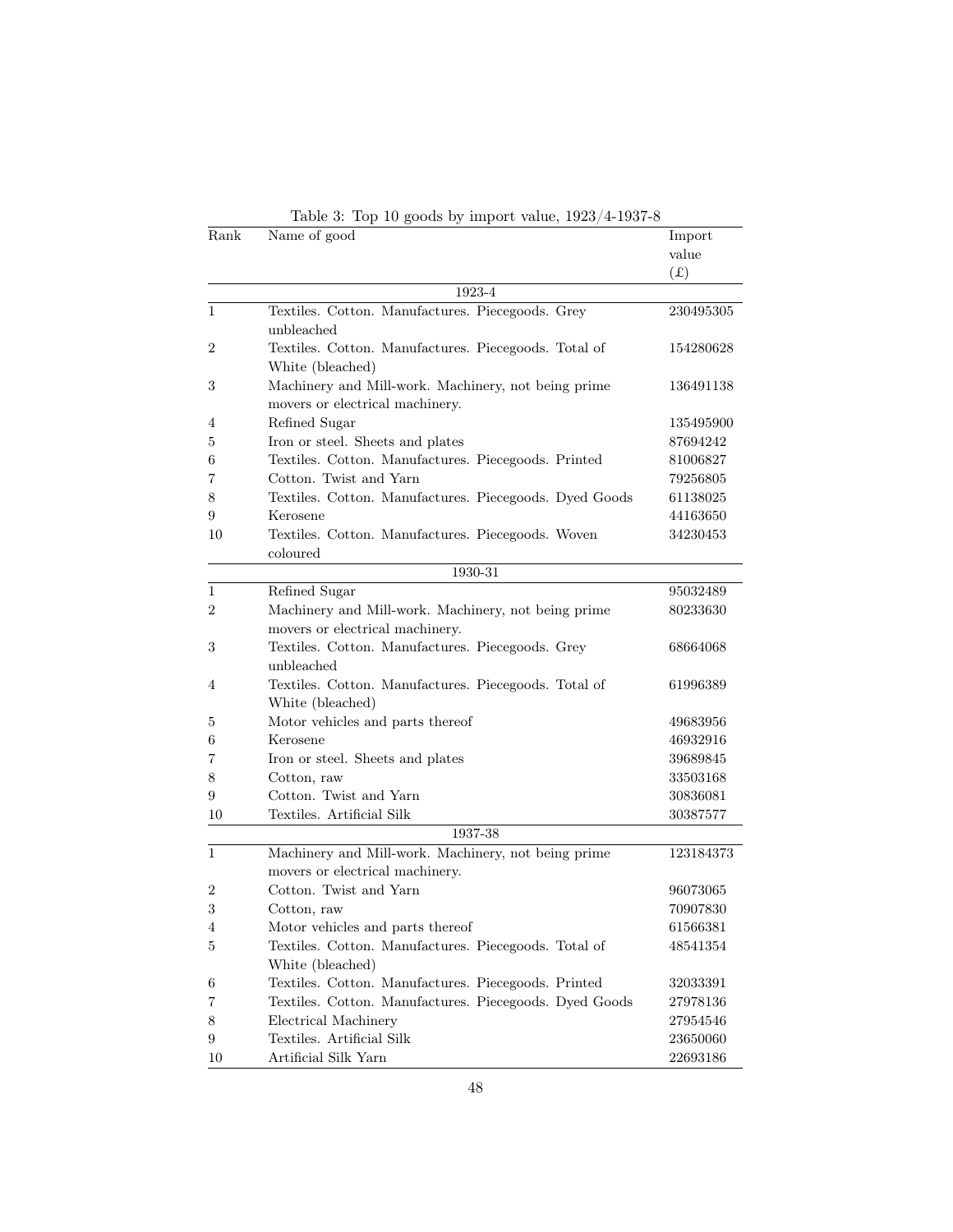| Rank           | SITC | f(x)<br>Import value |
|----------------|------|----------------------|
|                |      | $1923 - 4$           |
| 1              | 652  | 568161581            |
| $\overline{2}$ | 681  | 177780906            |
| 3              | 061  | 151451626            |
| $\overline{4}$ | 716  | 139220374            |
| $\overline{5}$ | 651  | 98071503             |
| 6              | 313  | 84368595             |
| $\overline{7}$ | 653  | 56580281             |
| 8              | 721  | 43683788             |
| 9              | 682  | 41943173             |
| 10             | 732  | 27873604             |
|                |      | 1930-31              |
| 1              | 652  | 200908781            |
| $\overline{2}$ | 061  | 108654772            |
| 3              | 681  | 96611826             |
| $\overline{4}$ | 313  | 90364540             |
| $\overline{5}$ | 716  | 82501535             |
| 6              | 653  | 59425682             |
| $\overline{7}$ | 651  | 52937582             |
| 8              | 721  | 50090473             |
| 9              | 732  | 49683956             |
| 10             | 263  | 33504005             |
|                |      | $1937 - 38$          |
| 1              | 652  | 138342580            |
| $\overline{2}$ | 651  | 137820965            |
| 3              | 716  | 126515086            |
| $\overline{4}$ | 681  | 75158202             |
| $\overline{5}$ | 263  | 70907830             |
| 6              | 721  | 68930479             |
| $\overline{7}$ | 313  | 62189296             |
| 8              | 732  | 61566381             |
| 9              | 653  | 50808510             |
| 10             | 711  | 25993929             |

Table 4: Top 10 SITC categories by import value, 1923-4-1937/8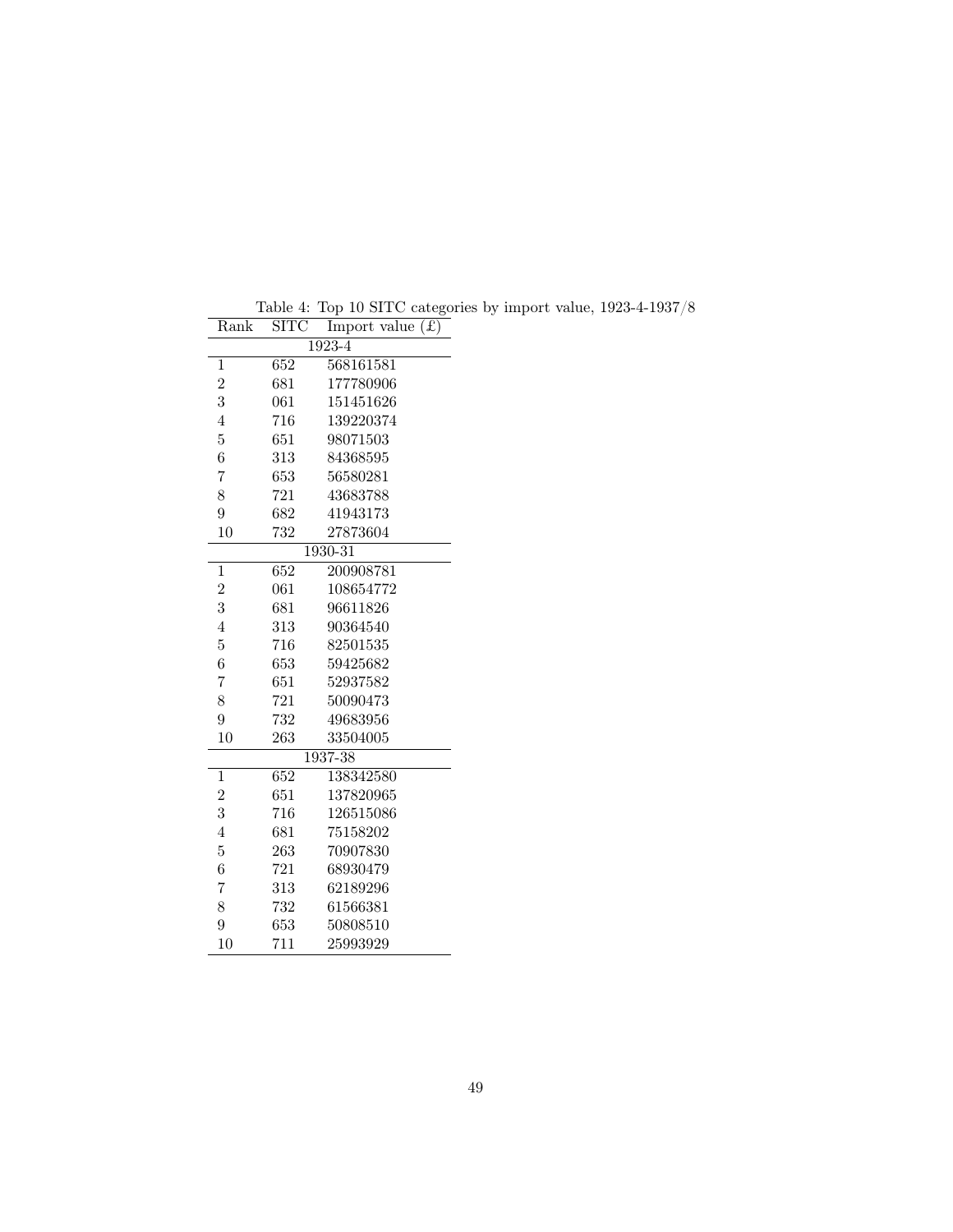structure of the data as originally collected, and details how it was aggregated. We take the example of the 3-digit SITC category 682, "Copper". In the first column we list the individual items as they were reported in the trade statistics (i.e. at the 202 level of disaggregation), such as "Metals and Ores. Copper. Unwrought. Tiles, ingots, cakes, bricks and slabs". The ID 682-009 is the one used for this item in our original dataset. The second column lists the name of the item as reported in the trade statistics. The third column shows a numerical ID for the good g to which the item in question belongs, in this instance "Copper. Unwrought" (given in the fourth column). There are 114 of these goods. The fifth column lists the 3-digit SITC code s to which the item and good in question belong (in this case 682). The seventh column lists the narrow category h to which the item, good, and SITC code belong (in this case 4, minerals: the narrow categories are listed from 1–9 in the same order as they appear in the regression tables).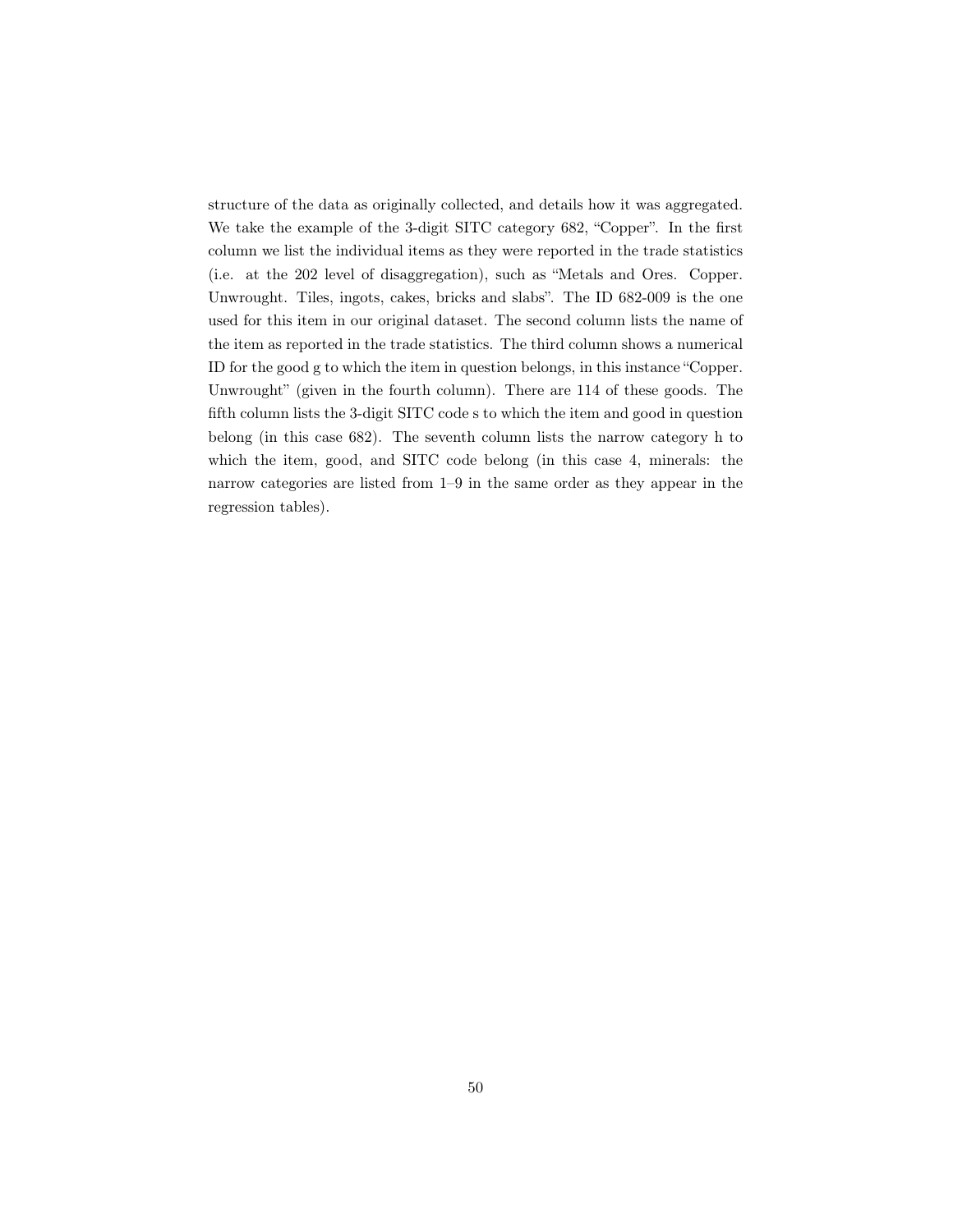| ID   | Full Name Item                           | Good    | Good                  | SITC  | Narrow         |
|------|------------------------------------------|---------|-----------------------|-------|----------------|
|      |                                          | Dataset |                       | $3-$  | cat-           |
|      |                                          | ID      |                       | digit | $e-$           |
|      |                                          |         |                       |       | gory           |
| 682- | Implements, apparatus and appliances,    | 682001  | Bare copper wire      | 682   | $\overline{4}$ |
| 001  | and parts thereof. Electrical, including |         | (electrolytic), other |       |                |
|      | telegraph and telephone apparatus, not   |         | than telegraph and    |       |                |
|      | being machinery. Bare copper wire        |         | telephone wires       |       |                |
|      | (electrolytic), other than telegraph and |         |                       |       |                |
|      | telephone wires                          |         |                       |       |                |
| 682- | Metals and Ores. Brass, bronze, and      | 682002  | Brass, bronze and     | 682   | $\overline{4}$ |
| 002  | similar alloys and manufactures thereof. |         | similar alloys and    |       |                |
|      | Unwrought                                |         | manufactures thereof  |       |                |
| 682- | Metals and Ores. Brass, bronze, and      | 682002  | Brass, bronze and     | 682   | $\overline{4}$ |
| 003  | similar alloys and manufactures thereof. |         | similar alloys and    |       |                |
|      | Wrought. Mixed or yellow metal for       |         | manufactures thereof  |       |                |
|      | sheathing                                |         |                       |       |                |
| 682- | Metals and Ores. Brass, bronze, and      | 682002  | Brass, bronze and     | 682   | $\overline{4}$ |
| 004  | similar alloys and manufactures thereof. |         | similar alloys and    |       |                |
|      | Wrought. Rods                            |         | manufactures thereof  |       |                |
| 682- | Metals and Ores. Brass, bronze, and      | 682002  | Brass, bronze and     | 682   | $\overline{4}$ |
| 005  | similar alloys and manufactures thereof. |         | similar alloys and    |       |                |
|      | Wrought. Sheets                          |         | manufactures thereof  |       |                |
| 682- | Metals and Ores. Brass, bronze, and      | 682002  | Brass, bronze and     | 682   | $\overline{4}$ |
| 006  | similar alloys and manufactures thereof. |         | similar alloys and    |       |                |
|      | Wrought. Tubes                           |         | manufactures thereof  |       |                |
| 682- | Metals and Ores. Brass, bronze, and      | 682002  | Brass, bronze and     | 682   | $\overline{4}$ |
| 007  | similar alloys and manufactures thereof. |         | similar alloys and    |       |                |
|      | Wrought. Wire                            |         | manufactures thereof  |       |                |
| 682- | Metals and Ores. Brass, bronze, and      | 682002  | Brass, bronze and     | 682   | $\overline{4}$ |
| 008  | similar alloys and manufactures thereof. |         | similar alloys and    |       |                |
|      | Wrought. Other sorts                     |         | manufactures thereof  |       |                |
| 682- | Metals and Ores. Copper. Unwrought.      | 682003  | Copper. Unwrought     | 682   | $\overline{4}$ |
| 009  | Tiles, ingots, cakes, bricks and slabs   |         |                       |       |                |
| 682- | Metals and Ores. Copper. Unwrought.      | 682003  | Copper. Unwrought     | 682   | $\overline{4}$ |
| 010  | Other sorts                              |         |                       |       |                |
| 682- | Metals and Ores. Copper. Wrought.        | 682004  | Copper. Wrought       | 682   | $\overline{4}$ |
| 011  | Braziers and sheets                      |         |                       |       |                |
| 682- | Metals and Ores. Copper. Wrought.        | 682004  | Copper. Wrought       | 682   | $\overline{4}$ |
| 012  | <b>Braziers</b>                          |         |                       |       |                |
| 682- | Metals and Ores. Copper. Wrought.        | 682004  | Copper. Wrought       | 682   | $\overline{4}$ |
| 013  | Rods                                     |         |                       |       |                |
| 682- | Metals and Ores. Copper. Wrought.        | 682004  | Copper. Wrought       | 682   | $\overline{4}$ |
| 014  | Sheets                                   |         |                       |       |                |
| 682- | Metals and Ores. Copper. Wrought.        | 682004  | Copper. Wrought       | 682   | $\overline{4}$ |
| 015  | Tubes                                    |         |                       |       |                |
| 682- | Metals and Ores. Copper. Wrought.        | 692004  | Copper. Wrought       | 682   | $\overline{4}$ |
| 016  | Wire excluding telegraphic and           |         |                       |       |                |
|      | telephonic wire                          |         |                       |       |                |
| 682- | Metals and Ores. Copper. Wrought.        | 682004  | Copper. Wrought       | 682   | $\overline{4}$ |
| 017  | Other manufactures                       |         |                       |       |                |

Table 5: Extract from Appendix Table 1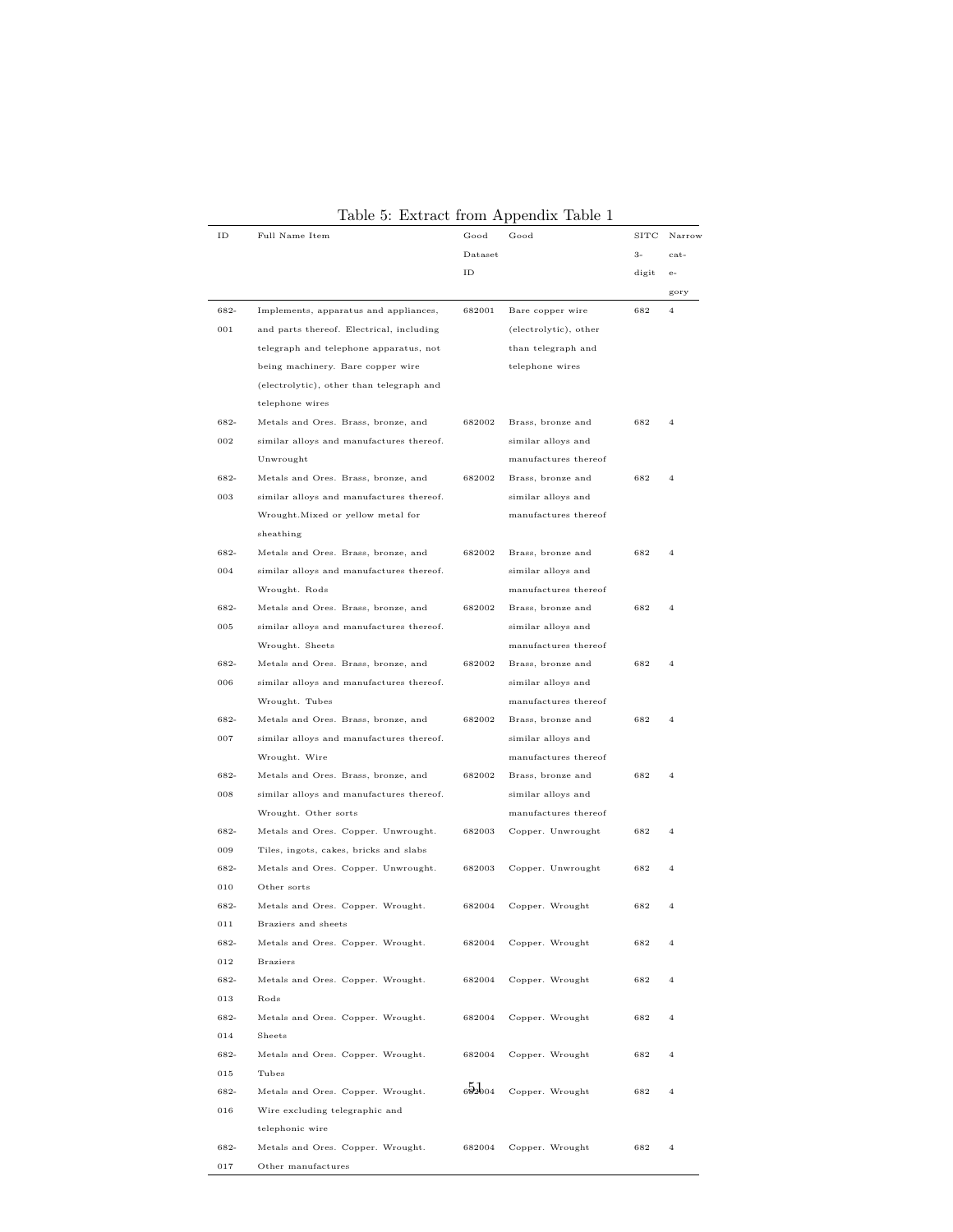# Appendix 3. List of countries used in the analysis

Table 6 provides a list of the 42 countries used in our analysis and indicates how they were described in the original sources. In some cases, we had to type in data for several regions to calculate the data for one country. In the case of Spain, we summed over Canary Isles and Spain; in the case of British Malaya, we summed over the Federated Malay States, British Borneo and the Straits Settlements; and in the case of Dutch East India we summed over Sumatra, Dutch Borneo, and Celebes and Other Islands.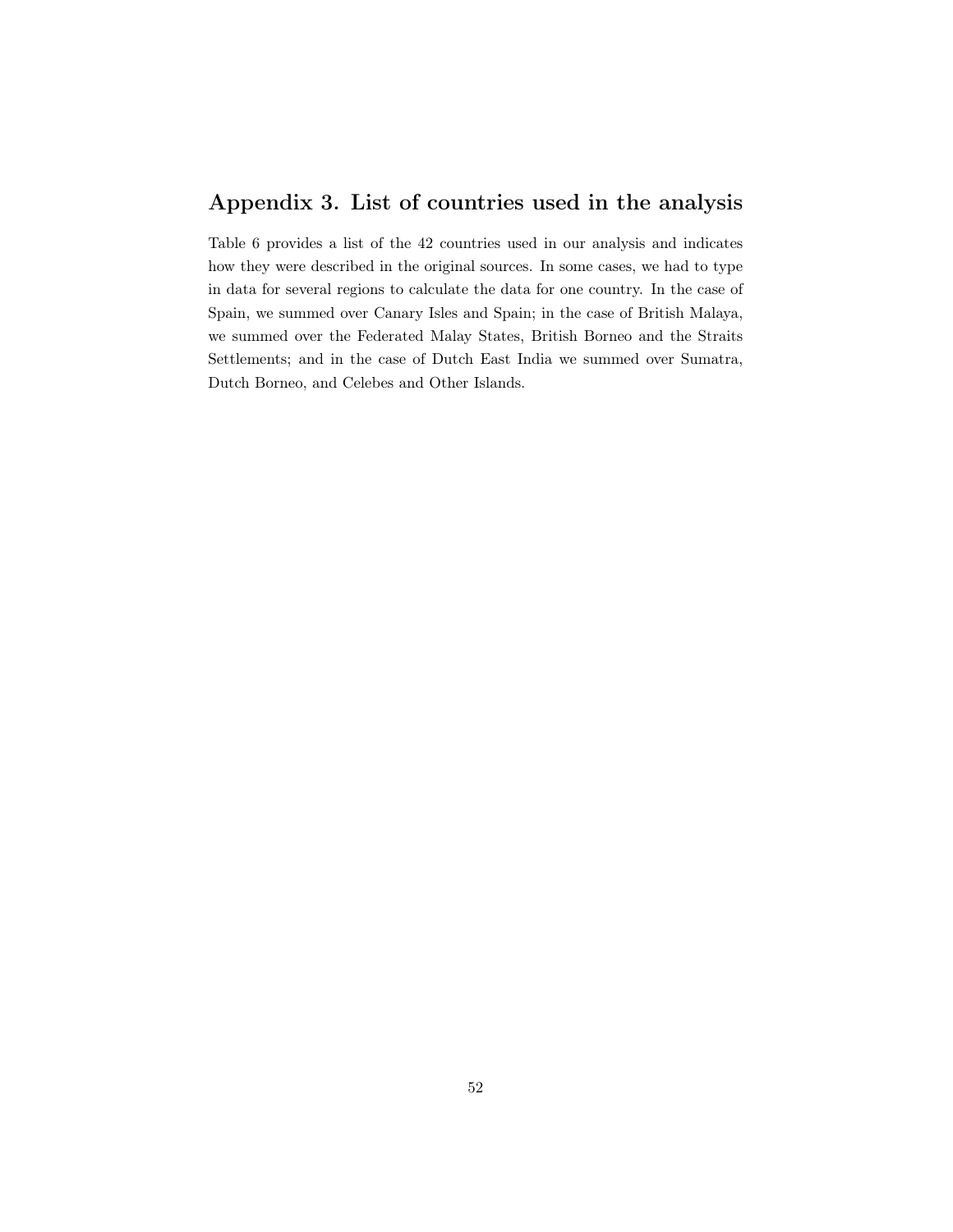| Countries in dataset                         | As described in original sources                    |
|----------------------------------------------|-----------------------------------------------------|
| Algeria                                      | Algeria                                             |
| Argentina                                    | Argentine Republic (including Atlantic              |
|                                              | Coast of Patagonia)                                 |
| Australia                                    | Australian Commonwealth                             |
| Austria                                      | Austria                                             |
| Belgium                                      | Belgium                                             |
| Brazil                                       | <b>Brazil</b>                                       |
| British Malaya (all federated and non        | Federated Malay States; British Borneo;             |
| federated)                                   | Straits Settlements (incl. Labuan)                  |
| British West Indies (Bermudas, Barbados,     | Bermudas; British West India Islands                |
| Jamaica, Trinidad/Tobago, Others)            |                                                     |
| Canada                                       | Canada - Atlantic and Pacific Coast                 |
| Chile (including Pacific Coast of Patagonia) | Chile (including Pacific Coast of Patagonia)        |
| China (exclusive of Hong Kong and Macau)     | China (exclusive of Hong Kong and Macau)            |
| Colombia                                     | Colombia                                            |
| Cuba                                         | Cuba                                                |
| Czechoslovakia                               | Czechoslovakia                                      |
| Denmark                                      | Denmark                                             |
| Dutch East India                             | Java; Sumatra; Celebes and other Islands;           |
|                                              | Borneo (Dutch);                                     |
| Dutch West Indies                            | Dutch West Indies                                   |
| Egypt                                        | Egypt; Anglo-Egyptian Sudan                         |
| France                                       | France                                              |
| Germany                                      | Germany                                             |
| Hong Kong                                    | Hong Kong                                           |
| Hungary                                      | Hungary                                             |
| Italy                                        | Italy; Fiume                                        |
| Japan                                        | Japan; Formosa                                      |
| Luxemburg                                    | Luxemburg                                           |
| Mexico                                       | Mexico                                              |
| Netherlands                                  | Netherlands                                         |
| New Zealand                                  | New Zealand (including Nauru and British            |
|                                              | Samoa)                                              |
| Norway                                       | Norway                                              |
| Persia<br>Poland (including Dantzig)         | Persia; Henjam Island<br>Poland (including Dantzig) |
| Roumania                                     | Roumania                                            |
| Russia                                       | Armenia; Russia - Northern; Russia -                |
|                                              | Southern; Georgia; Russia - Pacific Ports in        |
|                                              | Asia                                                |
| Spain                                        | Spain; Canary Islands                               |
| Sweden                                       | Sweden                                              |
| Switzerland                                  | Switzerland                                         |
| Turkey, European and Asiatic                 | Turkey. European and Asiatic                        |
| Union of South Africa (incl. South West      | Cape of Good Hope; Transvaal; Natal;                |
| Africa)                                      | 5Brotectorate of South-West Africa;                 |
| United Kingdom                               | Channel Islands; United Kingdom                     |
| United States of America                     | United States of America - Pacific Coast;           |
|                                              | United States of America - Atlantic Coast           |

Table 6: Countries in dataset

Venezuela Venezuela Yugoslavia Serb-Croat Slovene State (Jugoslavia)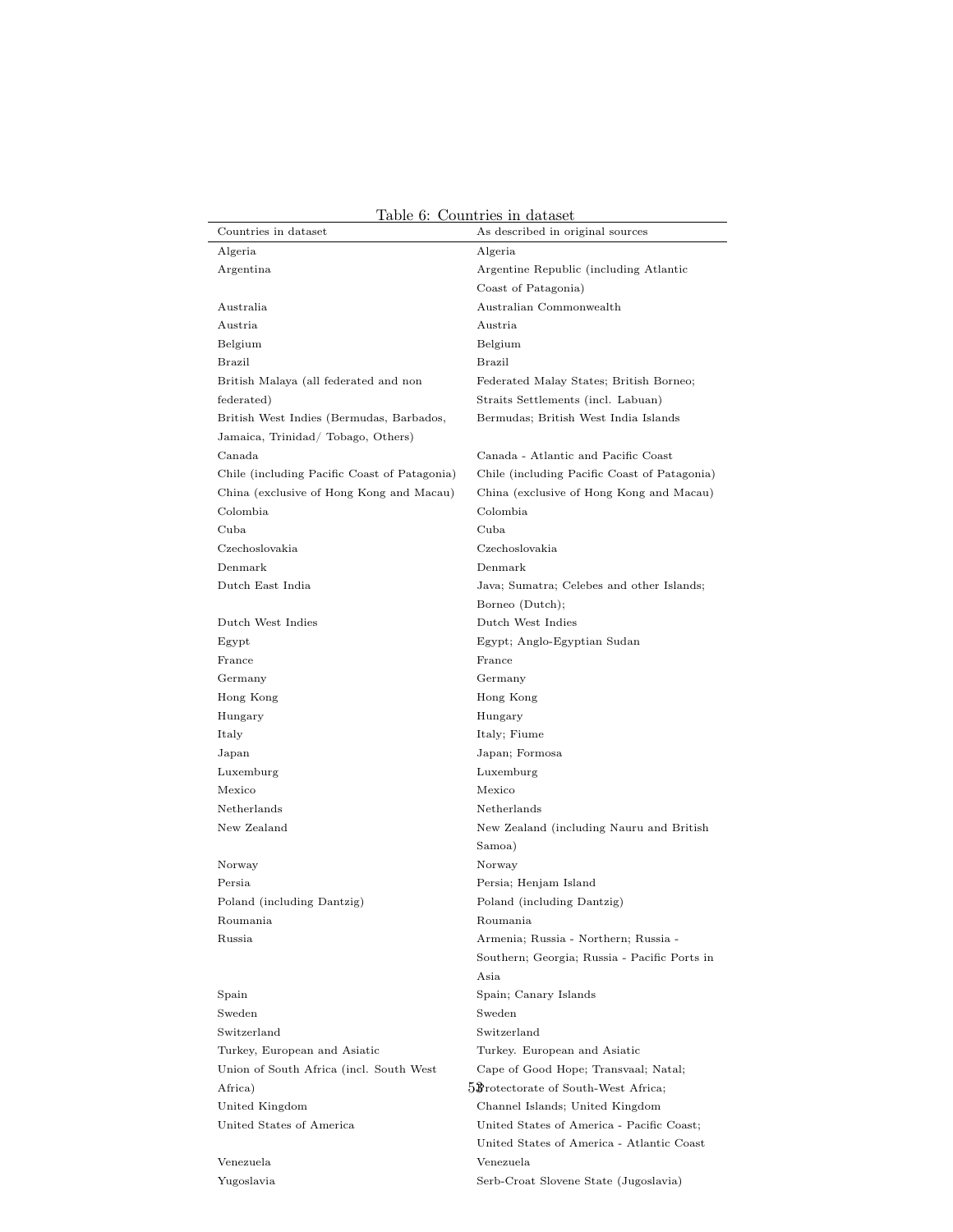# Appendix 4. Non-tariff barriers to trade, boycotts and cartels

Table 7 lists the commodities in our dataset that were affected by the voluntary export restraint on Japanese piece goods that came into effect in 1934. The "quota" dummy variable in the regressions reported in Table 1 takes the value 1 for the goods and years indicated in the table (for Japan only).

|           | Table 7: Non-tariff barriers to trade                    |       |
|-----------|----------------------------------------------------------|-------|
| Commodity | Description of commodity                                 | Years |
| 652002    | Textiles. Cotton. Manufactures. Piecegoods. Grey         | 1934- |
|           | unbleached                                               |       |
| 652003    | Textiles. Cotton. Manufactures. Piecegoods. Total of     | 1934- |
|           | White (bleached)                                         |       |
| 652004    | Textiles. Cotton. Manufactures. Piecegoods. Printed.     | 1934- |
| 652005    | Textiles. Cotton. Manufactures. Piecegoods. Dyed Goods   | 1934- |
| 652006    | Textiles. Cotton. Manufactures. Piecegoods. Woven        | 1934- |
|           | coloured                                                 |       |
| 652007    | Textiles. Cotton. Manufactures. Piecegoods. Fents of all | 1937- |
|           | descriptions                                             |       |

Source: U.K. Parliamentary Papers (1933-34, pp. 471-478, especially Protocol, Article 7, p. 477); U.K. Parliamentary Papers (1937-38, pp. 397-403, especially Protocol, Article 8, p. 401).

Note: good 652001 is cotton canvas, and is not mentioned in the aforementioned sources.

What about the boycotts? Brown (1977, p. 129) argues that the 1930- 31 "piece-goods trade boycott clearly had a marked effect since the decline in imports was greater than that of other commodities and affected British goods more than those from other countries". Chatterji (1992, pp. 164-5) argues that while it is difficult to disentangle the impact of boycotts from all the other factors influencing Indian imports during the period, boycotts were a "factor working against Lancashire during the inter-War years". He quotes British officials who in 1932 were of the opinion that the boycott had had "very considerable effects" on British cotton sales, which had slumped more than imports in general; a particular worry was that boycotts might have permanent effects, by shifting tastes towards locally produced cloth.

Table 8 codes the boycotts of UK cotton cloth in the short run (1930) and long run (1931 and subsequently). In all cases the "cotton cloth boycott" dummy variables in the regressions reported in Table 1 take the value 1 for the goods and years mentioned (for the U.K. only).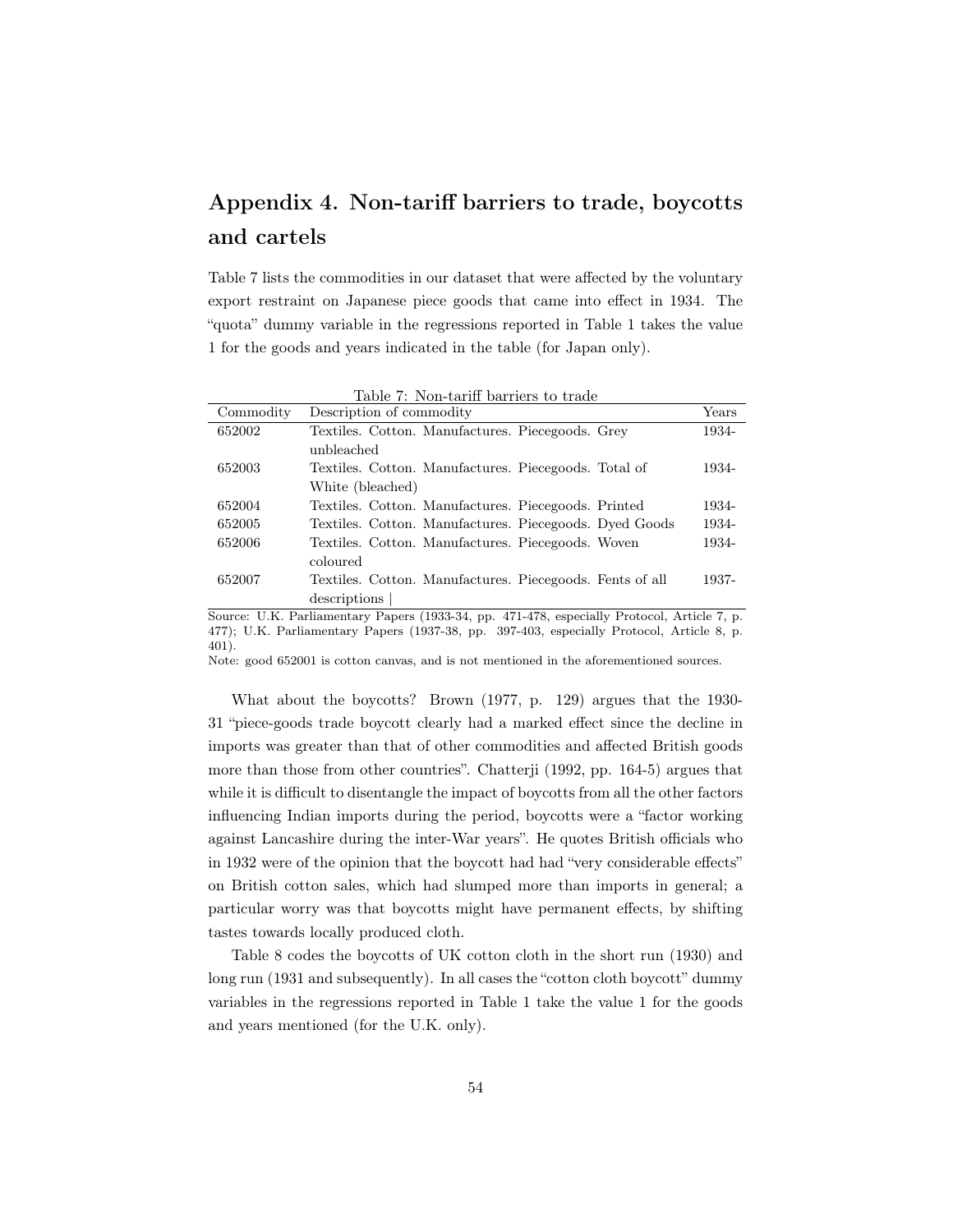| Goods  | rable o: Doycous<br>Name                    | Years $(1930)$ | Year ("Long" |
|--------|---------------------------------------------|----------------|--------------|
|        |                                             |                | $run$ ")     |
| 652001 | Cotton, Manufactures, Canyas                | 1930           | 1931-        |
| 652002 | Textiles. Cotton. Manufactures. Piecegoods. | 1930           | 1931-        |
|        | Grey unbleached                             |                |              |
| 652003 | Textiles. Cotton. Manufactures. Piecegoods. | 1930           | 1931-        |
|        | Total of White (bleached)                   |                |              |
| 652004 | Textiles. Cotton. Manufactures. Piecegoods. | 1930           | 1931-        |
|        | Printed                                     |                |              |
| 652005 | Textiles. Cotton. Manufactures. Piecegoods. | 1930           | 1931-        |
|        | Dyed Goods                                  |                |              |
| 652006 | Textiles. Cotton. Manufactures. Piecegoods. | 1930           | 1931-        |
|        | Woven coloured                              |                |              |
| 652007 | Textiles. Cotton. Manufactures. Piecegoods. | 1930           | 1931-        |
|        | Fents of all descriptions                   |                |              |

Table 8: Boycotts

Sources: Brown (1977), pp. 127-129, 186, 283; Chatterji (1992, 164-5); Wolcott (1991).

In addition to trade policy, Indian industries were also involved in a number of cartels which may have influenced trade flows during this period. Indian producers joined an international tea agreement in 1930. This was not renewed in 1931 and 1932, but from 1933 up to the Second World War it attempted to freeze the market share of the three participating countries, India, Ceylon and the Dutch East Indies (Gupta, 2001; Suslow, 2005). The tea agreements seem to have been moderately successful in 1930 in slowing the decline in tea prices, and to have stabilized and reflated tea prices after 1933, a period when prices for similar goods such as cocoa and coffee continued to fall (Gupta, 2001; Rowe, 1965, pp. 90, 148-51). Since the agreement mostly affected Indian producers and exporters of tea, its effect on tea imports remains unclear in the literature. The International Rubber Regulation Agreement of 1934 only came into force as international recovery after the Great Depression was already underway, and India was a fairly minor player in this market in comparison to Malaya, the Dutch East Indies, Ceylon and Indochina (Rowe, 1965, pp. 90, 152-4), so the consequences of the export quotas agreed upon by the contracting parties on the structure of Indian imports remains unclear as well. India was also probably affected by the Achnacarry and subsequent agreements in the petroleum industry (United States Congress, Senate, 1952), as well as by the Chadbourne sugar agreement, which India joined together with the UK in late 1937 (Dye and Sicotte, 2006).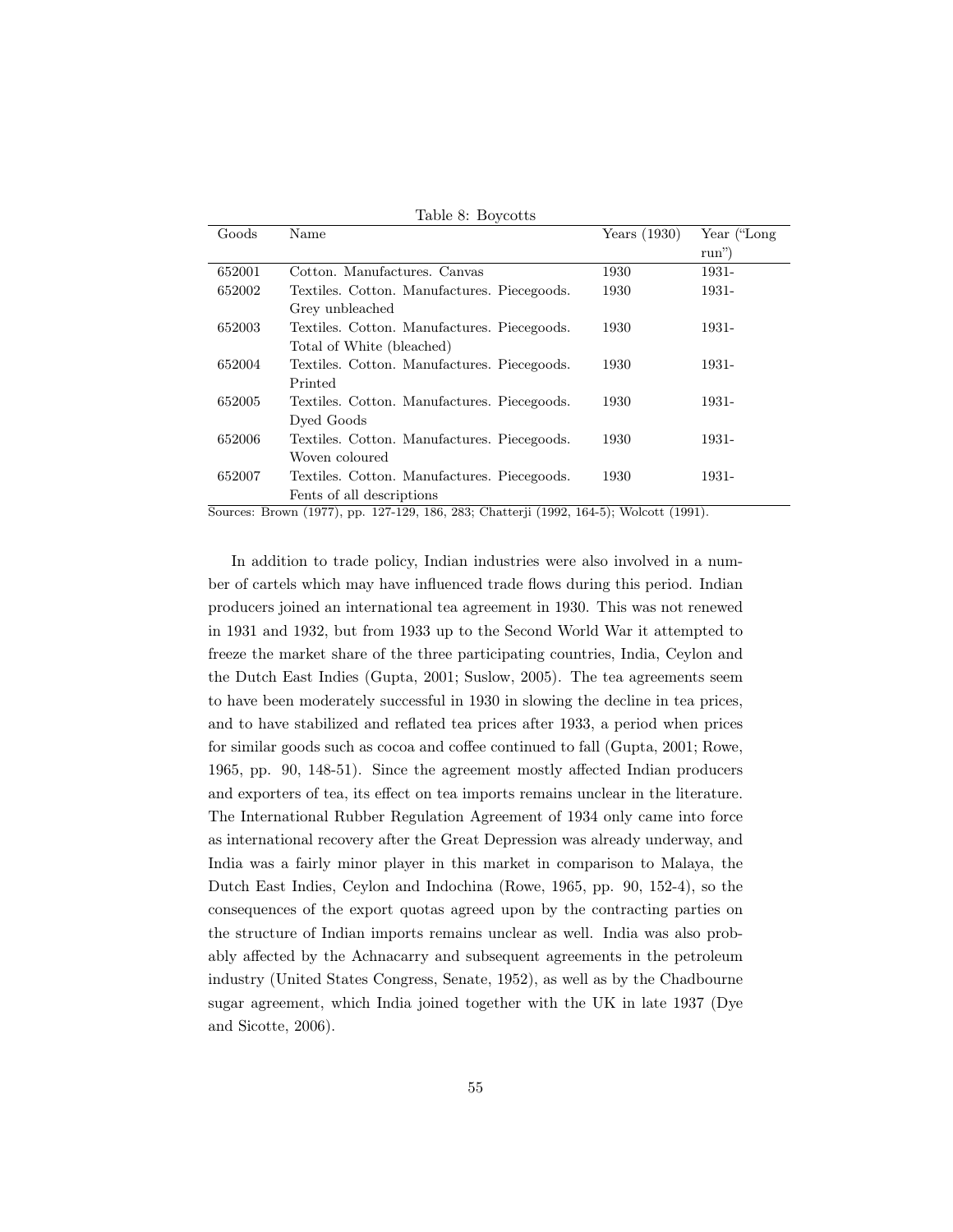Table 9 below provides data on how these cartels were coded in our dataset. International producer cartels in which British India was a member were coded from Suslow (2005, Appendix 1). This was supplemented by information on primary goods, and especially international sugar cartels, in Dye and Sicotte (2006), US Secretary of Agriculture (1933), and Rowe (1965), and by information on the Achnacarry and subsequent agreements in the petroleum industry, in United States Congress, Senate (1952). We only include formal cartel agreements concluded by British India domestic producers, trade organizations, or the government. Cartels have to be in force at least 6 month in the corresponding year to be coded as dummy=1. Only cartel members included in our country sample are mentioned in the table.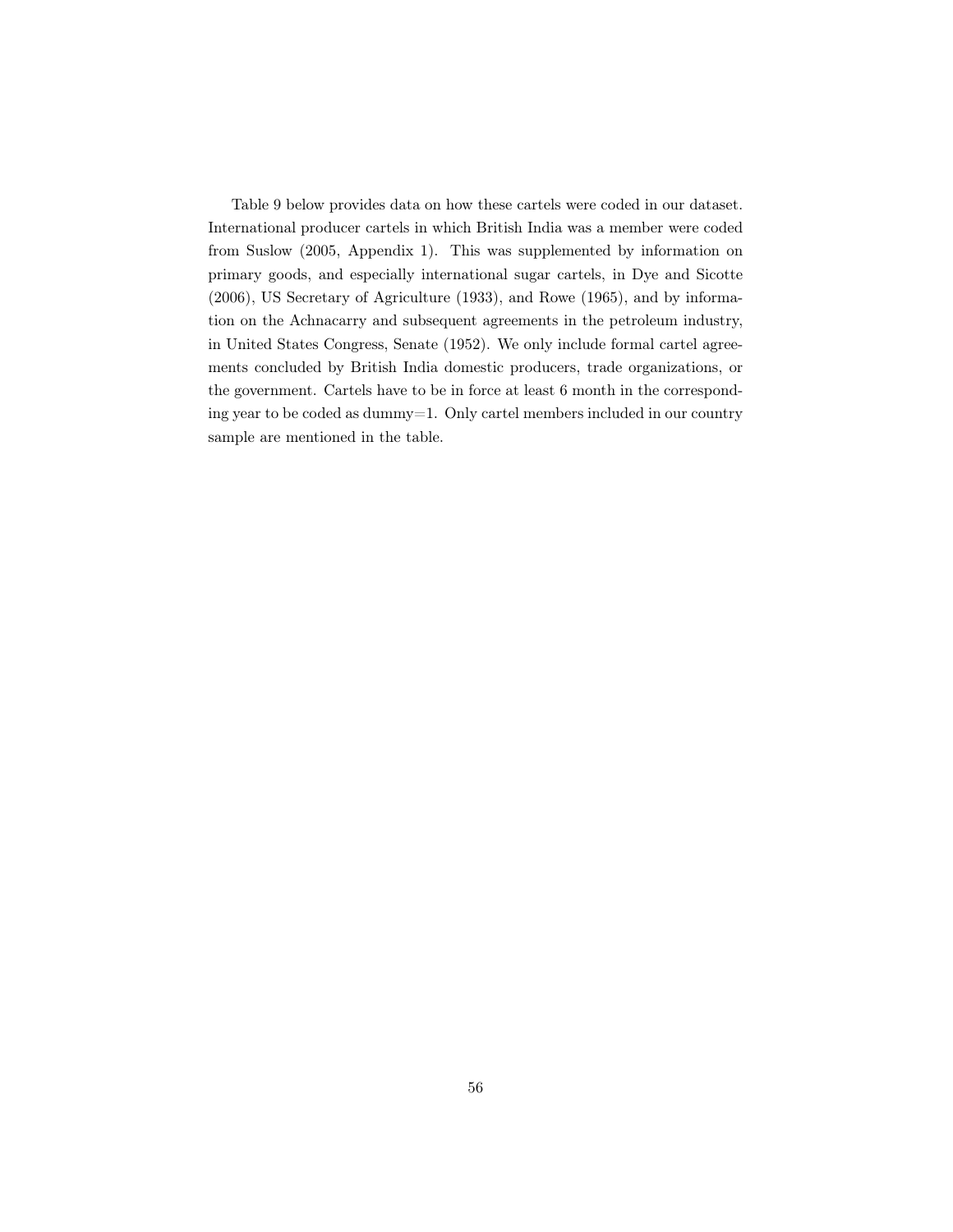|                                        |        | Table 9: Cartels          |                                                                                                        |       |
|----------------------------------------|--------|---------------------------|--------------------------------------------------------------------------------------------------------|-------|
| $\operatorname{Cartel}$                | Goods  | Name                      | Countries                                                                                              | Years |
| Rubber (crude)                         | 231001 | Rubber, raw               | British Malaya (all federated and non federated);                                                      | 1934- |
|                                        |        |                           | Dutch East India                                                                                       |       |
| Tea(1)                                 | 74001  | Tea                       | Dutch East India                                                                                       | 1930  |
| Tea $(2)$                              | 74001  | Tea                       | Dutch East India                                                                                       | 1933- |
|                                        | 61001  | Refined                   | Austria, Belgium, Brazil, China (excl. Hong Kong,                                                      |       |
| International Agreement Regarding the  |        | Sugar                     | Macao, Kwantung), Cuba, Czechoslovakia, Dutch                                                          |       |
| Regulation of Production and Marketing | 61002  | Beet Sugar                | East India, France, Germany, Hungary, Poland (incl.                                                    | 1938  |
| of Sugar (Chadbourne)                  | 61003  | Unrefined                 | Dantzig), Russia, Union of South Africa (incl. South                                                   |       |
|                                        |        | $\operatorname{Sugar}$    | West Africa), United Kingdom, United States of                                                         |       |
|                                        | 61004  | Molasses                  | America, Yugoslavia                                                                                    |       |
|                                        | 312001 | Crude                     |                                                                                                        |       |
|                                        |        | Petroleum                 |                                                                                                        |       |
|                                        | 313001 | Fuel Oils                 |                                                                                                        |       |
| Cartel<br>International Petroleum      | 313002 | Kerosene                  | All except Russia (Soviet Union)                                                                       | 1929- |
| $(A$ chnacarry $)$                     | 313003 | Lubricating               |                                                                                                        |       |
|                                        |        | <b>Oils</b>               |                                                                                                        |       |
|                                        | 313004 | Refined                   |                                                                                                        |       |
|                                        |        | Petroleum.                |                                                                                                        |       |
|                                        |        | Other sorts               |                                                                                                        |       |
|                                        | 313005 | Paraffin Wax              |                                                                                                        |       |
|                                        | 313006 | Pitch and                 |                                                                                                        |       |
|                                        |        | $\mathbb{R}^{\mathbb{I}}$ |                                                                                                        |       |
| Sources: Suslow (2005);                |        |                           | Dye and Sicotte (2006); US Secretary of Agriculture (1933); United States, Senate (1952); Rowe (1965). |       |

Sources: Suslow (2005); Dye and Sicotte (2006); US Secretary of Agriculture (1933); United States, Senate (1952); Rowe (1965).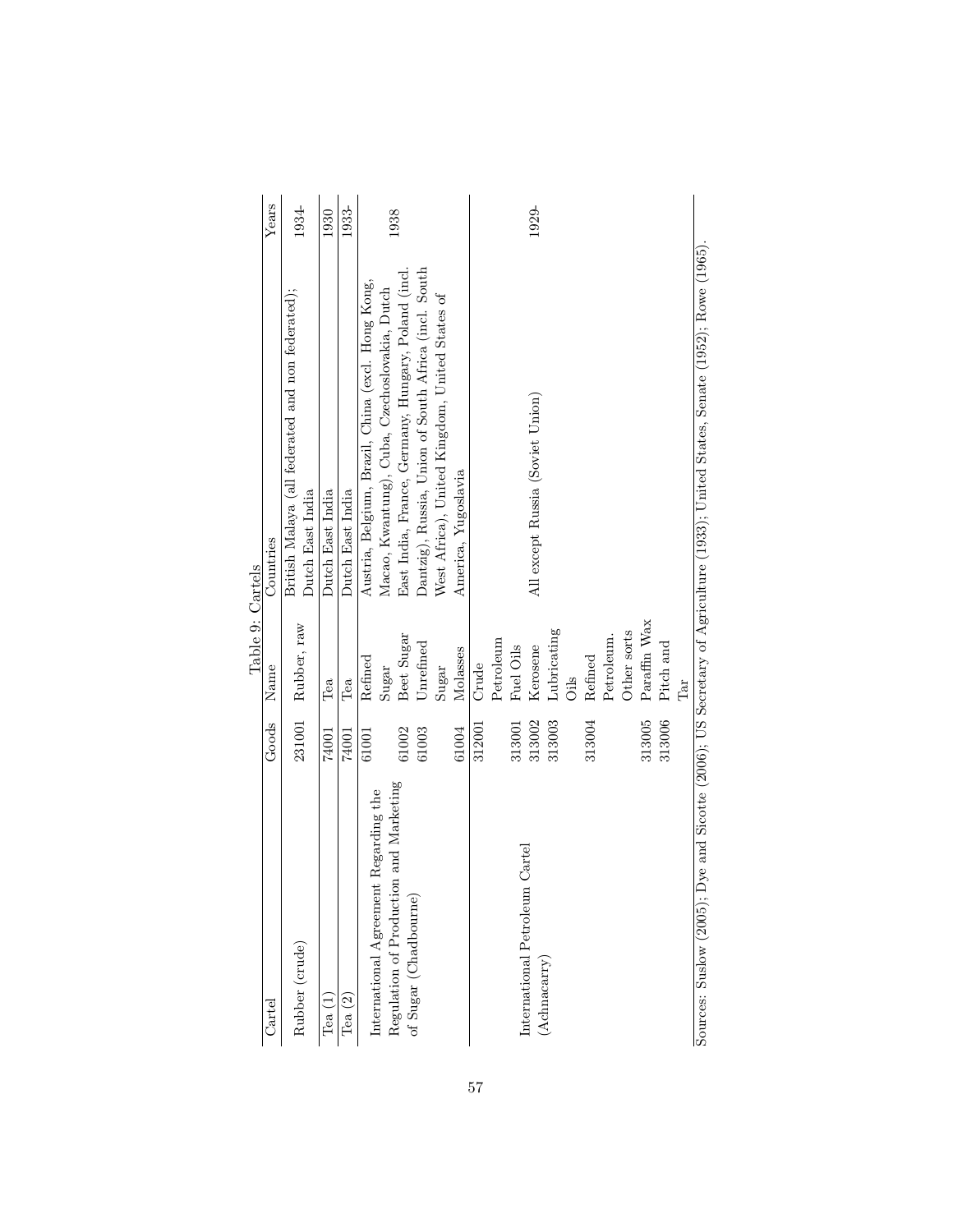# Appendix 5. Robustness

## Alternative estimates of the  $\sigma_g$ 's

Table 10 presents alternative estimates of the  $\sigma_g$ 's. The first row reproduces the baseline results from Table 1. These regressions were estimated using PPML, and used calendar year tariffs. The second row uses fiscal year tariffs. The third and fourth rows repeat the exercise using OLS instead of PPML.

As can be seen, replacing calendar with fiscal year tariffs makes relatively little difference. However, using OLS significantly reduces the elasticities for machinery and minerals (the latter now has the wrong sign, though it is statistically insignificant) and increases the elasticity for miscellaneous industry.

What really matters, however, is the impact of changing these elasticities on our results regarding trade flows. We therefore re-ran our simulations using six sets of elasticities. These are: the benchmark elasticities used in the body of the paper; the three other sets of elasticities in Table  $10;^{59}$  the benchmark elasticities, but with the value of  $\gamma$  lowered from its benchmark value of 1 to 0.5; and the benchmark elasticities, but with  $\gamma$  raised to 2.

Figure 10 shows the estimated impact of post-1923 protection on aggregate trade flows (India's total imports, and the UK's and Japan's aggregate exports to that country) under each of these six elasticity scenarios. As can be seen, our results are not particularly sensitive to the elasticities used, except insofar as total UK exports are concerned. Depending on the elasticities , the impact could have been 4-5 percentage points lower than under the benchmark scenario, or roughly 10 percentage points higher. Figure 11 performs the same exercise for UK and Japanese exports of cotton cloth to India. Once again the Japanese results are relatively insensitive to the elasticities used, and the UK results more so. In all cases, however, the estimated impact of protection on trade flows is very large, and our qualitative results survive.

<sup>59</sup>The incorrectly signed minerals elasticities in Table 10 are simply set equal to zero.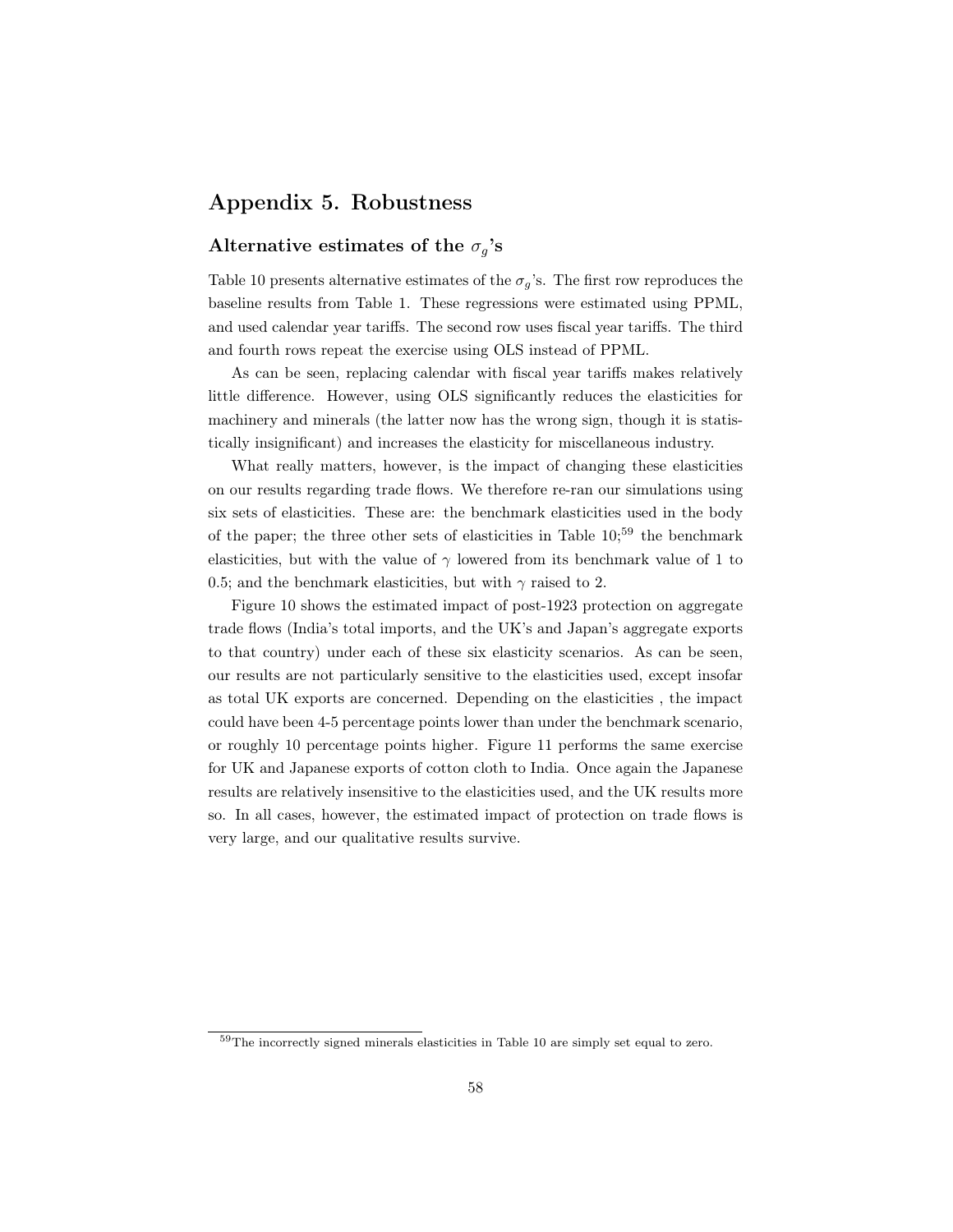|                                                      | $\overline{\mathsf{h}}$ on $\overline{\mathsf{h}}$ |                                | 3.982   |                           | 3.987   | 7.079                      | 4.677   |                          | (5.103) |                                                                                                                                                                                                                                                                                                   |
|------------------------------------------------------|----------------------------------------------------|--------------------------------|---------|---------------------------|---------|----------------------------|---------|--------------------------|---------|---------------------------------------------------------------------------------------------------------------------------------------------------------------------------------------------------------------------------------------------------------------------------------------------------|
|                                                      |                                                    | .384                           |         | 4.770                     |         |                            |         | $-6.505$                 |         |                                                                                                                                                                                                                                                                                                   |
|                                                      | Food oils $\sqrt{ }$                               | 8.583                          | (3.957) | .11.43                    | (4.355) | 8.925                      | (17.27) | $-9.170$                 | (22.22) |                                                                                                                                                                                                                                                                                                   |
| Table 10: Alternative estimates of the $\sigma_o$ 's | mdustry                                            | 23.05                          | (4.331) | $-29.09$                  | (5.675) | 34.01                      | (6.321) | 36.41                    | (8.800) |                                                                                                                                                                                                                                                                                                   |
|                                                      | Textiles Misc.                                     | $-4.046$                       | (0.801) | $-4.897$                  | (0.835) | $-3.478$                   | 3.178   | -3.513                   | (3.740) |                                                                                                                                                                                                                                                                                                   |
|                                                      | Minerals                                           | 4.306                          | (1.104) | 5.740                     | 1.862   | .407                       | 1.851   | 0.886                    | 1.695)  |                                                                                                                                                                                                                                                                                                   |
|                                                      | Aachinery                                          | $-5.735$                       | 1.504   | $-5.970$                  | 1.803   | 1.199                      | (1.557) | 0.213                    | (2.112) |                                                                                                                                                                                                                                                                                                   |
|                                                      | Narrow category                                    | taritis<br>PPML, calendar year |         | PPML, fiscal year tariffs |         | OLS, calendar year tariffs |         | OLS, fiscal year tariffs |         | Note: Dependent variable is the value of imports by good, country, and year. Estimates control for good*country and good*year fixed effects, and<br>for country-specific time trends. Estimates computed using ppmlhdfe and reg2hdfe. Robust standard errors clustered by country in parentheses. |

59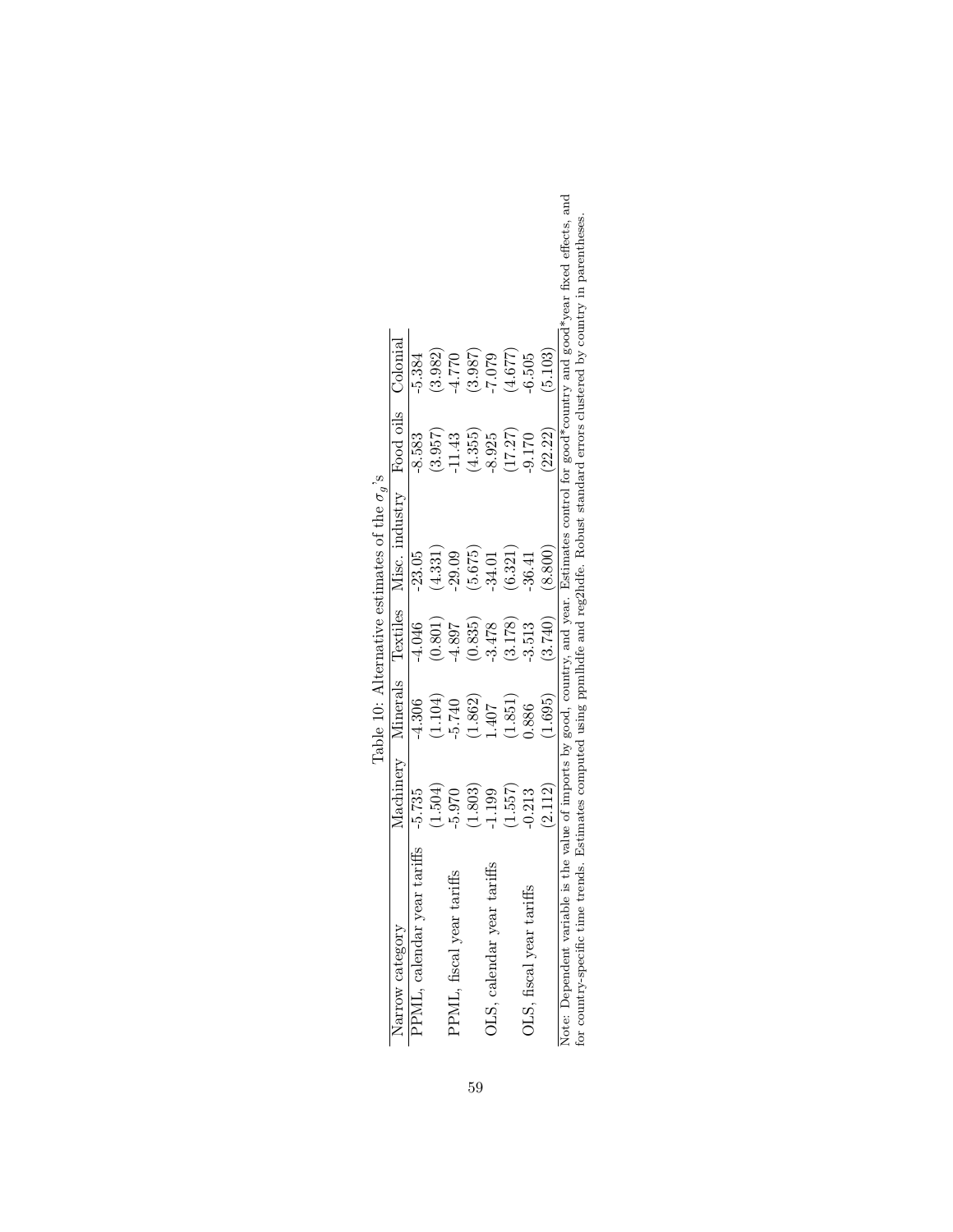

Figure 10: Impact of protection on aggregate trade with different elasticities